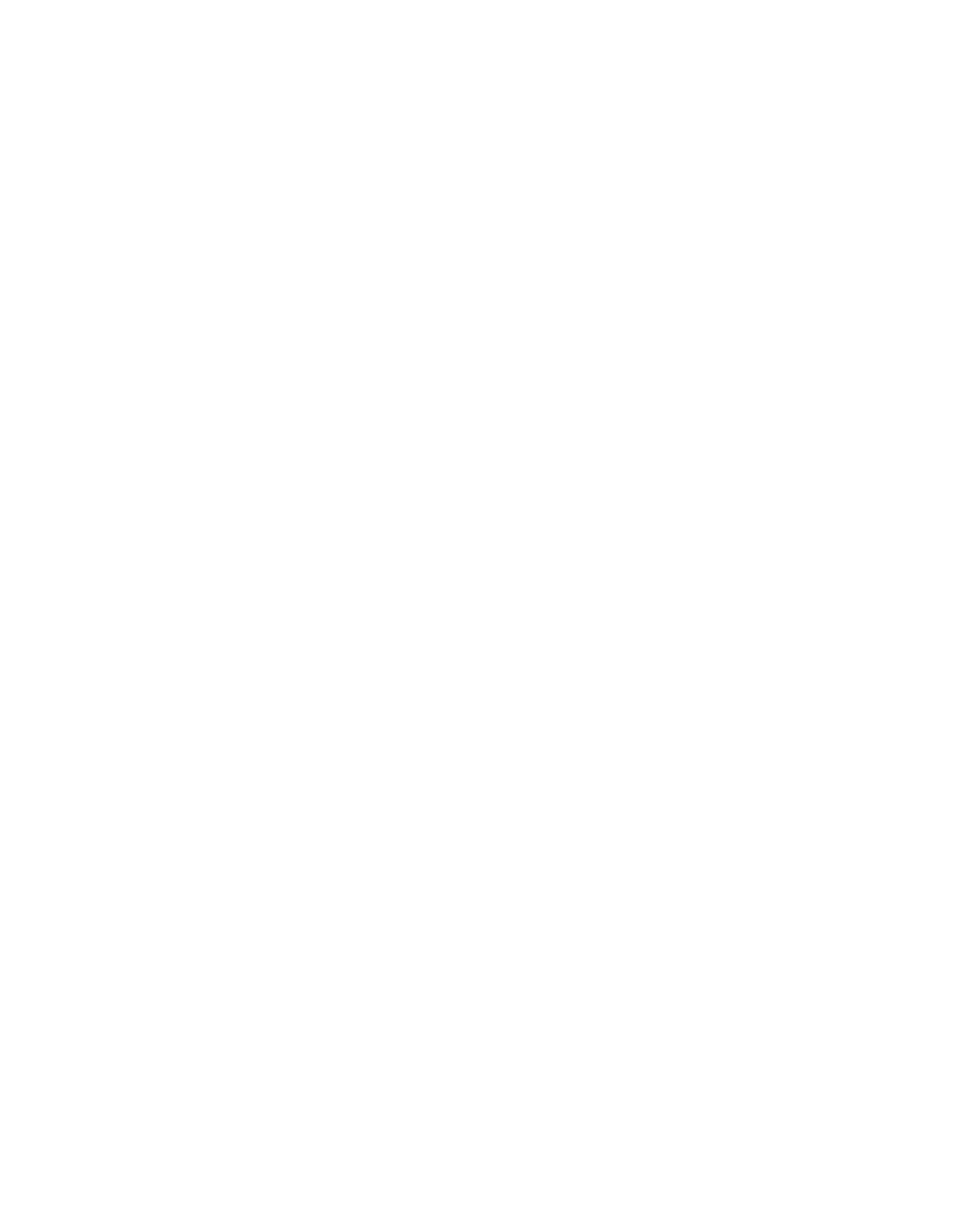## **Section 1 Basic Information**

1-1

#### **Safe Servicing Practices**

#### **Avoid personal injury and/or property damage by observing important Safe Servicing Practices. Following are some limited examples of safe practices:**

- 1. DO NOT attempt a product repair if you have any doubts as to your ability to complete the repair in a safe and satisfactory manner.
- 2. Always Use The Correct Replacement Parts as indicated in the parts documentation. Substitutions may defeat compliance with Safety Standards Set For Home Appliances.
- 3. Before servicing or moving an appliance:
	- Remove power cord from the electrical outlet, trip circuit breaker to the OFF position, or remove fuse.
- 4. Never interfere with the proper operation of any safety device.
- 5. Use ONLY REPLACEMENT PARTS CATALOGED FOR THIS APPLIANCE. Substitutions may defeat compliance with Safety Standards Set For Home Appliances.
- 6. GROUNDING: The standard color coding for safety ground wires is GREEN, or GREEN with YELLOW STRIPES. Ground leads are not to be used as current carrying conductors. It is EXTREMELY important that the service technician reestablish all safety grounds prior to completion of service. Failure to do so will create a hazard.
- 7. Prior to returning the product to service, ensure that:
	- All electrical connections are correct and secure.
	- All electrical leads are properly dressed and secured away from sharp edges, high-temperature components, and moving parts.
	- All non-insulated electrical terminals, connectors, heaters, etc. are adequately spaced away from all metal parts and panels.
	- All safety grounds (both internal and external) are correctly and securely connected.
	- All panels are properly and securely reassembled.

#### **© 2011 Electrolux Home Products, Inc.**

#### **WARNING**

**This service manual is intended for use by persons having electrical and mechanical training and a level of knowledge of these subjects generally considered acceptable in the appliance repair trade. Electrolux home products cannot be responsible, nor assume any liability, for injury or damage of any kind arising from the use of this manual.**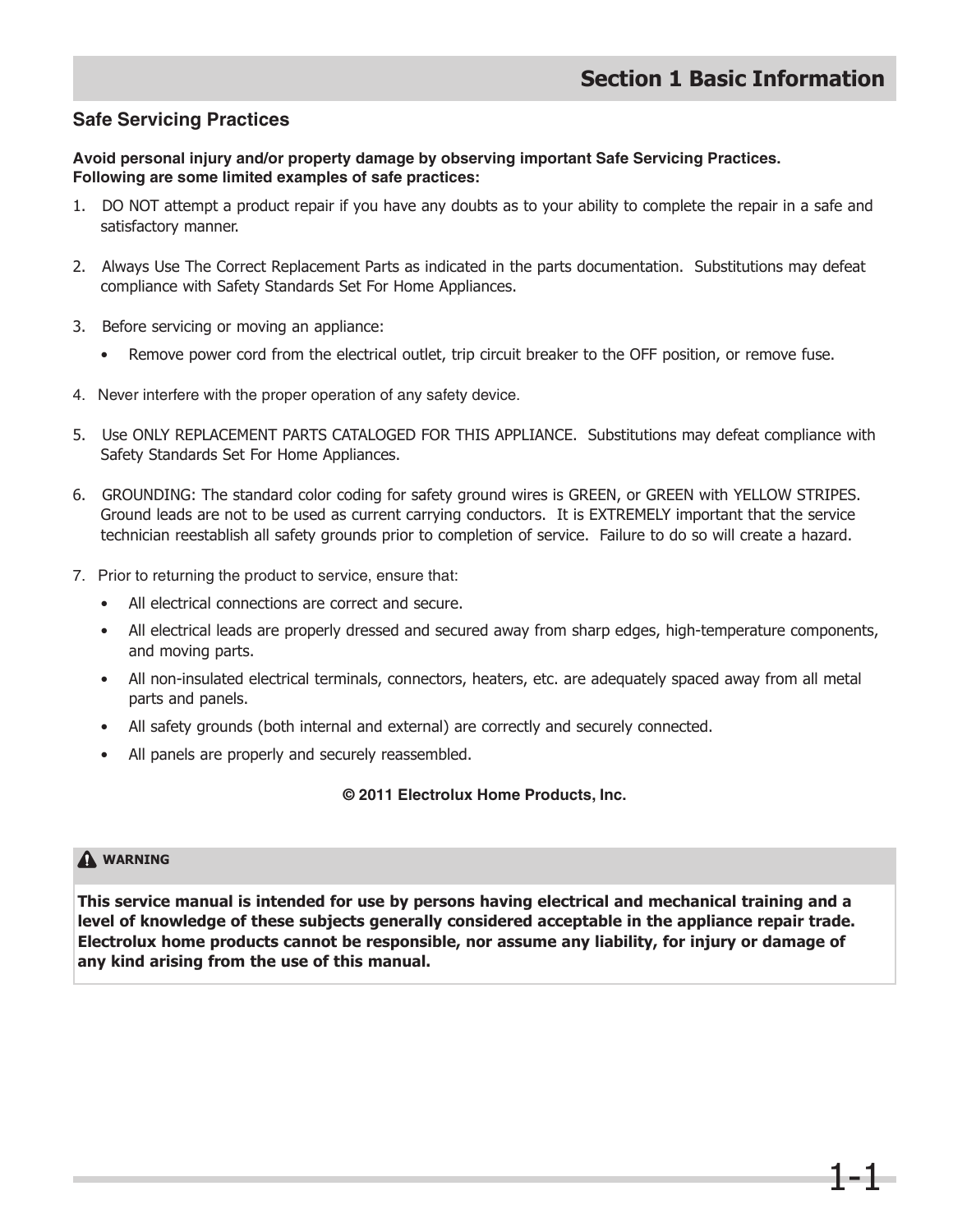## **Section 1 Basic Information**

This Manual has been prepared to provide Electrolux Service Personnel with Operation and Service Information for the proper service of Electrolux Appliances.

#### **Table of Contents**

#### **Section 1 Basic Information**

| $1 - 1$ |
|---------|
| $1 - 2$ |

#### **Section 2 Washing Machines**

|                                         | $2 - 1$  |
|-----------------------------------------|----------|
|                                         | - 2-8    |
|                                         |          |
|                                         |          |
|                                         | $2 - 13$ |
| To Clear Last Stored Error Codes        | $2 - 13$ |
|                                         | $2 - 14$ |
|                                         | $2 - 14$ |
| To Clear Last Stored Error Codes        | $2 - 15$ |
|                                         | $2 - 15$ |
| Affinity Diagnostic Mode (newer models) | $2 - 15$ |
|                                         | $2 - 16$ |
|                                         |          |
|                                         |          |
|                                         |          |
|                                         |          |
|                                         | $2 - 18$ |
| To Clear Last Stored Error Codes 2-18   |          |

#### **Section 3 Dryers**

|                                         | $3 - 1$  |
|-----------------------------------------|----------|
|                                         | $3 - 5$  |
|                                         | 3-6      |
|                                         | 3-6      |
|                                         | $3 - 7$  |
|                                         | $3 - 7$  |
|                                         | $3 - 7$  |
| Affinity Diagnostic Mode (newer models) | $3 - 8$  |
|                                         | $3 - 8$  |
|                                         | $3 - 9$  |
| To Clear Stored Error Codes             | $3 - 9$  |
|                                         | $3-9$    |
|                                         | $3 - 10$ |
|                                         | $3 - 10$ |
|                                         | $3 - 11$ |
| To Clear Stored Error Codes             | $3 - 11$ |
|                                         | $3 - 11$ |
|                                         | $3 - 12$ |
|                                         |          |

#### **Section 4 Range**

 $-1-2$ 

#### **Section 5 Induction Cooktop**

|  | $5 - 1$ |
|--|---------|
|--|---------|

#### **Section 6 Microwave**

|--|--|

#### **Section 7 Dishwasher**

|                                        | $7 - 3$ |
|----------------------------------------|---------|
| Relay Test Mode (models EWDW6505)  7-4 |         |
|                                        |         |
| Relay Test Mode                        |         |
|                                        |         |
|                                        |         |
|                                        |         |

#### **Section 8 Refrigerators**

| French Door & Iceman Error Code Charts           | $8 - 1$  |
|--------------------------------------------------|----------|
| Temperature Resistance Chart for NTC Thermistors |          |
| (french door and side by side models)            | $8-2$    |
| Electrolux Icemaker Diagnostic                   | 8-3      |
| Icemaker Test Mode Activation                    | 8-3      |
|                                                  | 8-4      |
| Temperature Resistance Chart for NTC Thermistors |          |
| Ice Maker(fresh food compartment)                | 8-5      |
| Electrolux Service Test Mode                     | 8-6      |
| Service Test Mode Activation                     | 8-6      |
| Manual Defrost Activation                        | 8-7      |
| Frigidaire Side by Side Error Codes              | 8-8      |
|                                                  | 8-8      |
|                                                  | 8-9      |
|                                                  | $8 - 10$ |
| (19 cuft all freezer and refrigerator models)    | $8 - 10$ |
| (21cuft, 17cuft, and 14 cuft all freezer models) | $8 - 11$ |
|                                                  | $8 - 11$ |
|                                                  | $8 - 10$ |
| (Electrolux 42" built in refrigerator)           | $8 - 12$ |
| Diagnostic (42" built in refrigerator)           | $8 - 13$ |

#### **Section 9 Wine Cooler, Beverage Center**

#### **Section 10 Air Conditioners**

|--|--|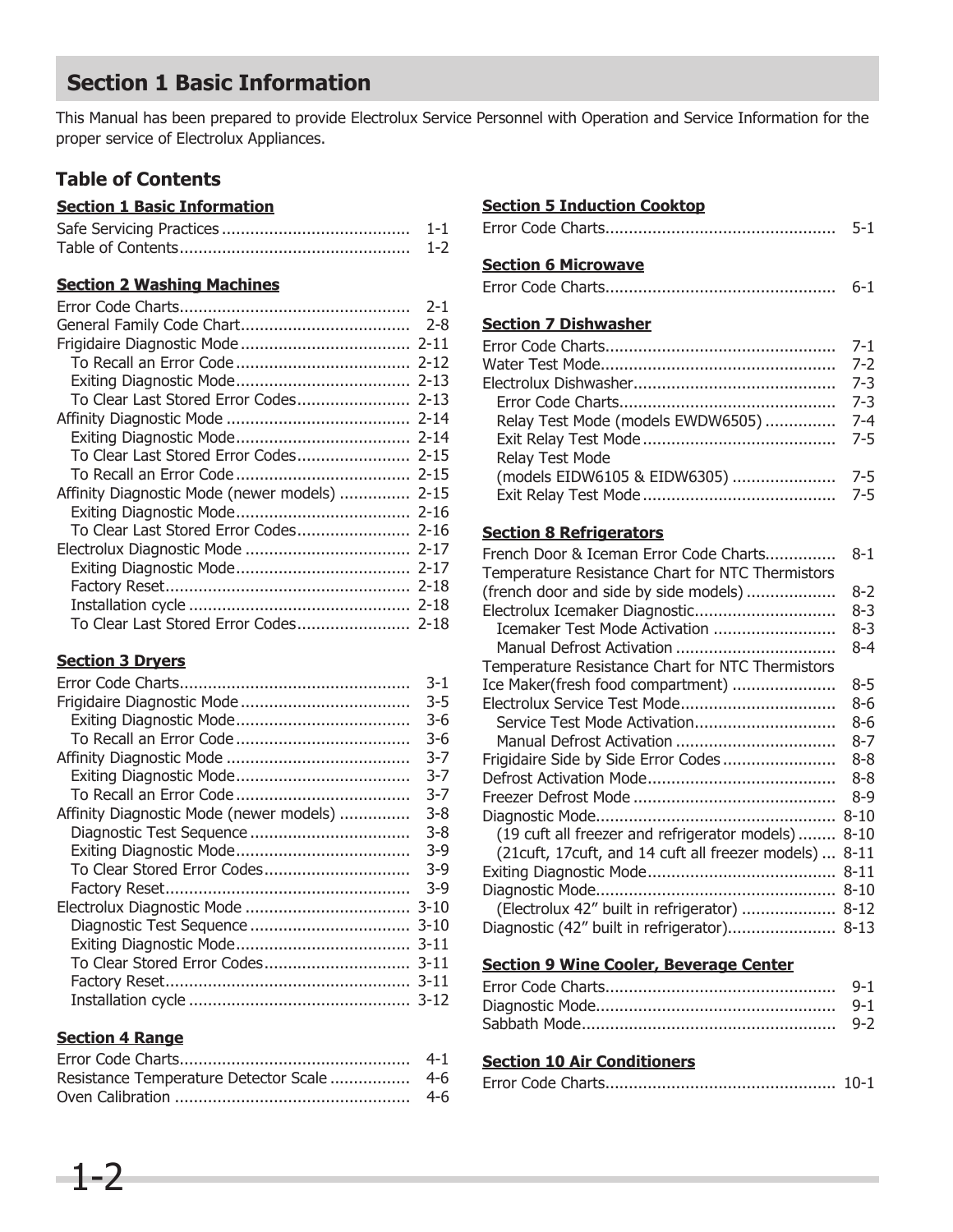| <b>Error</b><br><b>Code</b> | <b>Description</b>                                   | <b>Solution</b>                                                                                                                                                                                                                                               |
|-----------------------------|------------------------------------------------------|---------------------------------------------------------------------------------------------------------------------------------------------------------------------------------------------------------------------------------------------------------------|
| E10/E11                     | Fill time too long                                   | 1. Is the incoming water flow normal? Yes, go to step (4). No, go<br>to step $(2)$ .                                                                                                                                                                          |
|                             |                                                      | 2. Are the incoming water faucets turned on? No, turn water<br>faucets on. Yes, go to step (3).                                                                                                                                                               |
|                             |                                                      | 3. Is the incoming water pressure above (30) psi? No, have<br>customer correct pressure problem. Yes, check for kinked or<br>blocked incoming water hoses, clean incoming water screens.<br>If problem still remains, replace the water inlet valve assembly. |
|                             |                                                      | 4. Does the fill water continue to enter the washer? Yes, go to<br>step $(5)$ no, go to step $(6)$ .                                                                                                                                                          |
|                             |                                                      | 5. Remove power from washer. Did the water fill stop? Yes, go to<br>step (6). No, replace the inlet valve assembly.                                                                                                                                           |
|                             |                                                      | 6. For Better models, check the electronic pressure sensor. For<br>Good models, check the pressure switch. Pressure sensor<br>checks good. Go to step (7). Pressure sensor checks incorrect.<br>Replace pressure sensor.                                      |
|                             |                                                      | 7. Replace the Main Control Board.                                                                                                                                                                                                                            |
| E13                         | Water leak in tub or air leak in air bell            | 1. Is the washer leaking water? Yes. Correct water leak. No. Go to<br>step $(2)$ .                                                                                                                                                                            |
|                             |                                                      | 2. Is there a leak in the air bell system? Yes. Correct the leak<br>problem. No. Go to step (3).                                                                                                                                                              |
|                             |                                                      | 3. For Better models, check the electronic pressure sensor. For<br>Good models, check the pressure switch. Defective. Replace<br>pressure sensor(switch). Good. Go to step (4)                                                                                |
|                             |                                                      | 4. Replace the Main Control Board.                                                                                                                                                                                                                            |
| E14                         | <b>Reed Switch</b>                                   | 1. Is the dispenser drawer closed? No, close the drawer. Yes, go<br>to step $(2)$ .                                                                                                                                                                           |
|                             |                                                      | 2. Remove the drawer and check the magnet. Magnet missing or<br>defective, replace the magnet. Magnet good. Go to step (3).                                                                                                                                   |
|                             |                                                      | 3. Open the console and check the reed switch. Defective, replace<br>the reed switch. Good, replace the Main Control Board.                                                                                                                                   |
| E20/<br>E21/<br>E22         | Water not pumping out fast enough                    | 1. Check the drain hose for restrictions. Restriction, correct<br>problem. No restriction, go to step (2).                                                                                                                                                    |
|                             |                                                      | 2. Start the washer and check for 120VAC at the drain pump.<br>Zero, replace the Main Control Board. 120VAC, remove the<br>pump and check it for blockage. If blocked, remove the<br>restriction, if not, replace the pump.                                   |
| E23                         | Drain pump relay on board failed or<br>wire off pump | Replace Main Control Board or repair wiring                                                                                                                                                                                                                   |
|                             |                                                      |                                                                                                                                                                                                                                                               |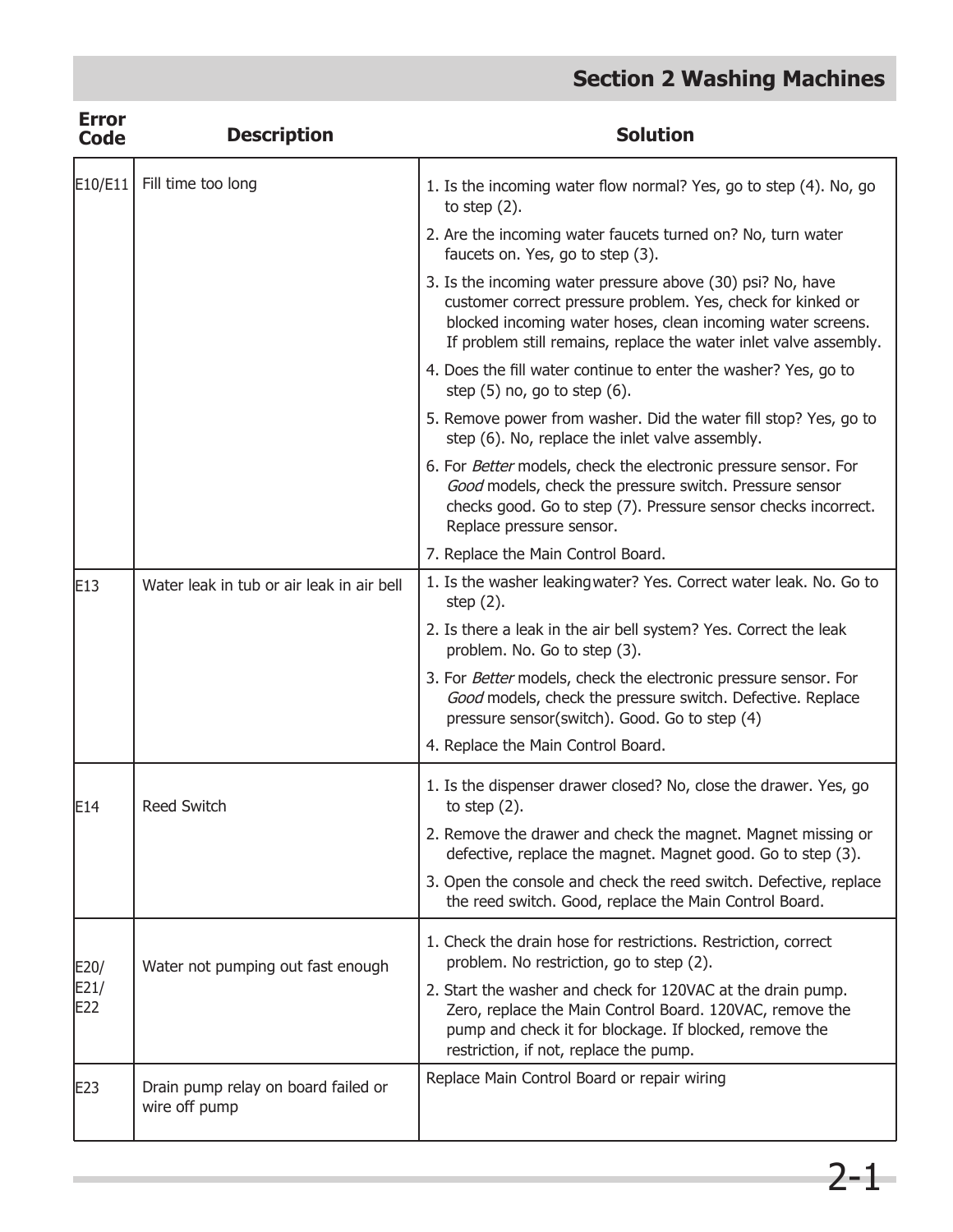| <b>Error</b><br><b>Code</b> | <b>Description</b>                                                                    | <b>Solution</b>                                                                                                                                                                                                                                                                                                                                                                                                                                                                                                                                                |
|-----------------------------|---------------------------------------------------------------------------------------|----------------------------------------------------------------------------------------------------------------------------------------------------------------------------------------------------------------------------------------------------------------------------------------------------------------------------------------------------------------------------------------------------------------------------------------------------------------------------------------------------------------------------------------------------------------|
| E24                         | Drain pump relay on board failed or<br>wire off pump                                  | Replace Main Control Board or repair wiring                                                                                                                                                                                                                                                                                                                                                                                                                                                                                                                    |
| E25                         | Recirculation pump relay sense                                                        | 1. Check wiring between Main Control Board and pump. If correct,<br>go to step $(2)$ .                                                                                                                                                                                                                                                                                                                                                                                                                                                                         |
|                             |                                                                                       | 2. Check wiring between Main Control Board and recirculation<br>board. If correct, go to step (3).                                                                                                                                                                                                                                                                                                                                                                                                                                                             |
|                             |                                                                                       | 3. Check pump for open coil (resistance check). If correct, replace<br>Main Control Board.                                                                                                                                                                                                                                                                                                                                                                                                                                                                     |
| E26                         | Recirculation pump relay                                                              | 1. Check wiring between Main Control Board and pump. If correct,<br>go to step $(2)$                                                                                                                                                                                                                                                                                                                                                                                                                                                                           |
|                             |                                                                                       | 2. Check wiring between Main Control Board and recirculation<br>board. If correct, go to step (3).                                                                                                                                                                                                                                                                                                                                                                                                                                                             |
|                             |                                                                                       | 3. Check pump for open coil (resistance check). If correct, replace<br>Main Control Board.                                                                                                                                                                                                                                                                                                                                                                                                                                                                     |
| E31                         | Better models- pressure sensor not<br>communicating with Main Control<br><b>Board</b> | Inspect the wiring between the pressure sensor and the Main<br>Control Board. Defective wiring, correct wiring. Good wiring,<br>replace the pressure sensor. If this does not correct the<br>problem, replace the Main Control Board.                                                                                                                                                                                                                                                                                                                          |
| E32                         | Pressure sensor calibration problem                                                   | Inspect the wiring between the pressure sensor and the Main<br>Control Board. Defective wiring, correct wiring. Good wiring,<br>replace the pressure sensor. If this does not correct the<br>problem, replace the Main Control Board.                                                                                                                                                                                                                                                                                                                          |
| E35                         | Better models- pressure sensor<br>indicates water overfill                            | 1. Is the water level above 4.5 inches? Yes, go to step (2). No, go<br>to step $(4)$ .<br>2. Does the water enter the washer continuously? Yes, go to step<br>(3). No, replace the Main Control Board.<br>3. Remove power from the washer. Does the water stop coming<br>in? No, replace water valve assembly. Yes, check wiring to<br>valve assembly for shorts. If wiring is good, replace the Main<br>Control Board.<br>4. Replace the pressure sensor switch. Did this correct the<br>problem? Yes, problem solved. No, replace the Main Control<br>Board. |
| E36                         | Main Control Board problem                                                            | Replace Main Control Board.                                                                                                                                                                                                                                                                                                                                                                                                                                                                                                                                    |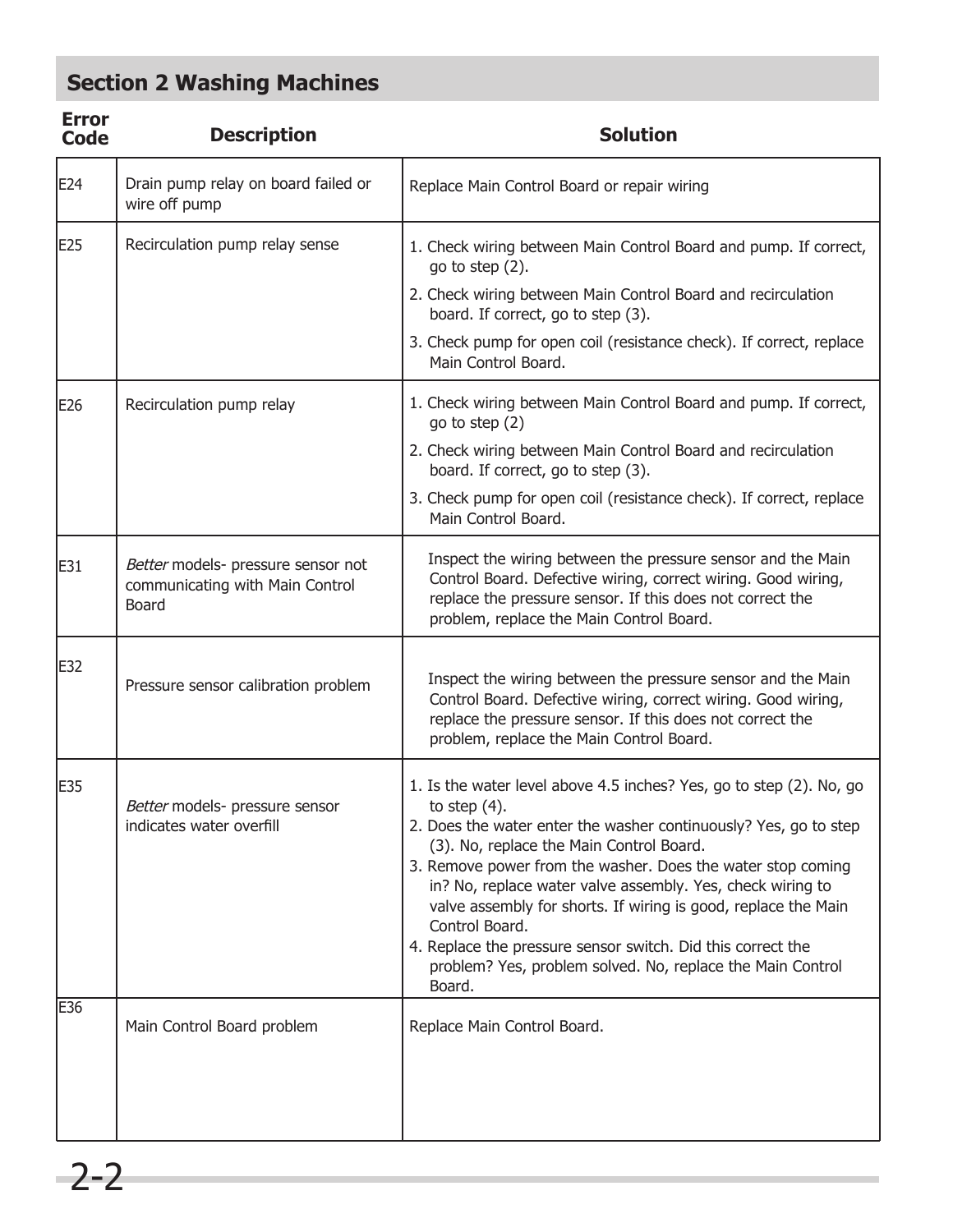| <b>Error</b><br><b>Code</b> | <b>Description</b>                                     | <b>Solution</b>                                                                                                                                                                                                                          |
|-----------------------------|--------------------------------------------------------|------------------------------------------------------------------------------------------------------------------------------------------------------------------------------------------------------------------------------------------|
| E38                         | Air trap clogged                                       | 1. Is the water level above 4.5 inches? Yes, go to step (2). No, go<br>to step $(4)$ .                                                                                                                                                   |
|                             |                                                        | 2. Does the water enter the washer continuously? Yes, go to step<br>(3). No, check air trap for clog. If not, replace the Main Control<br>Board.                                                                                         |
|                             |                                                        | 3. Remove power from the washer. Does the water stop coming<br>in? No, replace the water valve assembly. Yes, check the wiring<br>to valve assembly for shorts. If wiring is good, replace the Main<br>Control Board.                    |
|                             |                                                        | 4. Replace the pressure sensor switch. Did this correct the<br>problem? Yes, problem solved. No, replace the Main Control<br>Board.                                                                                                      |
| E41                         | Main Control Board thinks the door<br>switch is open   | 1. Is the loading door closed? No, close the door. Yes, go to step<br>(2).                                                                                                                                                               |
|                             |                                                        | 2. Disconnect the plug from J2 on the Main Control Board and<br>check for continuity between the pins in the plug. Open, check<br>the door strike. If good, replace the door switch assembly.<br>Closed, replace the Main Control Board. |
| E42                         | Door remains locked after cycle is<br>complete         | Remove power from the washer. Wait one minute. Can you<br>open the door? Yes, replace the Main Control Board. No,<br>replace the door switch assembly. Note: you may have to<br>break the door strike to do this.                        |
| E43                         | Main Control Board problem                             | Replace Main Control Board                                                                                                                                                                                                               |
| E44                         | Main Control Board problem                             | Replace Main Control Board                                                                                                                                                                                                               |
| E45                         | Main Control Board problem                             | Replace Main Control Board                                                                                                                                                                                                               |
| E46                         | Main Control Board problem                             | Replace Main Control Board                                                                                                                                                                                                               |
| E47                         | Board thinks the door PTC circuit is<br>open in spin   | Remove the door lock assembly and measure the resistance of<br>the PTC. Shorted or open, defective door lock assembly. Reads<br>around 1500 ohms, defective Main Control Board.                                                          |
| E48                         | Board thinks the door PTC circuit is<br>closed         | Refer to E47 solution                                                                                                                                                                                                                    |
| E49                         | Door incongruence between door<br>line and door sense. | 1. Is the loading door closed? No, close the door. Yes, go to step<br>(2).                                                                                                                                                               |
|                             |                                                        | 2. Can you hear the lock attempt to close? Yes, check the door<br>strike. If good, replace the door switch. No, go to step (3)                                                                                                           |
|                             |                                                        | 3. Check the wire connection between door lock and Main<br>Control Board. If good, replace the door lock. If problem is not<br>corrected, replace the Main Control Board.                                                                |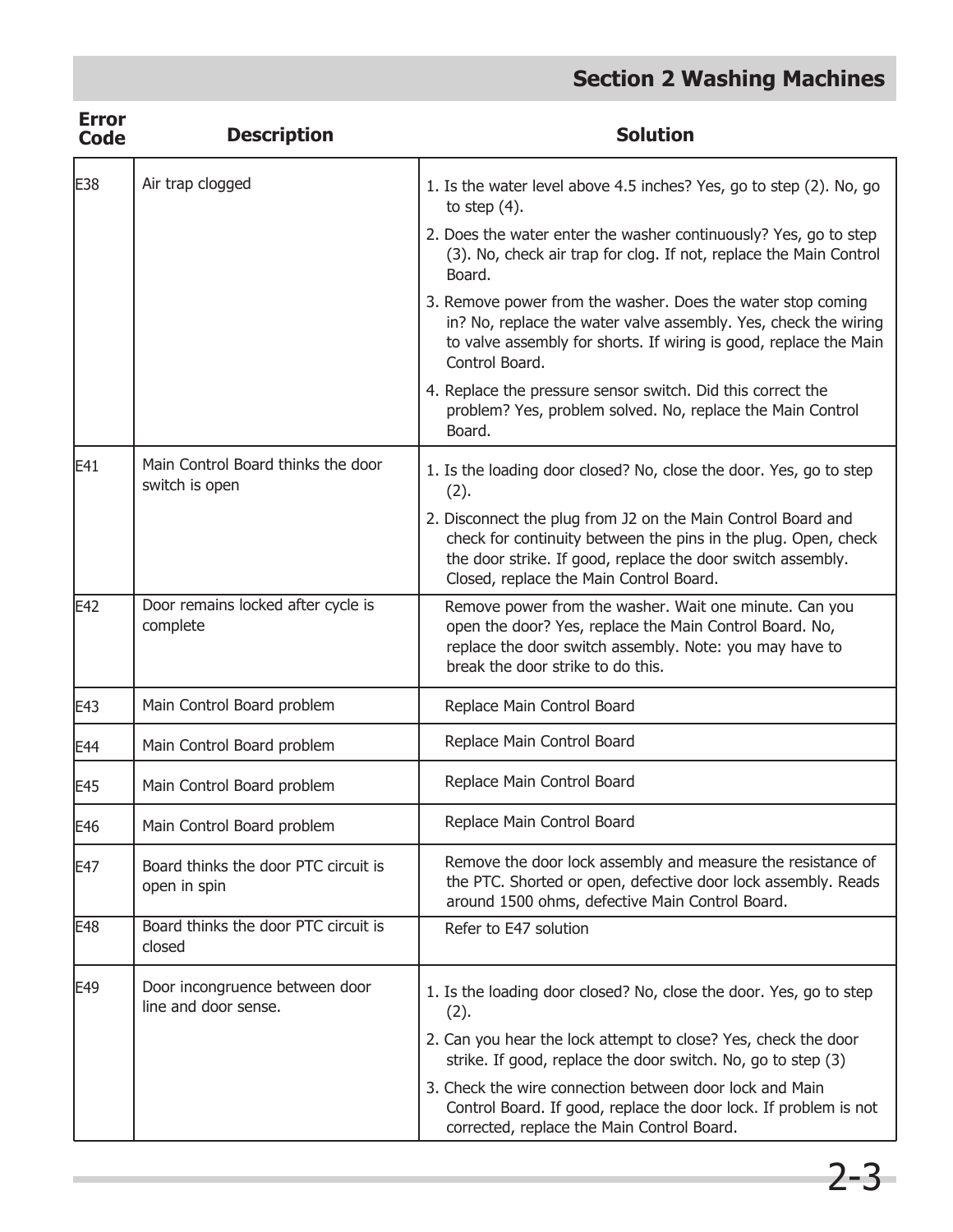| <b>Error</b><br><b>Code</b> | <b>Description</b>                  | <b>Solution</b>                                                                                                                                                                                                                                                                                                                                                                                                                                                                                                                                                 |
|-----------------------------|-------------------------------------|-----------------------------------------------------------------------------------------------------------------------------------------------------------------------------------------------------------------------------------------------------------------------------------------------------------------------------------------------------------------------------------------------------------------------------------------------------------------------------------------------------------------------------------------------------------------|
| E52                         | Bad signal from tacho generator.    | Disconnect the plug from the drive motor and measure the<br>resistance of pins 4 and 5 in the motor. If reading is between<br>105 and 130 ohms, replace the Speed Control Board. If the<br>meter reads outside 105 and 130 ohms, replace the motor.                                                                                                                                                                                                                                                                                                             |
| E53                         | Low voltage to Speed Control Board. | Check the wiring between the Main Control Board and the<br>Speed Control Board. If good, replace the Speed Control Board.                                                                                                                                                                                                                                                                                                                                                                                                                                       |
| E54                         | Over speed.                         | 1. Remove the belt from the motor and spin the motor pulley.<br>Does the motor spin free? No, replace the motor. Yes, go to<br>step $(2)$                                                                                                                                                                                                                                                                                                                                                                                                                       |
|                             |                                     | 2. Spin the tub pulley. Does the tub spin free? No, check the tub<br>bearings. Yes, go to step (3).                                                                                                                                                                                                                                                                                                                                                                                                                                                             |
|                             |                                     | 3. Disconnect the plug from the drive motor and measure the<br>resistance between pins 4 and 5 in the motor. If the meter<br>reads other than between 105 and 130 ohms, replace the<br>motor. If the reading is between 105 and 130 ohms, go to step<br>(4).                                                                                                                                                                                                                                                                                                    |
|                             |                                     | 4. Disconnect the plug from the motor and measure the resistance<br>of the windings. (Pin 1 to 2, pin 1 to 3, pin 2 to 3) all readings<br>should be between 3 and 6 ohms. If readings are correct,<br>replace the Speed Control Board. If readings are incorrect,<br>replace the motor.                                                                                                                                                                                                                                                                         |
| E55                         | Motor overheating.                  | 1. Remove the belt from the motor and spin the motor pulley.<br>Does the motor spin free? No. Replace the motor. Yes. Go to<br>step $(2)$<br>2. Spin the tub pulley. Does the tub spin free? No. Check the tub<br>bearings. Yes. Go to step (3).<br>3. Disconnect the plug from the motor and measure the resistance<br>of the windings (pin 1 to pin 2, pin 1 to pin 3, pin 2 to pin 3).<br>All readings should be between 4 and 6 ohms. If the readings<br>are correct, replace the Speed Control Board. If the readings<br>are incorrect, replace the motor. |
| E56                         | High motor current                  | 1. Remove the belt from the motor and spin the motor pulley.<br>Does the motor spin free? No, replace the motor. Yes, go to<br>step $(3)$ .<br>2. Spin the tub pulley. Does the tub spin free? No, check the tub                                                                                                                                                                                                                                                                                                                                                |
|                             |                                     | bearings. Yes, go to step (3).<br>3. Disconnect the plug from the motor and measure the resistance<br>of the windings (pin 1 to 2, pin 1 to 3, pin 2 to 3). All readings<br>should be between 4 and 6 ohms. If readings are correct,<br>replace the Speed Control Board. If readings are incorrect,<br>replace the motor.                                                                                                                                                                                                                                       |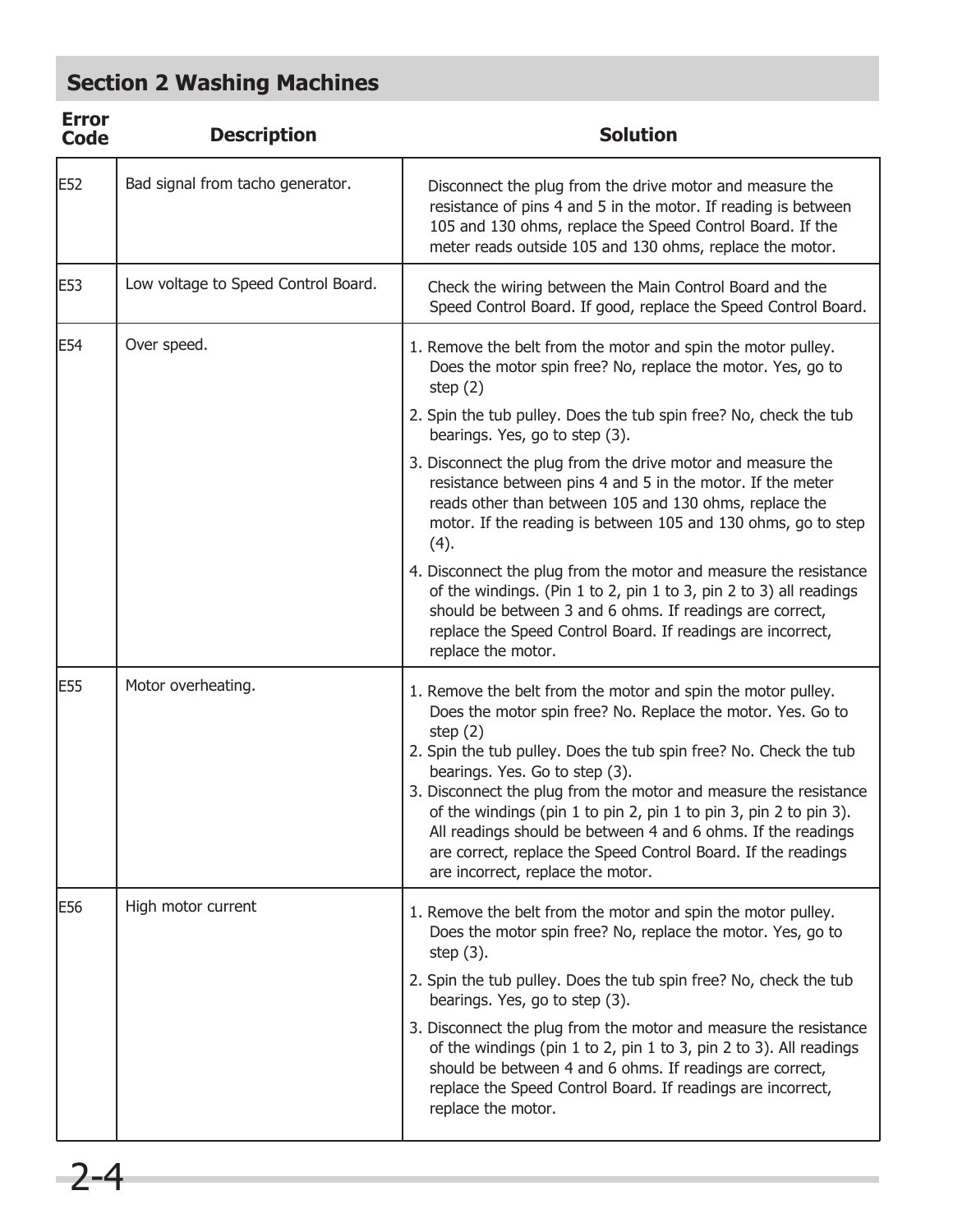| <b>Error</b><br><b>Code</b> | <b>Description</b>                                     | <b>Solution</b>                                                                                                                                                                                                                                                                                                                                                                                                                       |
|-----------------------------|--------------------------------------------------------|---------------------------------------------------------------------------------------------------------------------------------------------------------------------------------------------------------------------------------------------------------------------------------------------------------------------------------------------------------------------------------------------------------------------------------------|
| E57                         | High current on inverter                               | Refer to E56 solution                                                                                                                                                                                                                                                                                                                                                                                                                 |
| E58                         | High current on motor phase                            | Refer to E56 solution                                                                                                                                                                                                                                                                                                                                                                                                                 |
| E59                         | No tacho signal for 3 seconds                          | 1. Remove the belt from the motor and spin the motor pulley.<br>Does the motor spin free? No, replace the motor. Yes, go to<br>step $(3)$ .<br>2. Spin the tub pulley. Does the tub spin free? No, check the tub                                                                                                                                                                                                                      |
|                             |                                                        | bearings. Yes, go to step (3).                                                                                                                                                                                                                                                                                                                                                                                                        |
|                             |                                                        | 3. Disconnect the plug from the drive motor and measure the<br>resistance between pins 4 and 5 in the motor. If the meter<br>reads other than between 105 and 130 ohms, replace the<br>motor. If the reading is between 105 and 130 ohms, go to step<br>(4).                                                                                                                                                                          |
|                             |                                                        | 4. Disconnect the plug from the motor and measure the resistance<br>of the windings (pin 1 to 2, pin 1 to 3, pin 2 to 3). All readings<br>should be between 4 and 6 ohms. If readings are correct,<br>replace the Speed Control Board. If readings are incorrect,<br>replace the motor.                                                                                                                                               |
| E4A                         | Door PTC sensing problem                               | 1. Is the loading door closed? No, close the door. Yes, go to step<br>(2).                                                                                                                                                                                                                                                                                                                                                            |
|                             |                                                        | 2. Can you hear the lock attempt to close? Yes, check the door<br>strike. If good, replace door switch. No, go to step (3).                                                                                                                                                                                                                                                                                                           |
|                             |                                                        | 3. Check the wire connection between the door lock and the Main<br>Control Board. If good, go to step (4).                                                                                                                                                                                                                                                                                                                            |
|                             |                                                        | 4. Place the unit into Rinse/Spin and remove any load from tub.<br>Start the cycle. Does the water pump out? If not, check the<br>drain hose for restrictions. Check the drain pump for 120VAC<br>at pump. If no power at pump, check wiring. If correct, check<br>for 120VAC at Main Control Board. If unit does pump out,<br>does unit go into spin? If no, replace door lock. If problem<br>continues, replace Main Control Board. |
| E5A                         | High temperature on heat sink caused<br>by overloading | Replace the Speed Control Board.                                                                                                                                                                                                                                                                                                                                                                                                      |
| E5B                         | High temperature on heat sink                          | Replace the Speed Control Board.                                                                                                                                                                                                                                                                                                                                                                                                      |
| E5C                         | High temperature on heat sink                          | Replace the Speed Control Board.                                                                                                                                                                                                                                                                                                                                                                                                      |
|                             |                                                        |                                                                                                                                                                                                                                                                                                                                                                                                                                       |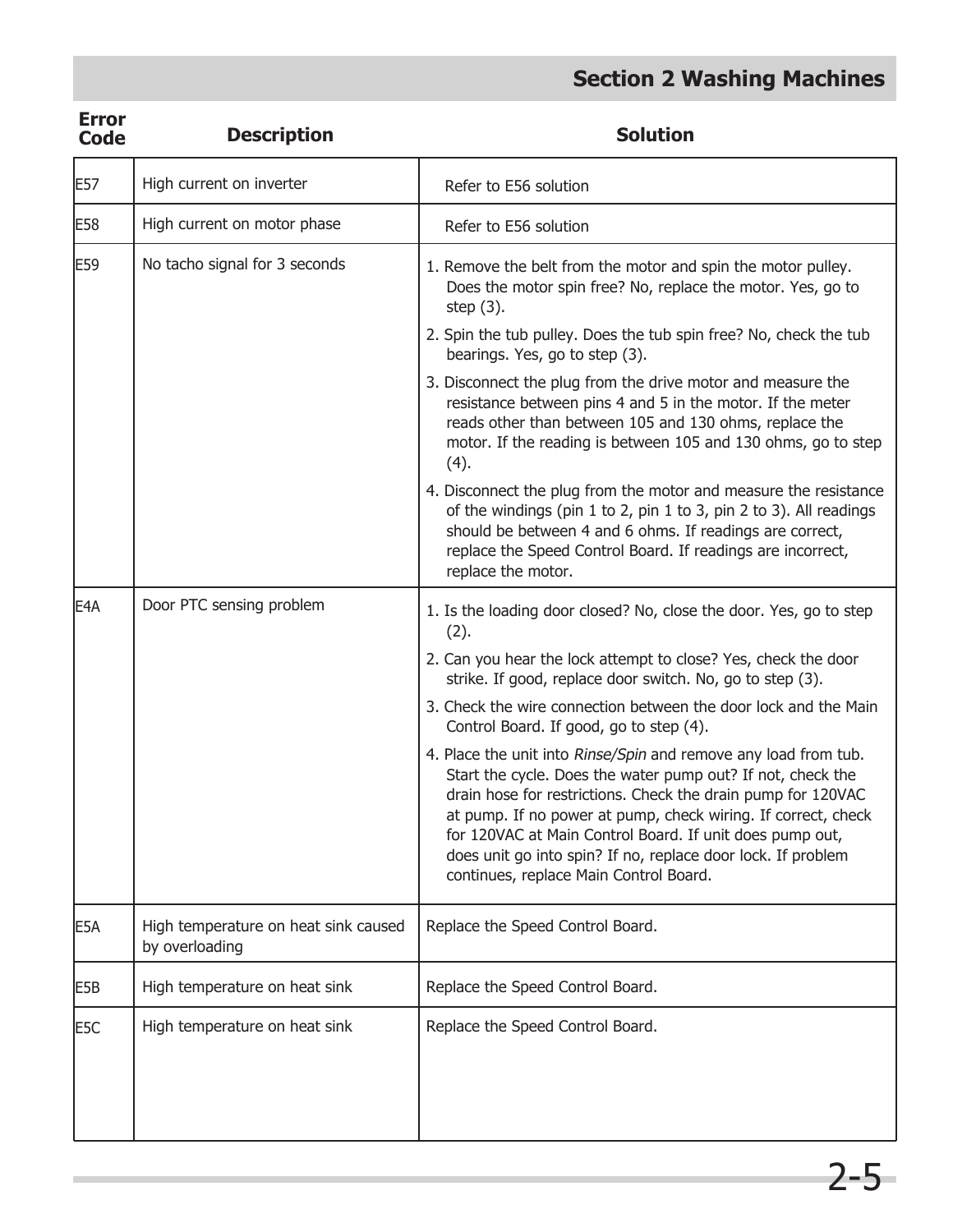| <b>Error</b><br><b>Code</b> | <b>Description</b>                                                                            | <b>Solution</b>                                                                                                                                                                                                                                                      |
|-----------------------------|-----------------------------------------------------------------------------------------------|----------------------------------------------------------------------------------------------------------------------------------------------------------------------------------------------------------------------------------------------------------------------|
| E <sub>5</sub> D            | Communication problem                                                                         | Communication problem. Check the wiring between the Main<br>Control Board and the Speed Control Board. Wiring bad,<br>correct wiring problem. Wiring good, replace the Main Control<br>Board. If the problem is not corrected, replace the Speed<br>Control Board.   |
| E5E                         | Communication problem                                                                         | Refer to E5D solution                                                                                                                                                                                                                                                |
| E5F                         | Communication problem                                                                         | Refer to E5D solution                                                                                                                                                                                                                                                |
| E66                         | Heating element relay failure.                                                                | 1. Check the resistance of the heating element. It should be<br>appoximately 14 ohms.                                                                                                                                                                                |
|                             |                                                                                               | 2. Check the resistance between the ground and both heater<br>terminals. It should be open when heater terminals are<br>disconnected. If the readings are incorrect, replace the heating<br>element. If the readings are correct, replace the Main Control<br>Board. |
| E67                         | Input voltage on microprocessor<br>incorrect.                                                 | Replace the Main Control Board                                                                                                                                                                                                                                       |
| E68                         | Current leakage to ground on<br>heater or fuse opened.                                        | 1. Check the resistance of the heating element. It should be<br>appoximately 14 ohms.                                                                                                                                                                                |
|                             |                                                                                               | 2. Check the resistance between the ground and both heater<br>terminals. It should be open when heater terminals are<br>disconnected. If the readings are incorrect, replace the heating<br>element.                                                                 |
| E70                         | The Main Control Board is not seeing<br>the correct water supply- swap hot and<br>cold hoses. | Swap hot and cold hoses                                                                                                                                                                                                                                              |
| E71                         | Wash NTC failure- (tub heater)                                                                | Swap hot and cold hoses                                                                                                                                                                                                                                              |
| E74                         | Wash temperature does not increase.                                                           | Place NTC in correct position                                                                                                                                                                                                                                        |
| E75                         | Better models- water temperature<br>sensor circuit.                                           | Check the resistance of the NTC. Is it around 50k ohms? No,<br>replace the water inlet valve assembly. Yes, replace the Main<br>Control Board.                                                                                                                       |
| E76                         | Better models- NTC temperature for<br>the cold water valve over the limits                    | Swap hot and cold hoses                                                                                                                                                                                                                                              |
| E82                         | Console Control problem                                                                       | Replace the Main Control Board                                                                                                                                                                                                                                       |
| E83                         | Console Control problem                                                                       | Replace the Main Control Board                                                                                                                                                                                                                                       |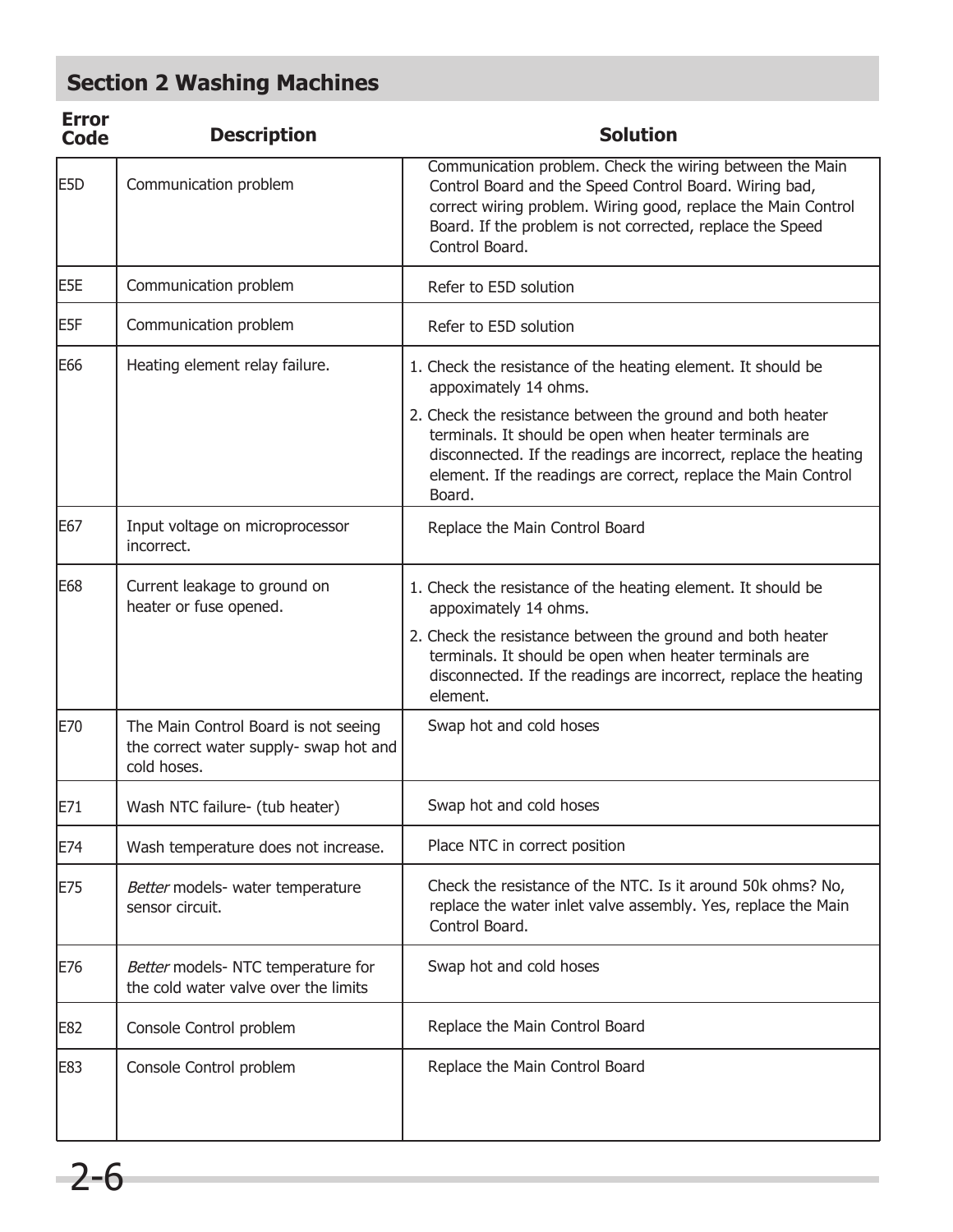| <b>Error</b><br><b>Code</b> | <b>Description</b>                                          | <b>Solution</b>                                                                                                                                                                                                                                                      |
|-----------------------------|-------------------------------------------------------------|----------------------------------------------------------------------------------------------------------------------------------------------------------------------------------------------------------------------------------------------------------------------|
| E91<br>E92                  | User Interface to Main Control Board<br>communication error | Communication problem. Check the wiring between the Main<br>Control Board and the User Interface Board. Wiring bad,<br>correct wiring problem. Wiring good, replace the User Interface<br>Board. If the problem is not corrected, replace the Main Control<br>Board. |
| E93                         | Console Control problem                                     | Replace the Main Control Board                                                                                                                                                                                                                                       |
| E94                         | Console Control problem                                     | Replace the Main Control Board                                                                                                                                                                                                                                       |
| E95                         | Communication error                                         | Replace the Main Control Board                                                                                                                                                                                                                                       |
| E97                         | Console Control problem                                     | Replace the Main Control Board                                                                                                                                                                                                                                       |
| E98                         | Console Control problem                                     | Replace the Main Control Board                                                                                                                                                                                                                                       |
| E9F                         | Communication protocol.                                     | Communication problem. Check the wiring between the Main<br>Control Board and the Speed Control Board. Wiring bad,<br>correct wiring problem. Wiring good, replace the Main Control<br>Board. If the problem is not corrected, replace the Speed<br>Control Board.   |
| EA1                         | Power supply frequency out of limits                        | Have the power company check the frequency and voltage of<br>the incoming power. If correct, for error code E5C, replace the<br>Speed Control Board. If correct, for error codes EA1, EA2, EA3,<br>EA5, EAE, or EA5, replace the Main Control Board.                 |
| EA <sub>2</sub>             | Power supply voltage too high                               | Have the power company check the frequency and voltage of<br>the incoming power. If correct, for error code E5C, replace the<br>Speed Control Board. If correct, for error codes EA1, EA2, EA3,<br>EA5, EAE, or EA5, replace the Main Control Board.                 |
| EA3                         | Power supply voltage too low                                | Have the power company check the frequency and voltage of<br>the incoming power. If correct, for error code E5C, replace the<br>Speed Control Board. If correct, for error codes EA1, EA2, EA3,<br>EA5 , EAE, or EA5, replace the Main Control Board.                |
| EA5                         | Main voltage sensing failure                                | Have the power company check the frequency and voltage of<br>the incoming power. If correct, for error code E5C, replace the<br>Speed Control Board. If correct, for error codes EA1, EA2, EA3,<br>EA5, EAE, or EA5, replace the Main Control Board.                 |
| EAE                         | Line safe relay sensing failure                             | Have the power company check the frequency and voltage of<br>the incoming power. If correct, for error code E5C, replace the<br>Speed Control Board. If correct, for error codes EA1, EA2, EA3,<br>EA5, EAE, or EA5, replace the Main Control Board.                 |
| EB1                         | Incoming power frequency out of limits                      | Have the power company check the frequency of the incoming<br>power. If correct, replace the Main Control Board.                                                                                                                                                     |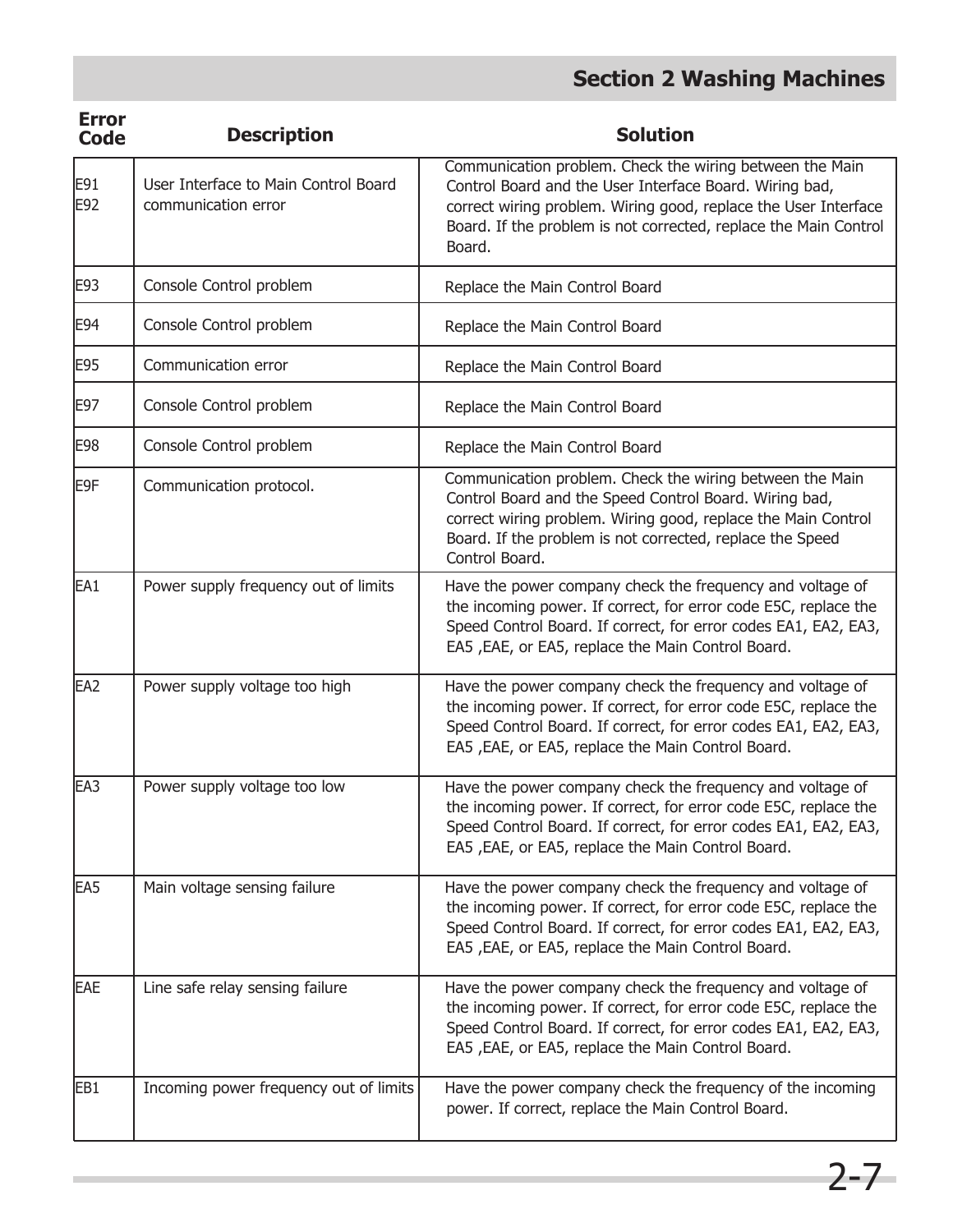| <b>Error</b><br><b>Code</b> | <b>Description</b>                                         | <b>Solution</b>                                                                                            |
|-----------------------------|------------------------------------------------------------|------------------------------------------------------------------------------------------------------------|
| EB <sub>2</sub>             | Incoming line voltage above 130VAC                         | Check voltage at the outlet. If below 130VAC, replace the Main<br>Control Board.                           |
| EB3                         | Incoming line voltage below 90VAC                          | Check voltage at the outlet. If above 90VAC, replace the Main<br>Control Board.                            |
| <b>EBE</b>                  | Console control problem                                    | Replace the Main Control Board                                                                             |
| <b>EBF</b>                  | Console control problem                                    | Replace the Main Control Board                                                                             |
| EF1                         | Clogged drain pump                                         | Unclog the drain pump.                                                                                     |
| EF <sub>2</sub>             | Too much soap                                              | Advise the customer to reduce the amount of soap they are using.                                           |
| EF <sub>5</sub>             | NTC temperature for the hot water<br>valve over the limits | Hot and cold water hoses switched. Swap hoses.                                                             |
| EF <sub>6</sub>             | Control reset                                              | Unplug the unit for 1 minute and plug back in. If problem is<br>not corrected, replace Main Control Board. |
| EF8                         | Key stuck                                                  | Check all buttons. If correct, replace User Interface Board.                                               |
|                             |                                                            |                                                                                                            |

# **General Family Codes**

| E <sub>00</sub> | No error code is stored                                                       |                                                                                                                                                                                                                                                               |
|-----------------|-------------------------------------------------------------------------------|---------------------------------------------------------------------------------------------------------------------------------------------------------------------------------------------------------------------------------------------------------------|
| E10             | Fill time problem- too long to fill or air<br>leak at dome or pressure switch | 1. Is the incoming water flow normal? Yes, go to step (4). No, go<br>to step $(2)$ .                                                                                                                                                                          |
|                 |                                                                               | 2. Are the incoming water faucets turned on? No, turn water<br>faucets on. Yes, go to step (3).                                                                                                                                                               |
|                 |                                                                               | 3. Is the incoming water pressure above (30) psi? No, have<br>customer correct pressure problem. Yes, check for kinked or<br>blocked incoming water hoses, clean incoming water screens.<br>If problem still remains, replace the water inlet valve assembly. |
|                 |                                                                               | 4. Does the fill water continue to enter the washer? Yes, go to<br>step $(5)$ no, go to step $(6)$ .                                                                                                                                                          |
|                 |                                                                               | 5. Remove power from washer. Did the water fill stop? Yes, go to<br>step (6). No, replace the inlet valve assembly.                                                                                                                                           |
|                 |                                                                               | 6. For Better models, check the electronic pressure sensor. For<br>Good models, check the pressure switch. Pressure sensor<br>checks correct. Go to step (7). Pressure sensor checks<br>incorrect, replace pressure sensor.                                   |
|                 |                                                                               | 7. Replace the Main Control Board.                                                                                                                                                                                                                            |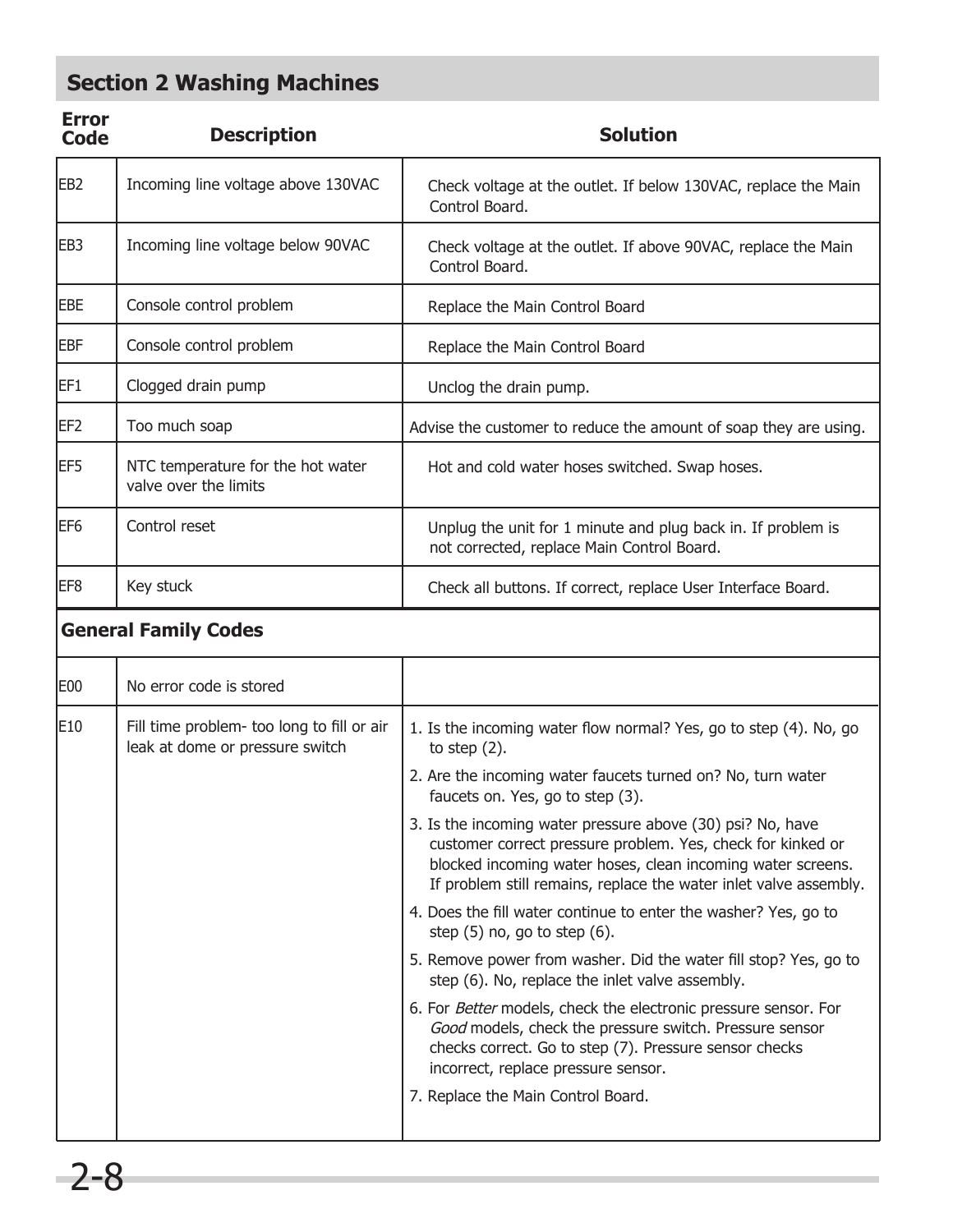# **General Family Codes (continued)**

| <b>Error</b><br><b>Code</b> | <b>Description</b>                               | <b>Solution</b>                                                                                                                                                                                                                                                                                                                                                                                                                                                                                                                                                                                                                                                                                                                                                                                                                                                                                                                                                                                                                                                                      |
|-----------------------------|--------------------------------------------------|--------------------------------------------------------------------------------------------------------------------------------------------------------------------------------------------------------------------------------------------------------------------------------------------------------------------------------------------------------------------------------------------------------------------------------------------------------------------------------------------------------------------------------------------------------------------------------------------------------------------------------------------------------------------------------------------------------------------------------------------------------------------------------------------------------------------------------------------------------------------------------------------------------------------------------------------------------------------------------------------------------------------------------------------------------------------------------------|
| E40                         | Door switch or Main Control Board<br>problem     | 1. Is the loading door closed? No, close the door. Yes, go to step<br>(2).                                                                                                                                                                                                                                                                                                                                                                                                                                                                                                                                                                                                                                                                                                                                                                                                                                                                                                                                                                                                           |
|                             |                                                  | 2. Disconnect the plug from J2 on the Main Control Board and<br>check for continuity between the pins in the plug. Open, check<br>the door strike. If good, replace the door switch assembly.<br>Closed replace the Main Control Board.                                                                                                                                                                                                                                                                                                                                                                                                                                                                                                                                                                                                                                                                                                                                                                                                                                              |
| E70                         | Hoses usually reversed                           | Swap hot and cold hoses.                                                                                                                                                                                                                                                                                                                                                                                                                                                                                                                                                                                                                                                                                                                                                                                                                                                                                                                                                                                                                                                             |
| F <sub>01</sub>             | Internal control fault                           | Unplug machine for a few seconds then re-connect power.<br>Select a wash cycle and start cycle. If F01 reappears, replace<br>the Main Control Board as there is likely an internal problem<br>in the board. If the cycle performs without displaying F01, the<br>fault was temporary, no repair is required at this time.                                                                                                                                                                                                                                                                                                                                                                                                                                                                                                                                                                                                                                                                                                                                                            |
| F <sub>02</sub>             | Water fill temperature problem                   | The problem could be in the temperature sensor or the inlet<br>hoses may be reversed. In either case, the control will try to<br>resolve the error and the washer will continue to run. Before<br>testing the sensor, first check the wiring to make sure it is<br>properly connected. To test the temperature sensor, unplug<br>the washer and disconnect wiring to the sensor. Use an<br>ohmmeter to measure the resistance of the sensor. A reading<br>below about 3K ohm or above about 163K indicates the sensor<br>may be bad and should be replaced.                                                                                                                                                                                                                                                                                                                                                                                                                                                                                                                          |
| F <sub>03</sub>             | Water fill/ water level or drain pump<br>problem | This type of fault could be temporary or permanent. If this<br>fault occurs, the control will stop the washer and display F03.<br>For the fill system, the problem could be the inlet water is<br>turned off. To test the filling fault, run the washer with no load<br>and check if the tub fills to the proper level. If the tub over<br>fills or the water does not shut off, check the pressure switch<br>wiring and the pressure tube connection to the air dome and<br>pressure switch. If these check out, the problem could be in<br>the pressure switch or water valve. If the tub fills correctly,<br>run the washer in the Drain/Spin cycle to assure the pump<br>operates and pumps out water. If the pump is not running,<br>check the wiring connections. If the wiring is proper and<br>seated, measure the voltage across pins 1 and 2 on the pump<br>connector, it should be about 120VAC. If it is not, check the<br>voltage between pin 3 of the 4-pin connector (JX) and pin 3 of<br>the 8-pin connector (J11)(NEUTRAL). Voltage should measure<br>about 120VAC. |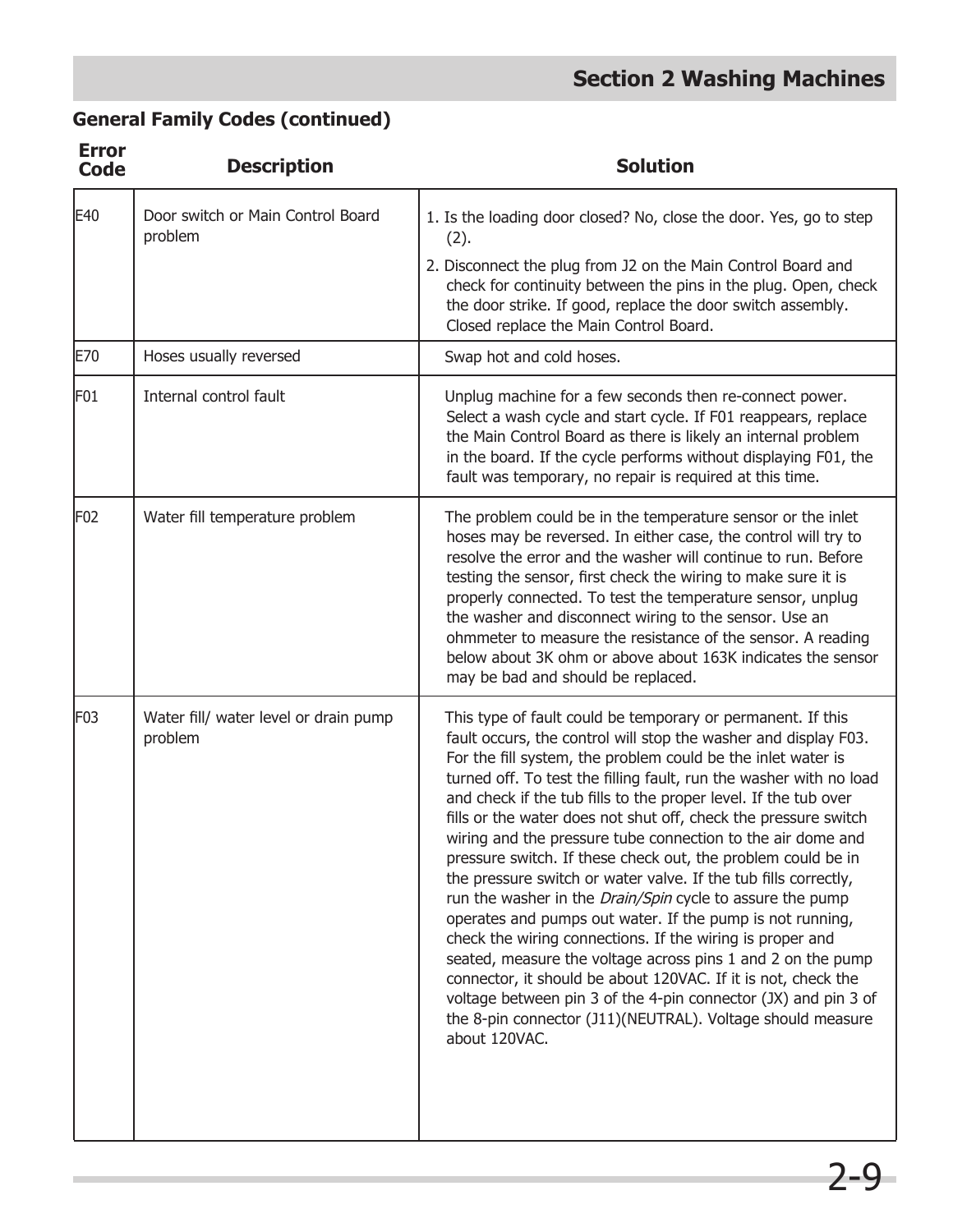# **General Family Codes (continued)**

| <b>Error</b><br><b>Code</b> | <b>Description</b>                                               | <b>Solution</b>                                                                                                                                                                                                                                                                                                                                                                                                                                                                                                                                                                                                                                                                                                                                                                                                                                                                                                                                                                                                                                                                      |
|-----------------------------|------------------------------------------------------------------|--------------------------------------------------------------------------------------------------------------------------------------------------------------------------------------------------------------------------------------------------------------------------------------------------------------------------------------------------------------------------------------------------------------------------------------------------------------------------------------------------------------------------------------------------------------------------------------------------------------------------------------------------------------------------------------------------------------------------------------------------------------------------------------------------------------------------------------------------------------------------------------------------------------------------------------------------------------------------------------------------------------------------------------------------------------------------------------|
| F <sub>04</sub>             | Washer not advancing (max. time out)<br>or Speed Control problem | This type of fault could be temporary or permanent. If this<br>fault occurs, the control will stop the washer and display F04.<br>To test this fault, select and start the Heavy Duty cycle with<br>the heavy soil/stain option deactivated. The tub should be<br>rotating and begin filling with water. If the tub is not turning,<br>but is filling with water, wait about 30 seconds after the tub<br>is full and confirm the washer is agitating. If the motor is<br>running and the tub filled, let the washer run for at least 6<br>minutes while measuring the voltage between pin 1 of the<br>8-pin connector(J11) and pin 7 of the 7-pin connector(J6). The<br>voltage should be below 50VAC when the timer advance is off<br>and should measure at line voltage when the timer advance<br>is on. Constantly monitor the volt meter throughout this 6<br>minute run time to be certain to observe the voltage change<br>as "timer advance on" is only on for a short time and could be<br>missed when it reverts to the lower voltage reading when timer<br>advance is off. |
| F <sub>05</sub>             | Stuck keypad or faulty connection at<br>the Main Control Board   | This type of fault could be temporary or permanent. Check the<br>connection of the membrane tail to the Main Control Board<br>for proper assembly.                                                                                                                                                                                                                                                                                                                                                                                                                                                                                                                                                                                                                                                                                                                                                                                                                                                                                                                                   |
| DO/DR                       | Door open or door problem                                        | Close the door or check door switch and wiring                                                                                                                                                                                                                                                                                                                                                                                                                                                                                                                                                                                                                                                                                                                                                                                                                                                                                                                                                                                                                                       |
| <b>DDO</b>                  | Dispenser door open or dispenser door<br>problem                 | Close dispenser door. Check reed switch operations.                                                                                                                                                                                                                                                                                                                                                                                                                                                                                                                                                                                                                                                                                                                                                                                                                                                                                                                                                                                                                                  |
| <b>San</b>                  | Deep Clean (Sanitary Cycle)                                      |                                                                                                                                                                                                                                                                                                                                                                                                                                                                                                                                                                                                                                                                                                                                                                                                                                                                                                                                                                                                                                                                                      |
| <b>ERR</b>                  | Error has been detected                                          |                                                                                                                                                                                                                                                                                                                                                                                                                                                                                                                                                                                                                                                                                                                                                                                                                                                                                                                                                                                                                                                                                      |
| <b>LOC</b>                  | Control lock is activated                                        |                                                                                                                                                                                                                                                                                                                                                                                                                                                                                                                                                                                                                                                                                                                                                                                                                                                                                                                                                                                                                                                                                      |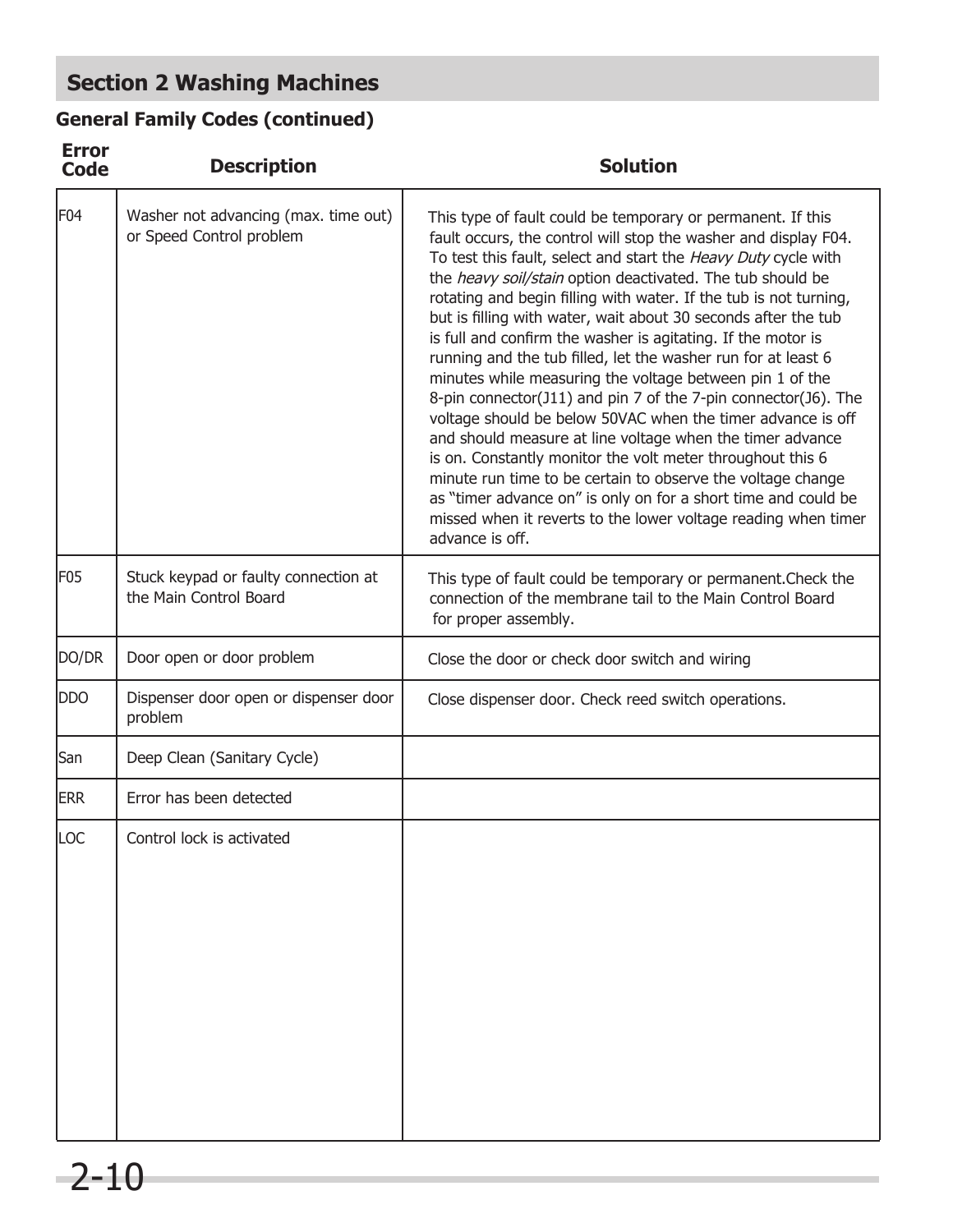# **Frigidaire Diagnostic Mode**

- \* Better models have a digital readout display.
- \* Good models do not have a digital readout display.

The diagnostic test is performed by using the program knob. To start the test:

- \* On non-digital display models, turn the program knob to the start position, Drain/Spin.
- \* On digital display models, turn the program knob to the start position, Touch Up.

# **NOTE**

If the model has a timer dial that can be Rotated 360°, turn the program knob to the start position, *Drain/Spin.* 

- \* Press Pause/Cancel to turn off LED's.
- \* Within 5 seconds, press and hold the Option and Pause/Cancel buttons until LED's start sequentially chasing, then release buttons.
- 1. All the LED's will sequentially light. Pressing a button below a light cluster will light all the LED's in that cluster at one time to confirm functionality.
- 2. Turn the program knob (1) click clockwise from the start position. The hot water solenoid will activate and hot water should enter through the detergent compartment.
- 3. Turn the program knob (2) clicks from the start position. The bleach water solenoid will activate and cold water should enter through the bleach compartment.
- 4. Turn the program knob (3) clicks from the start position. The bleach and the wash water solenoids will activate and cold water should enter through the softener compartment.
- 5. Turn the program knob (4) clicks from the start position. The door lock solenoid will activate.
- 6. Turn the program knob (5) clicks from the start position. The door lock solenoid will deactivate and the loading door can be opened.
- 7. Turn the program knob (6) clicks from the start position. The washer will fill and tumble.
- 8. Turn the program knob (7) clicks from the start position. The washer will fill and spin (leakage test).
- 9. Turn the program knob (8) clicks from the start position. The drain pump and door lock solenoid will activate and the washer will operate in high spin. Safety warning: if power is removed during this test, the door can be opened. To prevent injury, do not put your hands inside when the tub is rotating.
- 10. Turn the program knob (9) clicks from the start position. The control will signal the last error code.

#### **Quick Check**

If there is no error displayed and the washer momentarily starts then turns back off:

- 1. Listen for a relay closure inside the Speed Control Board shortly after the Start key is pressed. If this happens, the motor control has power.
- 2. Check the 5-pin connector wiring between the Console Control and the Speed Control Board.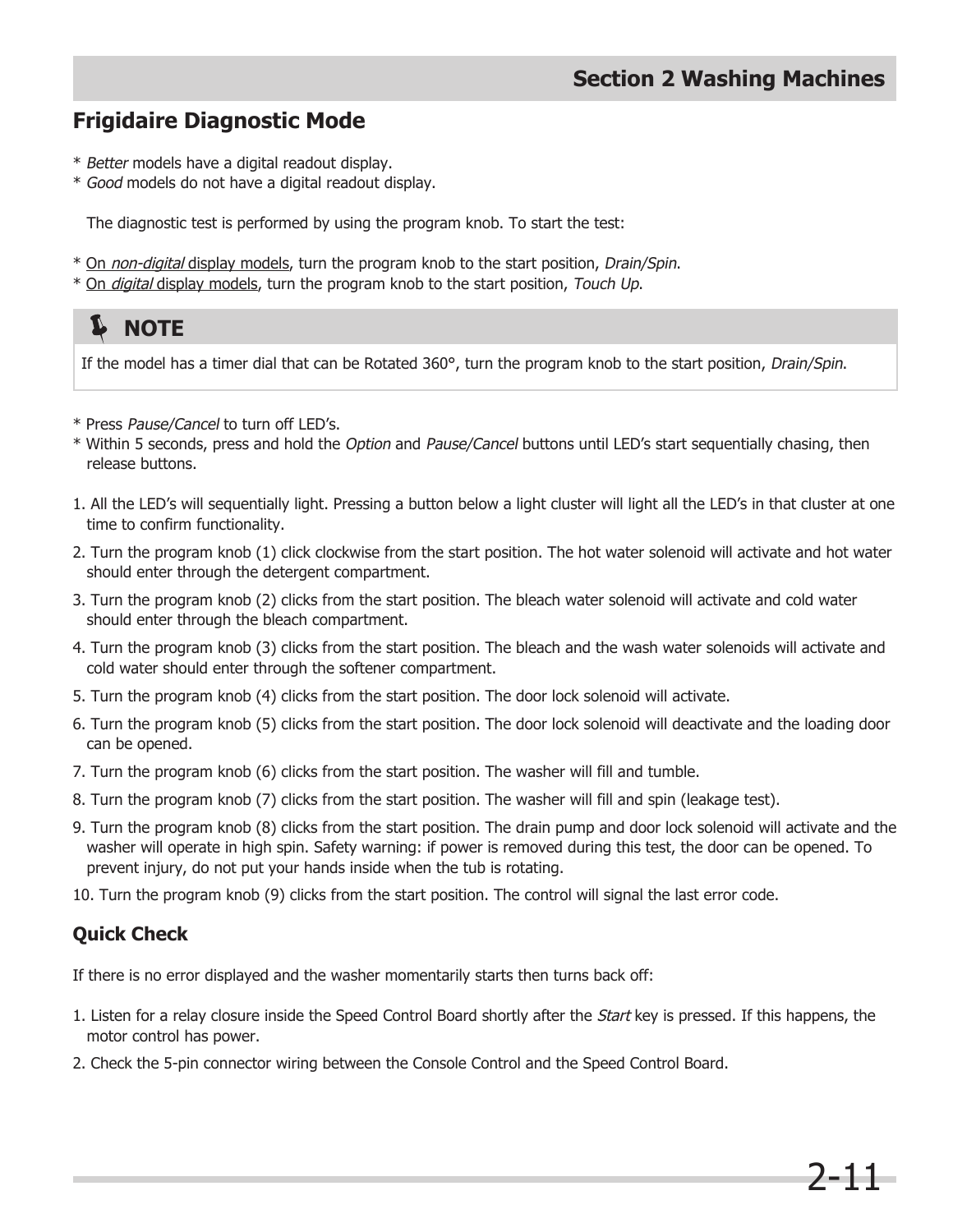# **Frigidaire Diagnostic Mode (continued)**

In the Better models line, the failure codes will appear in the display as an  $E$  followed by two numbers, a number and a letter, or two letters. The control will beep and the *door lock, wash, rinse, final spin* and *control* indicator lights will flash.

Example: E14. To stop the flashing, the customer may touch the Pause/Cancel button. The error code remains stored in the control but once the problem is corrected, it does not effect the operation of the washer. If the failure is something that the customer can correct (such as the water faucets being turned off), the washer will operate normally the next time it is started.

In the Good models line, the control signals the failure code by flashing the five indicator lights of door lock, wash, rinse, final spin and control for the first number or letter after the E and the start indicator light for the second number or letter after the E. When a failure occurs, the washer stops or pauses and the control beeps and flashes the five indicator lights to tell the customer that a failure has occurred. To stop the flashing and beeping, the customer may touch the Pause/Cancel button. The error code remains stored in the control but once the problem is corrected, it does not effect the operation of the washer. If the failure is something that the customer can correct (such as the water faucets being turned off), the washer will operate normally the next time it is started.

#### **To Recall an Error Code**

- \* Wake the washer by pressing any button.
- \* Wait 5 seconds.
- \* Press and hold the Start and Pause/Cancel buttons simultaneously.
- \* All LED's will go blank and after a few seconds the control will signal the stored code using audible beeps and blinking LED's. The control will repeatedly signal the code, as long as the *Start* and *Pause/Cancel* buttons are pressed. A two second pause between repeats affords you the ability to make accurate counts to identify the correct error codes.

# **NOTE**

On a small number of washers with serial number prefix XC4, if the previous procedure does not preform as specified, follow the option below:

- \* Follow all previous steps but instead of pressing Start and Pause/Cancel buttons, press and hold Options and Pause/Cancel buttons.
- \* The control will pause for 2 seconds, then repeat the code as long as the two buttons are pressed and held.

```
A letter appearing in the code stands for a number higher than nine: A=10 B=11 C=12 D=13 E=14 F=15
```
Example code F1: the first digit would be 15 and the second would be 1. If this code would appear on a washer in the Good model line, the five indicator lights would blink fifteen times and the Start indicator light would blink once. Troubleshoot problem by using charts on the following pages.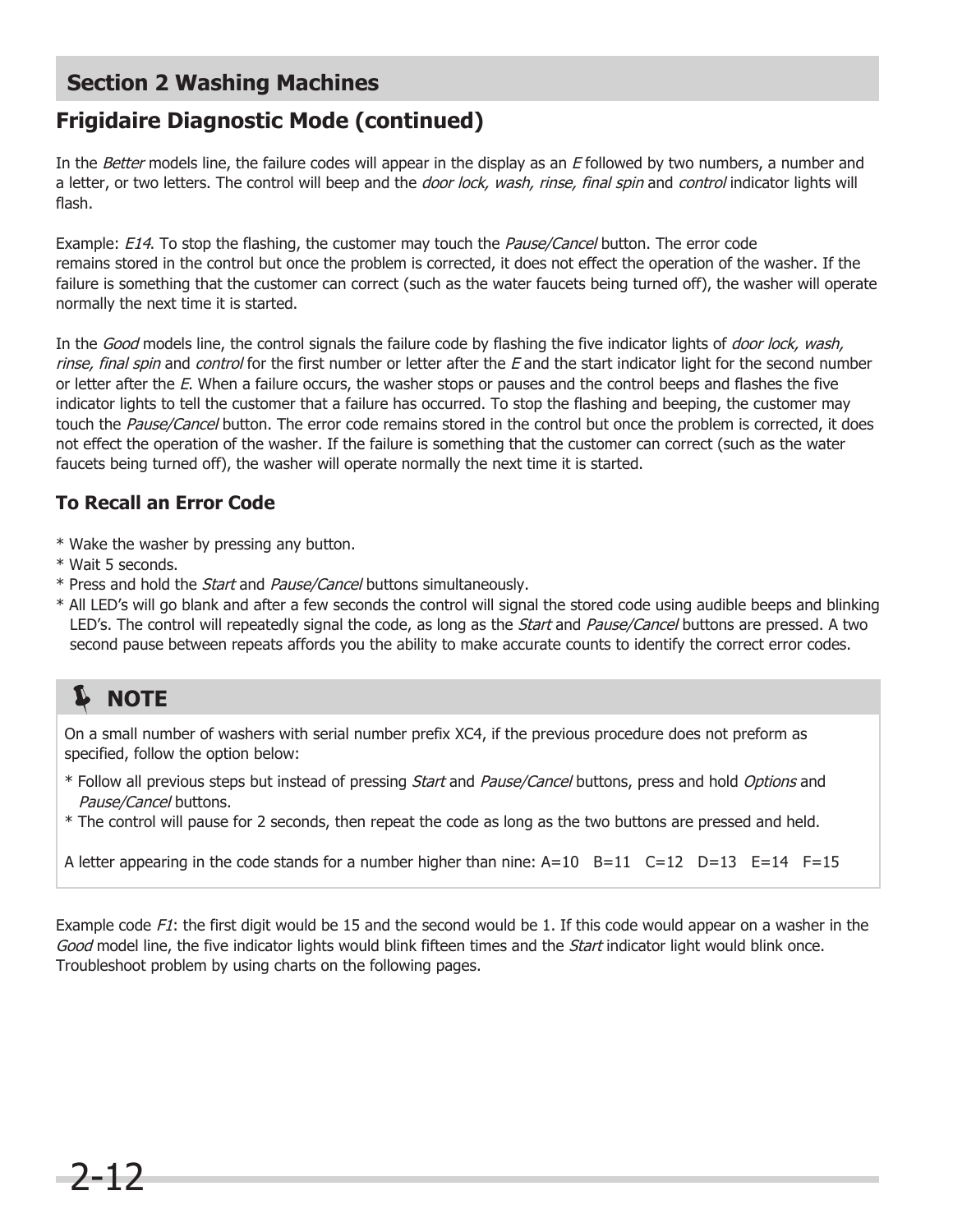$2 - 13$ 

## **Frigidaire Diagnostic Mode (continued)**

#### **Exiting Diagnostic Mode**

There are two options for exiting the diagnostic test mode and returning the washer to normal operation:

- a) Unplug the power cord, wait 5-8 seconds, then reconnect the power cord, or
- b) Turn the program knob clockwise 2 or 3 clicks after the start position. Press Options and Pause/Cancel buttons simultaneously for a few seconds until wash cycle LED's appear.

If a situation arises where you cannot exit the diagnostic mode as described above and the bank of 5 LED's on the right end remain on regardless of program knob position, a combination of pushed buttons may have caused the control to enter a special factory test mode. Disconnect power to reset the control to return washer to normal operation if this occurs.

#### **To Clear The Last Stored Error Codes**

Place the control into diagnostic mode.

- \* Turn the program knob clockwise 9 clicks from the start position. The control will signal the last error code.
- \* Press and hold the Options and Pause/Cancel buttons for 3 seconds. The code will be cleared.
- \* Exit diagnostic mode to return the washer to normal operations.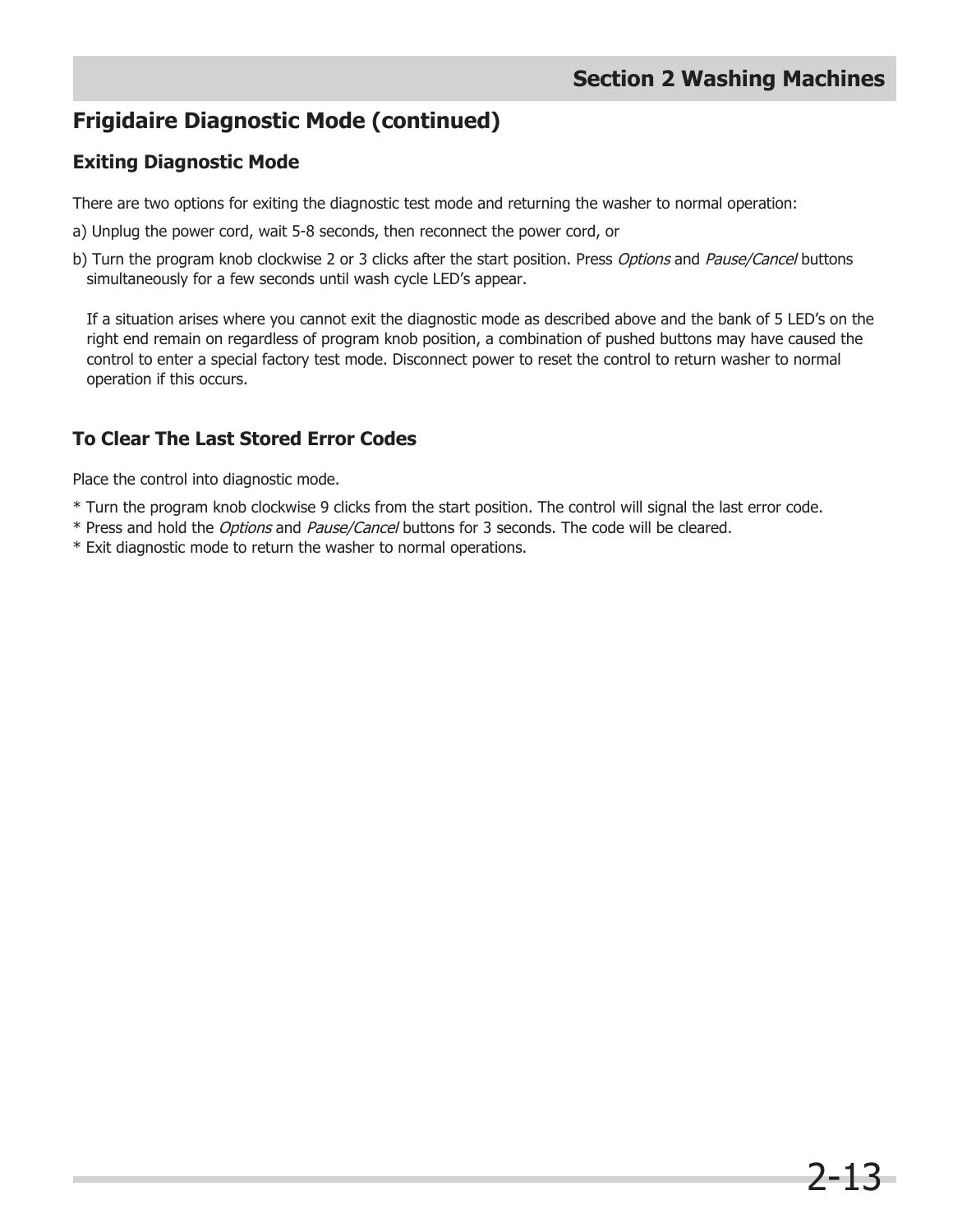# **Affinity Diagnostic Mode**

\* The diagnostic test is used to check individual component function only.

\*Turn the program knob to the start position (far left cycle).

\*Press the Start/Pause button to start the cycle and save it.

\*Press the Cancel button to stop the cycle and turn off the LED's.

\*Press the Cancel button again to turn on the LED's.

\*Within 5 seconds, press and hold the Options and Start/Cancel buttons until LED's start flashing, then release buttons.

- 1. All the LED's will flash. Pressing a button below a light cluster will light all the LED's in that cluster at one time to confirm functionality.
- 2. Turn the program knob (1) click clockwise from the start position. The hot water solenoid will activate and hot water will enter through the detergent compartment.
- 3. Turn the program knob (2) clicks from the start position. The bleach water solenoid will activate and cold water should enter through the bleach compartment.
- 4. Turn the program knob (3) clicks from the start position. The bleach and the wash water solenoids will activate and cold water should enter through the softener compartment.
- 5. Turn the program knob (4) clicks from the start position. The door lock solenoid will deactivate and the loading door can be opened.
- 6. Turn the program knob (5) clicks from the start position. The washer will fill and tumble. Once tumbling has started, the boost heater (if so equiped) will turn on.
- 7. Turn the program knob (6) clicks from the start position. The drain pump and door lock solenoid will activate. To enable high spin, press the *Delay Start* button.

# **WARNING**

If power is removed during this test, the door can be opened. To prevent injury, do not put your hands inside when the tub is rotating.

8. Turn the program knob (7) clicks from the start position. The control will signal the last error code.

#### **Exiting Diagnostic Mode**

 $-2 - 14$ 

\*There are two options for exiting the diagnostic test mode and returning the washer to normal operation:

A) Unplug the power cord, wait 5-8 seconds, then reconnect the power cord or

B) Turn the program knob clockwise 2 or 3 clicks after the start position. Press *Options* and *Start/Pause* buttons simultaneously for a few seconds until wash cycle LED's appear.

If a situation arises where you cannot exit the diagnostic mode as described above and the bank of 5 LED's on the right end remain on regardless of program knob position, a combination of pushed buttons may have caused the control to enter a special factory test mode. Disconnect power to reset the control to return washer to normal operation if this occurs.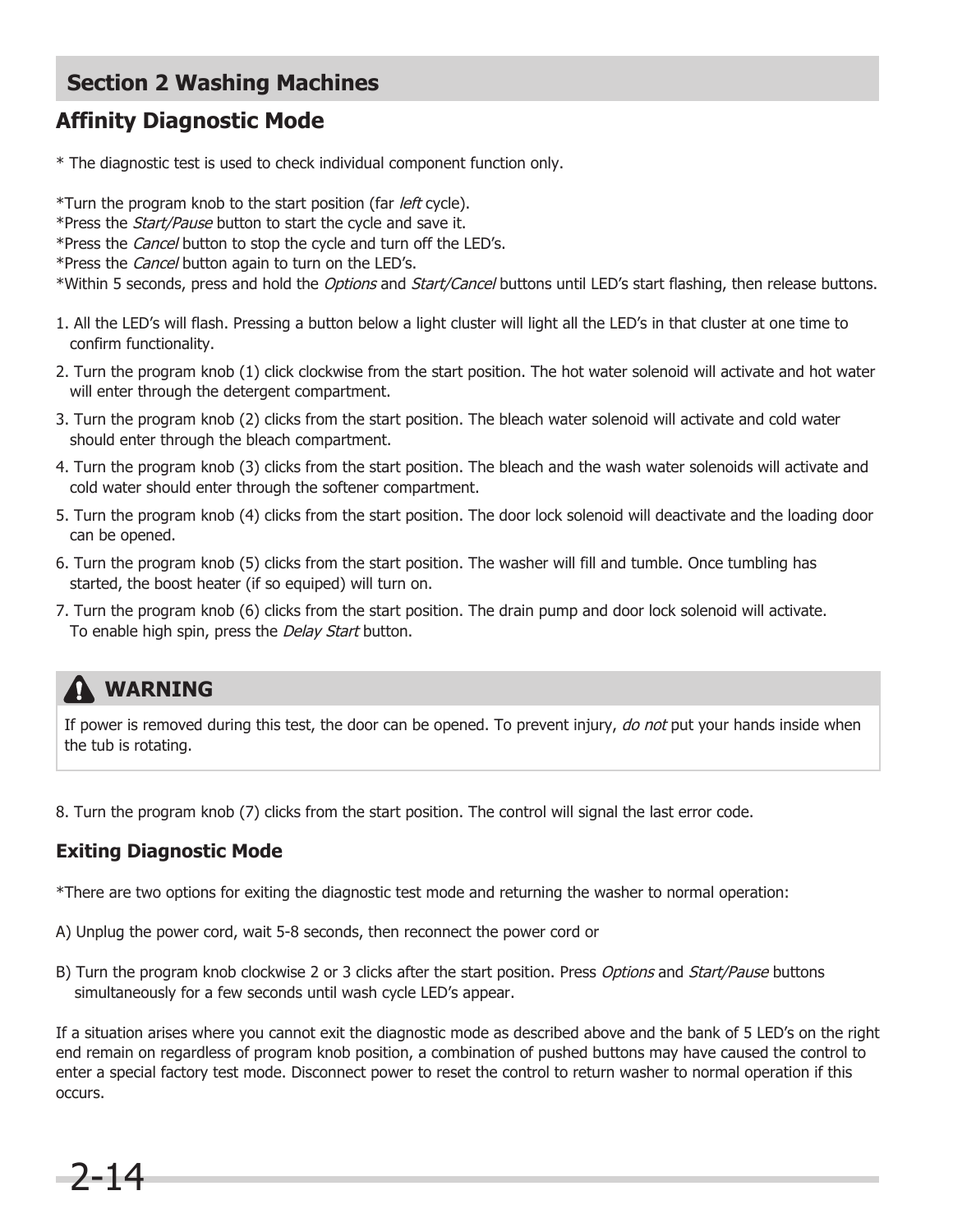# **Affinity Diagnostic Mode (continued)**

## **To Clear The Last Stored Error Codes**

\*Turn the program knob to the start position (far *left* cycle).

\*Press the Start/Pause button to start the cycle and save it.

\*Press the Cancel button to stop the cycle and turn off the LED's

\*Press the Cancel button again to turn on the LED's.

\*Within 5 seconds, press and hold the Options and Start/Cancel buttons until LED's start flashing, then release buttons. \*Turn the program knob clockwise 7 clicks from the start position. The control will signal the last error code.

\*Press and hold the Options and Pause/Cancel buttons for 3 seconds. The code will be cleared.

\*Exit diagnostic mode to return to normal operations.

#### **To Recall an Error Code**

- 1. Wake the washer by pressing any button.
- 2. Wait 5 seconds.
- 3. Press and hold the *Start/Pause* and *Cancel* buttons simultaneously. As long as the buttons are held, the failure code will appear in the display as an  $E$  followed by two numbers, a number and a letter or two letters. The control will beep.

# **Affinity Diagnostic Mode (newer models)**

The diagnostic test is used to check individual component function only.

- \* Press the Cancel button to enter standby mode and enable diagnostic entry.
- \* Within 10 seconds after pressing Cancel, press any button (except the Cancel button) to wake up the control.
- \* Within 5 seconds of wake up, turn the selector knob to the far left cycle and press and hold the Cancel and center button under the display simultaneously for 3 seconds to enter the diagnostic mode.

# **NOTE**

To save time at wake up, the Welcome screen can be bypassed by turning the selector knob.

- 1. Upon entering diagnostic mode, all lights should flash for 1 1/4" x 2" display models.
- 2. Turn the program knob (1) click clockwise from the start position. The hot water solenoid will activate and hot water should enter through the detergent compartment.
- 3. Turn the program knob (2) clicks from the start position. The bleach water solenoid will activate and cold water should enter through the bleach compartment.
- 4. Turn the program knob (3) clicks from the start position. The bleach and wash water solenoids will activate and cold water should enter through the softener compartment
- 5. Turn the program knob (4) clicks from the start position.The prewash solenoid will activate and cold water should enter through the prewash compartment.
- 6. Turn the program knob (5) clicks from the start position. The door lock solenoid will deactivate and the loading door can be opened. When the door is opened, the drum light should turn on, if so equipped.

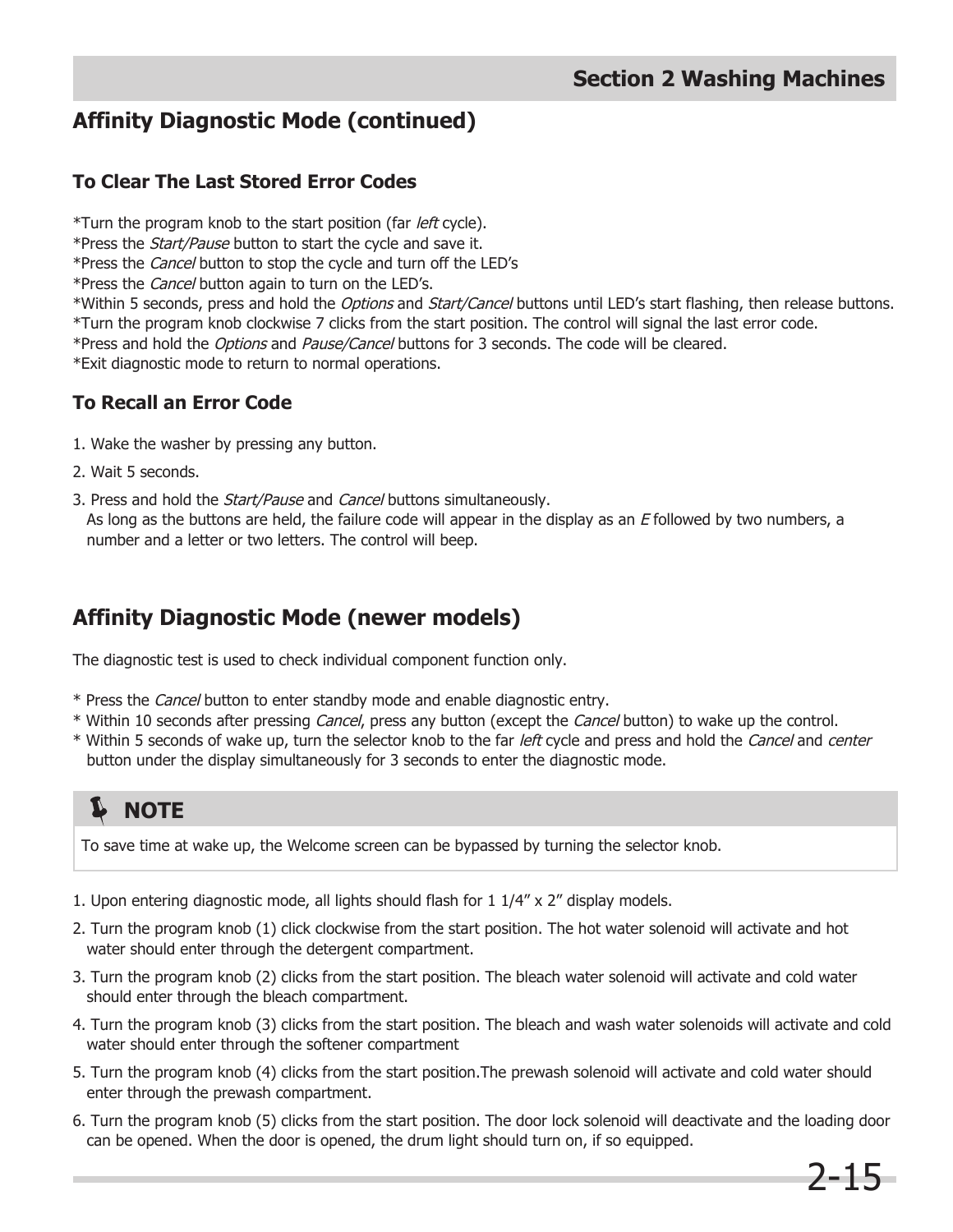# **Affinity Diagnostic Mode (newer models) (continued)**

- 7. Turn the program knob (6) clicks from the start position. The door lock will activate and the washer will fill then tumble. Once tumbling has started, the boost heater will turn on.
- 8. Turn the program knob (7) clicks from the start position. This is a free position on models without recirculation pump. The recirculation pump and drum light will activate if so equipped.
- 9. Turn the program knob (8) clicks from the start position. The drain pump will activate draining out any water in the tub. To enable spin, press the *Delay Start* key.
- 10. Turn the program knob (9) clicks from the start position. The control will signal the last 5 error codes with E00 meaning no error.
- 11. Turn the program knob (10) clicks from the start position. Latest software version will be shown.
- 12. If applicable, turn the program knob (11) clicks from the start position. This is a free position.

#### **Exiting Diagnostic Mode**

To return the washer to normal operations:

- A) Unplug the power cord, wait 5-8 seconds, then reconnect the power cord or
- B) Turn the program knob clockwise back to the start position. Press the Cancel and center button under the display until the LED's stop flashing.

#### **To Clear The Last Stored Error Codes**

- \* Press the Cancel button to enter standby mode and enable diagnostic entry.
- \* Within 10 seconds after pressing Cancel, press any button (except the Cancel button) to wake up the control.
- \* Within 5 seconds of wake up, turn the selector knob to the far left cycle and press and hold the Cancel and center button under the display simultaneously for 3 seconds to enter the diagnostic mode.

#### **NOTE**L

To save time at wake up, the Welcome screen can be bypassed by turning the selector knob.

- \* Turn the program knob clockwise 9 turns (clicks) from the start position. The control will signal the last 5 error codes with **E00** meaning no error experienced.
- \* Press and hold the *center* key under the display and *Cancel* buttons simultaneously for 3 seconds. The code(s) will be cleared.
- \* Exit diagnostic mode to return to normal operations.

#### **Factory Reset**

On 1 1/4" x 2" display models, wake machine, push the Spin Speed and Soil Selection keys simultaneously and hold until you hear a beep. This is no more than 10 seconds.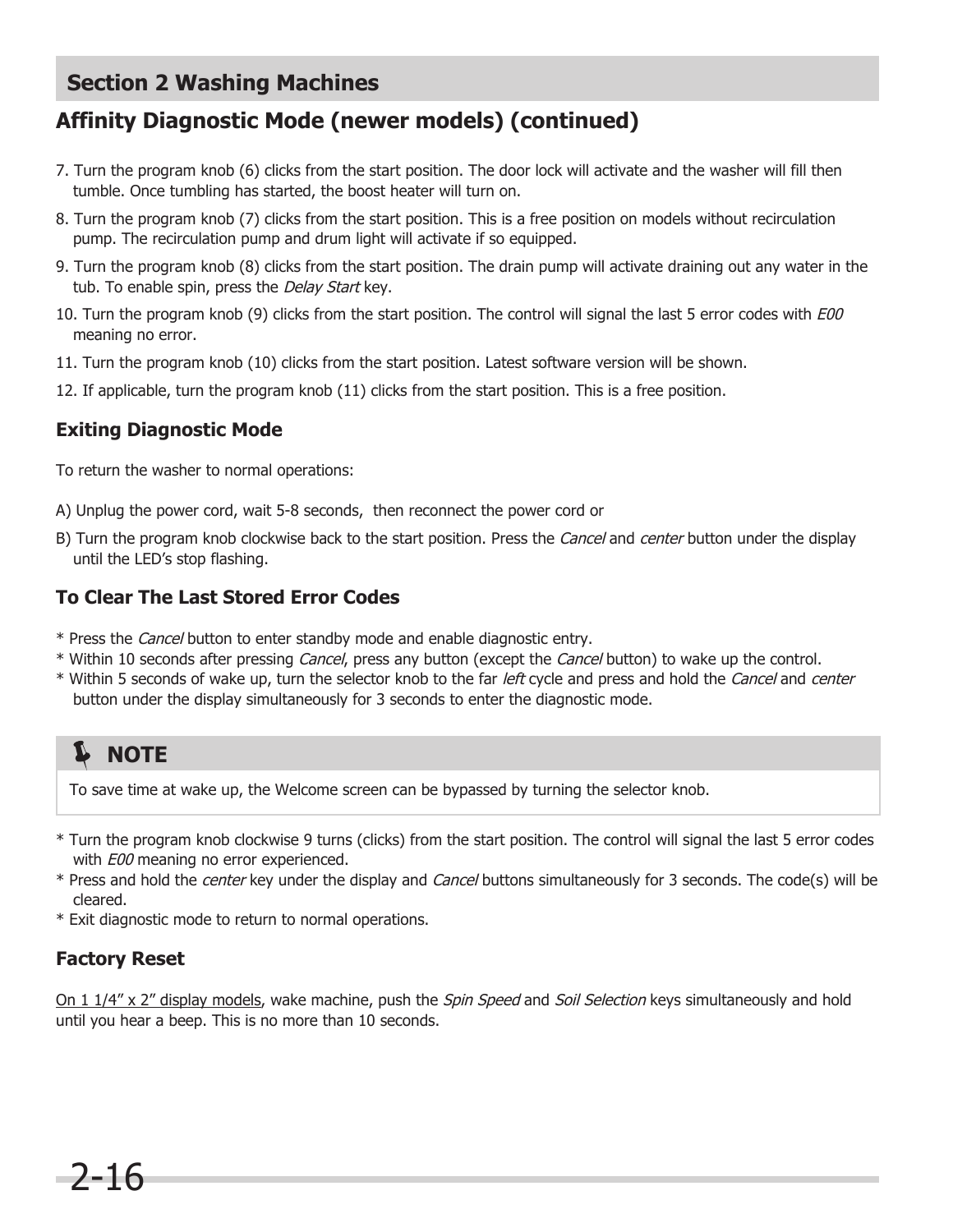$2 - 17$ 

## **Electrolux Diagnostic Mode**

- \* Press the Cancel button to enter standby mode and enable diagnostic entry.
- \* Within 10 seconds after pressing Cancel , press any button to wake up the control.
- \* Within 5 seconds of wake up, turn the selector knob to the far left cycle and press and hold Cancel and far left button under the display simultaneously for 3 seconds to enter the diagnostic mode.

#### $\boldsymbol{\varGamma}$ **NOTE**

To save time at wake up, the Welcome screen can be bypassed by turning the selector knob.

- 1. Upon entering diagnostic mode, all lights should flash for 1¼"x2" display models and all lights on for the 1¼" x 4 3/4" display models.
- 2. Turn the program knob (1) click clockwise from the start position. The hot water solenoid will activate and hot water should enter through the detergent compartment.
- 3. Turn the program knob (2) clicks from the start position. The bleach water solenoid will activate and cold water should enter through the bleach compartment.
- 4. Turn the program knob (3) clicks from the start position. The bleach and the wash water solenoids will activate and cold water should enter through the softener compartment.
- 5. Turn the program knob (4) clicks from the start position. The prewash solenoid will activate and cold water should enter through the prewash compartment.
- 6. Turn the program knob (5) clicks from the start position. The door lock solenoid will deactivate and the loading door can be opened. When the door is opened, the drum light should turn on.
- 7. Turn the program knob (6) clicks from the start position. The door lock will activate and the washer will fill then tumble. Once tumbling has started, the boost heater will turn on.
- 8. Turn the program knob (7) clicks from the start position. The drain pump will activate draining out any water in the tub and the washer will operate in high spin.
- 9. Turn the program knob (8) clicks from the start position. This is a free position.
- 10. Turn the program knob (9) clicks from the start position. The control will signal the last 5 error codes with E00 being no error.
- 11. Turn the program knob (10) clicks from the start position. Latest software version will be shown.
- 12. If applicable, turn the program knob (11) clicks from the start position. This is a free position.

#### **Exiting Diagnostic Mode**

- A) Unplug the power cord, wait 5-8 seconds, then reconnect the power cord or
- B) Turn the program knob clockwise back to the start position. Press the Cancel and far left button under the display until the LED's stop flashing.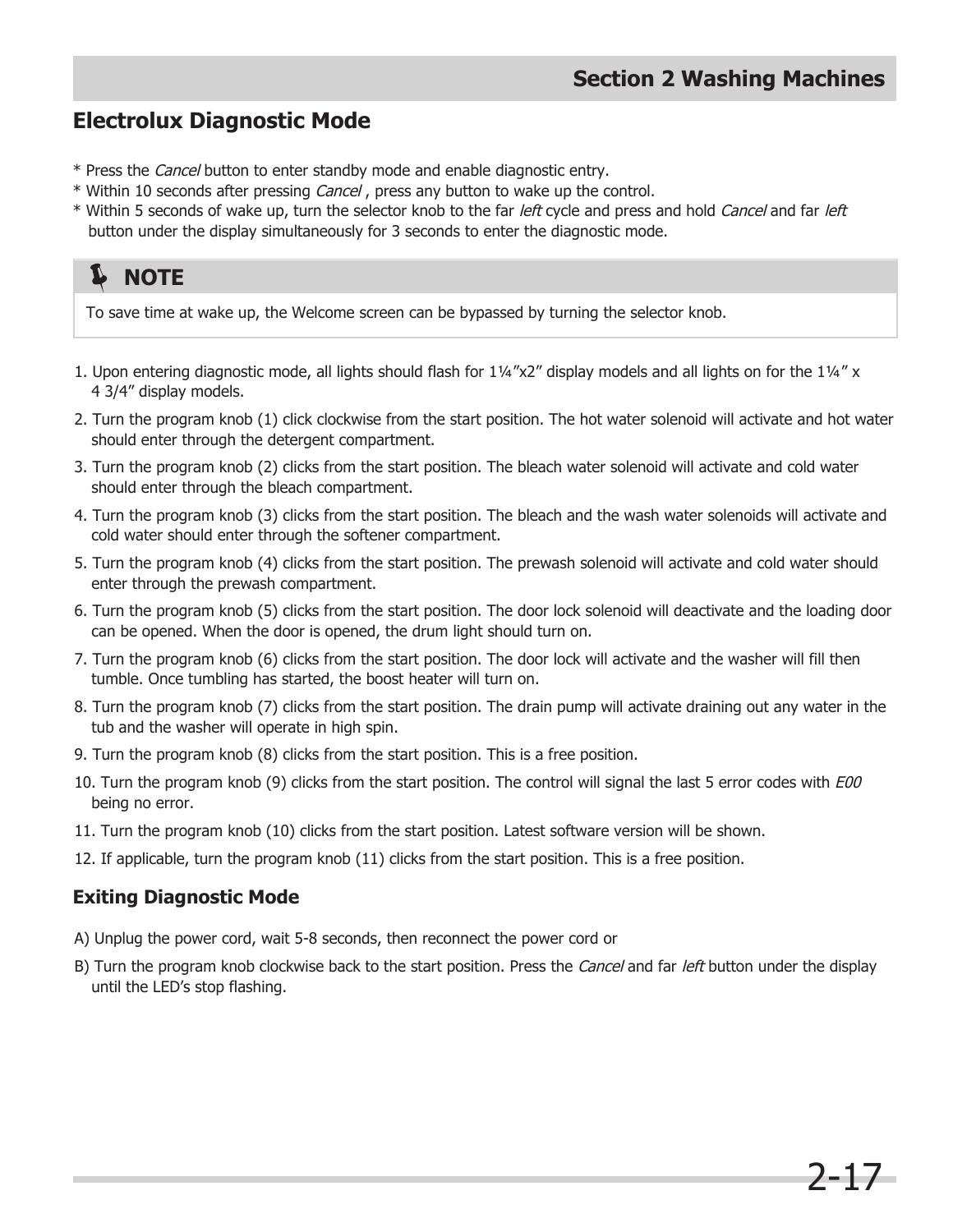# **Electrolux Diagnostic Mode (continued)**

#### **Factory Reset**

- 1) On 1¼" x 2" display models, wake machine, push the Spin Speed and Soil Selection keys simultaneously and hold until you hear a beep. This is no more than 10 seconds.
- 2) On 1¼" x 4 3/4" display models, scroll through the Option key until you get to the Preference Selection (pref). Once there, push the Select key then scroll through this menu until you get to the Reset Selection and push the Select key. From here, you have the selection of the type of reset you wish to perform. Make your selection and push the Select key. The machine will turn off and when woken up, the part(s) of the program you wanted reset are now set back to factory settings.

#### **Installation Cycle**

Before entering the Installation Cycle (install cycle) make sure that all articles are out of the drum (the drum is empty).

#### 1¼" x 2" display models:

- 1. Wake the washer up by pressing any button (except the *Cancel* button).
- 2. Rotate the cycle knob to the Hand Wash cycle.
- 3. Press the Start/Pause button, then the Cancel button.
- 4. Wake the unit up again, immediately and simultaneously press and hold the My Favorites and Eco Friendly buttons for 5 seconds. The display will show *install cycle* with the estimated time of cycle completion.
- 5. Press the *Start/Pause* button to begin the cycle. Installation Cycle will test for electronic issues, wiring issues and water flow issues. At cycle completion, the display will show *instal pass!* or prompt an action during the cycle such as call service, no water or check hoses. Correct the action and repeat the cycle for proper installation. Washer will exit the install cycle and return to normal operation the next time the knob is turned.

#### 1¼" x 4 3/4" display models:

1. The machine will first wake up on setting up the unit to display language selection. Press next to display the install cycle. You can run it now if you choose. If you don't want to run it immediately, you can access the install cycle through the pref menu in the option window. Press the Select key once you scroll to the pref selection. Then scrolll through this menu until you get to the install cycle. Press the Select key then follow the instructions (remove all articles from the washer drum). You can also get to this cycle by performing a full reset of factory settings.

#### **To Clear The Last Stored Error Codes**

- \* Press the Cancel button to enter standby mode and enable diagnostic entry.
- \* Within 10 seconds after pressing Cancel, press any button to wake up the control.
- \* Within 5 seconds of wake up, turn the selector knob to the far left cycle and press and hold the Cancel and the far left button under the display simultaneously for 3 seconds to enter the diagnostic mode.

# **NOTE**

2-18

To save time at wake up, the Welcome screen can be bypassed by turning the selector knob.

- \* Turn the program knob clockwise (9) clicks from the start position. The control will signal the last 5 error codes with E00 meaning no error experienced.
- \* Press and hold the far left key under the display and Cancel buttons simultaneously for 3 seconds. The code(s) will be cleared.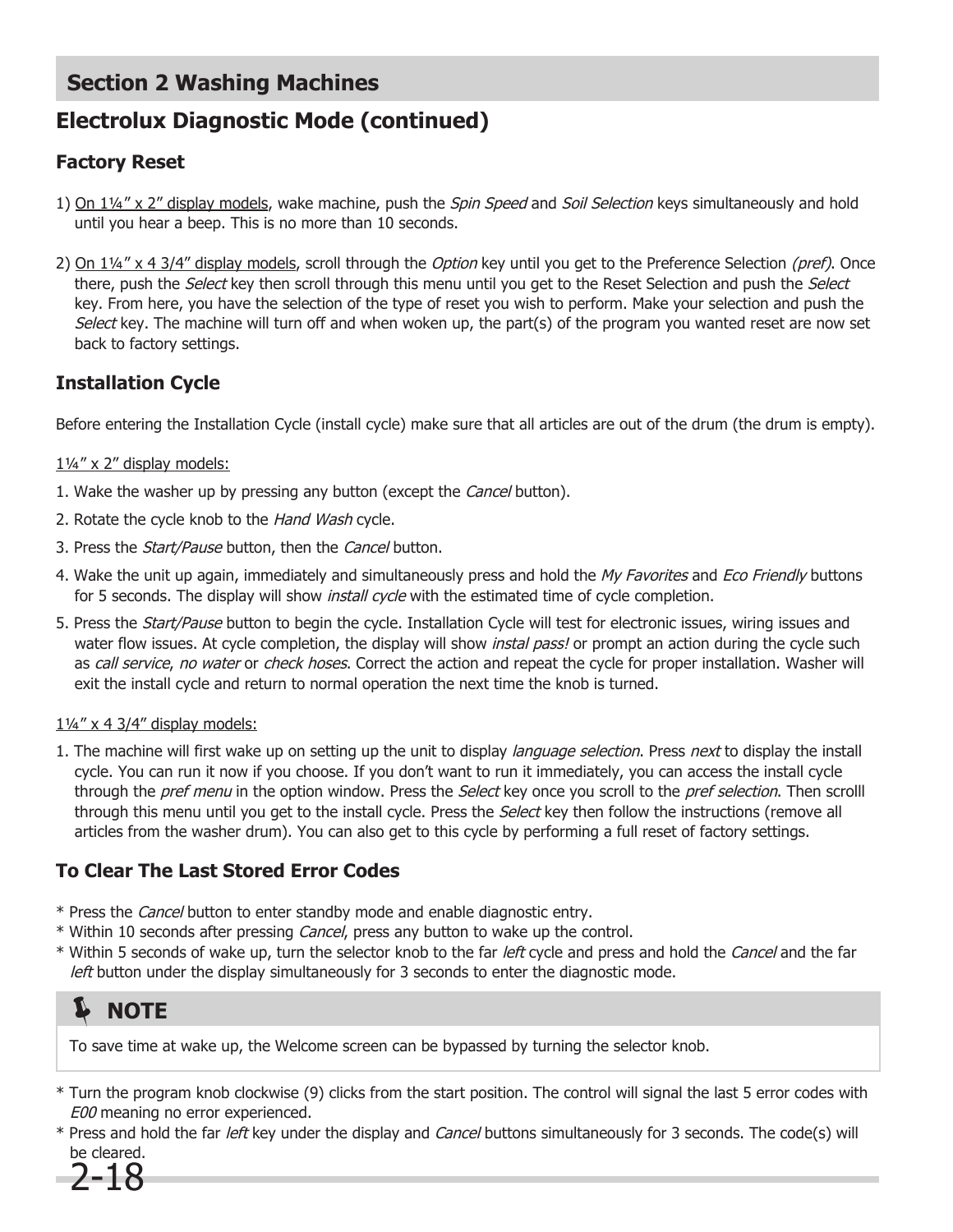| <b>Error</b><br><b>Code</b> | <b>Description</b>                                  | <b>Solution</b>                                                                                                                                                                                                                                                                                                                                                 |
|-----------------------------|-----------------------------------------------------|-----------------------------------------------------------------------------------------------------------------------------------------------------------------------------------------------------------------------------------------------------------------------------------------------------------------------------------------------------------------|
| E10                         | General EEPROM fault                                | Clear code, exit mode and start dryer. If problem persists,<br>replace Main Control Board                                                                                                                                                                                                                                                                       |
| E11                         | Checksum (internal processor check)<br>error        | Clear code, exit mode and start dryer. If problem persists,<br>replace Main Control Board                                                                                                                                                                                                                                                                       |
| E <sub>12</sub>             | Non fatal reading or writing to the<br>memory error | Clear code, exit mode and start dryer. If problem persists,<br>replace Main Control Board                                                                                                                                                                                                                                                                       |
| E24                         | Control NTC short circuit                           | Measure resistance of control thermistor. If reading is not 50k<br>ohms $(\pm 10\%)$ , replace thermistor. If reading is within 50k<br>ohms $(\pm 10\%)$ , check wiring between the thermistor and Main<br>Control Board. If good, replace Main Control Board                                                                                                   |
| E25                         | Control NTC open circuit                            | Measure resistance of control thermistor. If reading is not 50k<br>ohms $(\pm 10\%)$ , replace thermistor. If reading is within 50k<br>ohms $(\pm 10\%)$ , check wiring between the thermistor and Main<br>Control Board. If good, replace Main Control Board                                                                                                   |
| E31                         | Contact sensor frequency too high                   | Check the contact sensor and wiring. If no problems are found<br>with contact sensor, replace Main Control Board.                                                                                                                                                                                                                                               |
| E32                         | Contact sensor frequency too low                    | Check the contact sensor and wiring. If no problems are found<br>with contact sensor, replace Main Control Board.                                                                                                                                                                                                                                               |
| E42                         | Door sensing failure                                | Check door switch and wiring. If correct, replace Main Control<br>Board.                                                                                                                                                                                                                                                                                        |
| E51                         | Motor relay failure                                 | If motor runs continuously with power applied, check for short<br>circuit across motor relay (RL2), or L1 applied to motor relay<br>output (J3-1) with cycle stopped. If motor does not start when<br>Start key is pressed, check for open circuit between L1 and<br>motor relay connection (J3-2). If no wiring problems found,<br>replace Main Control Board. |
| E52                         | Motor fault- motor stopped or not<br>starting       | Remove any load from dryer and check if drum turns freely<br>by hand. Check L1 power supply voltage, motor windings,<br>and motor thermal protector (if motor thermal protector has<br>tripped, it may take up to 30 minutes to reset).                                                                                                                         |
| E53                         | Motor centripetal switch failure                    | Check wiring. Check if motor centripetal switches are stuck in<br>open or closed positions. Replace motor. Replace Main Control<br>Board.                                                                                                                                                                                                                       |
| E54                         | Motor sensing failure                               | Replace Main Control Board.                                                                                                                                                                                                                                                                                                                                     |
|                             |                                                     |                                                                                                                                                                                                                                                                                                                                                                 |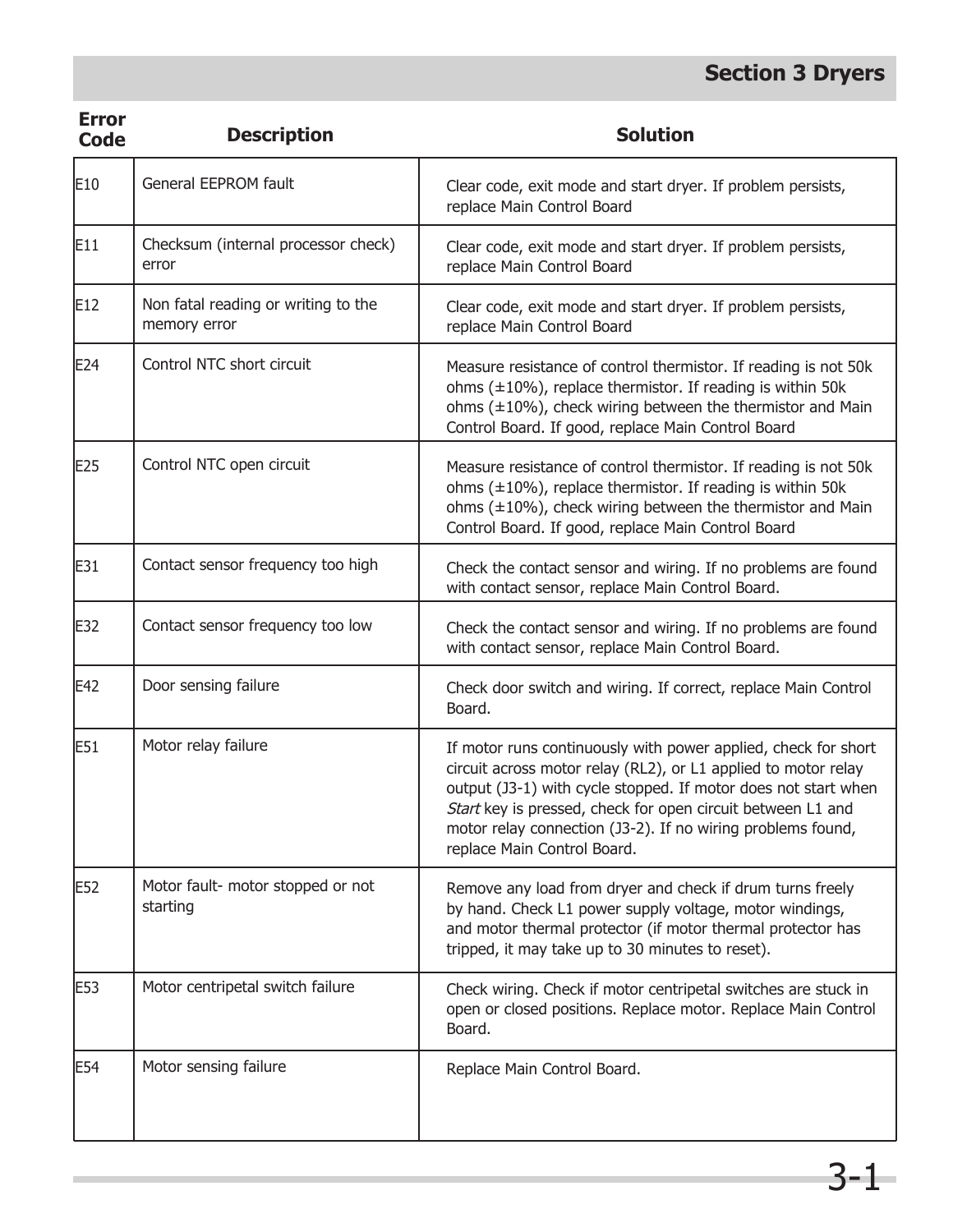| <b>Error</b><br><b>Code</b> | <b>Description</b>                           | <b>Solution</b>                                                                                                                                                                                                                                                                                                                                                                                                                        |
|-----------------------------|----------------------------------------------|----------------------------------------------------------------------------------------------------------------------------------------------------------------------------------------------------------------------------------------------------------------------------------------------------------------------------------------------------------------------------------------------------------------------------------------|
| E61                         | Heater relay failure.                        | Check for short circuit across heater relay(s) (RL5, RL6, RL7)<br>or L1 applied to heater relay output(s) (J5-2, J7-1, J7-3) with<br>cycle stopped. Check for open circuit between L1 and heater<br>relay connection(s) (J5-1, J5-3, J7-2). If no wiring problems<br>are found, replace the Main Control Board.                                                                                                                        |
| E63                         | Heater to earth ground                       | Check heater coils and connections for short circuits to the<br>cabinet. Replace heater and/or wiring and retest.                                                                                                                                                                                                                                                                                                                      |
| E64                         | Heater open circuit                          | Check heater coils and connections for open circuits. Replace<br>heater and/or wiring and retest.                                                                                                                                                                                                                                                                                                                                      |
| E65                         | High limit thermostat trip count too<br>high | For electric model, check inlet thermal limiter for continuity. If<br>thermal limiter is open, check for evidence of high temperature<br>event and any resulting damage. If no further damage is<br>evident, replace thermal limiter. If no problems are found<br>with the thermal limiter, check exhaust vent system for air<br>blockages. If no problems with vent restrictions, check/replace<br>high limit thermostat, and retest. |
| E66                         | Thermal limiter open circuit                 | Check outlet thermal limiter for continuity. For gas model, also<br>check inlet thermal limiter for continuity. If thermal limiter is<br>open, check for evidence of high temperature event and any<br>resulting damage. If no further damage is evident, replace<br>thermal limiter and retest.                                                                                                                                       |
| E67                         | Heaters sensing failure                      | Check heater and wiring. If correct, replace Main Control<br>Board.                                                                                                                                                                                                                                                                                                                                                                    |
| E68                         | Key( button) stuck fault                     | Enter function test mode and perform key test to determine<br>which button is at fault. Free the key(button) and perform test<br>again. If key stuck code still exist, replace Main Control Board                                                                                                                                                                                                                                      |
| E71                         | Outlet control thermistor open circuit       | Check resistance of outlet control thermistor, and check wiring<br>for open circuit. Resistance should be between 4.9K ohms and<br>6.2K ohms at room temperature (68-77°f or 20-25°c). Replace<br>outlet control thermistor and/or wiring and retest.                                                                                                                                                                                  |
| E72                         | Outlet control thermistor short circuit      | Check resistance of outlet control thermistor, and check wiring<br>for short circuit across thermistor connections. Resistance<br>should be between 4.9K ohms and 6.2K ohms at room<br>temperature (68-77°f or 20-25°c). Replace outlet control<br>thermistor and/or wiring and retest.                                                                                                                                                |
| E73                         | Inlet control thermistor open circuit        | Check resistance of inlet control thermistor, and check wiring<br>for open circuit. Resistance should be between 47k ohms and<br>66k ohms at room temperature (68-77°f or 20-25°c). Replace<br>inlet control thermistor and/or wiring and retest.                                                                                                                                                                                      |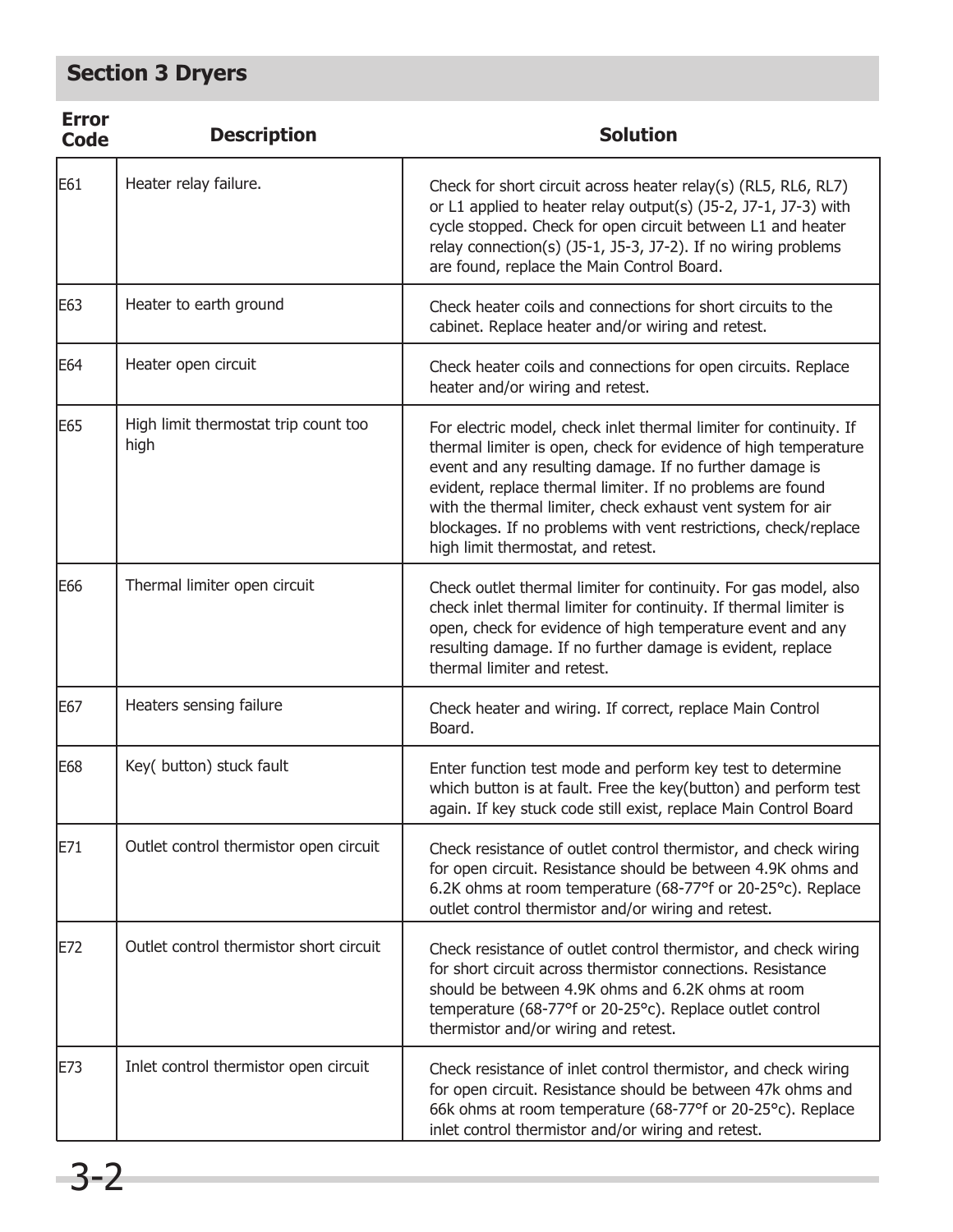| <b>Error</b><br><b>Code</b> | <b>Description</b>                                                                                        | <b>Solution</b>                                                                                                                                                                                                                                                                                                 |
|-----------------------------|-----------------------------------------------------------------------------------------------------------|-----------------------------------------------------------------------------------------------------------------------------------------------------------------------------------------------------------------------------------------------------------------------------------------------------------------|
| E74                         | Inlet control thermistor short circuit                                                                    | Check resistance of inlet control thermistor, and check wiring<br>for short circuit across thermistor connections. Resistance<br>should be between 47k ohms and 66k ohms at room<br>temperature (68-77°f or 20-25°c). Replace inlet control<br>thermistor and/or wiring and retest.                             |
| E91                         | Communication error                                                                                       | Check connections between Main Control Board and User<br>Interface Board. If no wiring problems, replace Main Control<br>Board or User Interface Board.                                                                                                                                                         |
| E92                         | Incompatible protocol                                                                                     | Check if correct User Interface Board and Main Control Board<br>are installed. Replace appropriate hardware.                                                                                                                                                                                                    |
| E93                         | Machine configuration checksum error                                                                      | Check if correct User Interface Board and console are installed.<br>Replace User Interface Board and/or console.                                                                                                                                                                                                |
| E94                         | Cycle configuration checksum error                                                                        | Replace Main Control Board.                                                                                                                                                                                                                                                                                     |
| E97                         | Program mismatch                                                                                          | Replace Main Control Board.                                                                                                                                                                                                                                                                                     |
| EA1                         | Main supply frequency out of range                                                                        | Check frequency of line voltage.                                                                                                                                                                                                                                                                                |
| EA <sub>2</sub>             | Voltage too high                                                                                          | Check amplitude of line voltage.                                                                                                                                                                                                                                                                                |
| EA3                         | Voltage too low                                                                                           | Check amplitude of line voltage.                                                                                                                                                                                                                                                                                |
| EA4                         | Improper home wiring                                                                                      | Check wiring at terminal block for L1-N-L2 wired incorrectly.                                                                                                                                                                                                                                                   |
| EA <sub>5</sub>             | Main Voltage sensing failure                                                                              | Replace Main Control Board.                                                                                                                                                                                                                                                                                     |
| EF1                         | Vent blocked                                                                                              | Check vent restrictions and resistance values of exhaust control<br>thermistor and inlet control thermistor.                                                                                                                                                                                                    |
| EF3                         | Max timeout timer                                                                                         | Check vent restriction, contact sensor, and resistance values of<br>exhaust control thermistor and inlet control thermistor.                                                                                                                                                                                    |
| EF8                         | Key stuck                                                                                                 | Check buttons for activation when pressed. Replace console or<br>User Interface Board as appropriate.                                                                                                                                                                                                           |
| E4A                         | Program timeout fault<br>(max. time exceeded for that cycle)                                              | Check for anything that would extend dry times such as: no<br>heat, restricted vent, blower fan blade broken or loose, dryer<br>installed in closet with solid door, bad connection in moisture<br>sensor bar circuit or dirty bars- if dryer operates normally and<br>code returns, replace Main Control Board |
| E5B                         | Heater fault- temperature reading of<br>the control thermistor has not changed<br>in a set amount of time | Check heater relay on Main Control Board, thermostats in<br>heater circuit, heater, and control thermistor                                                                                                                                                                                                      |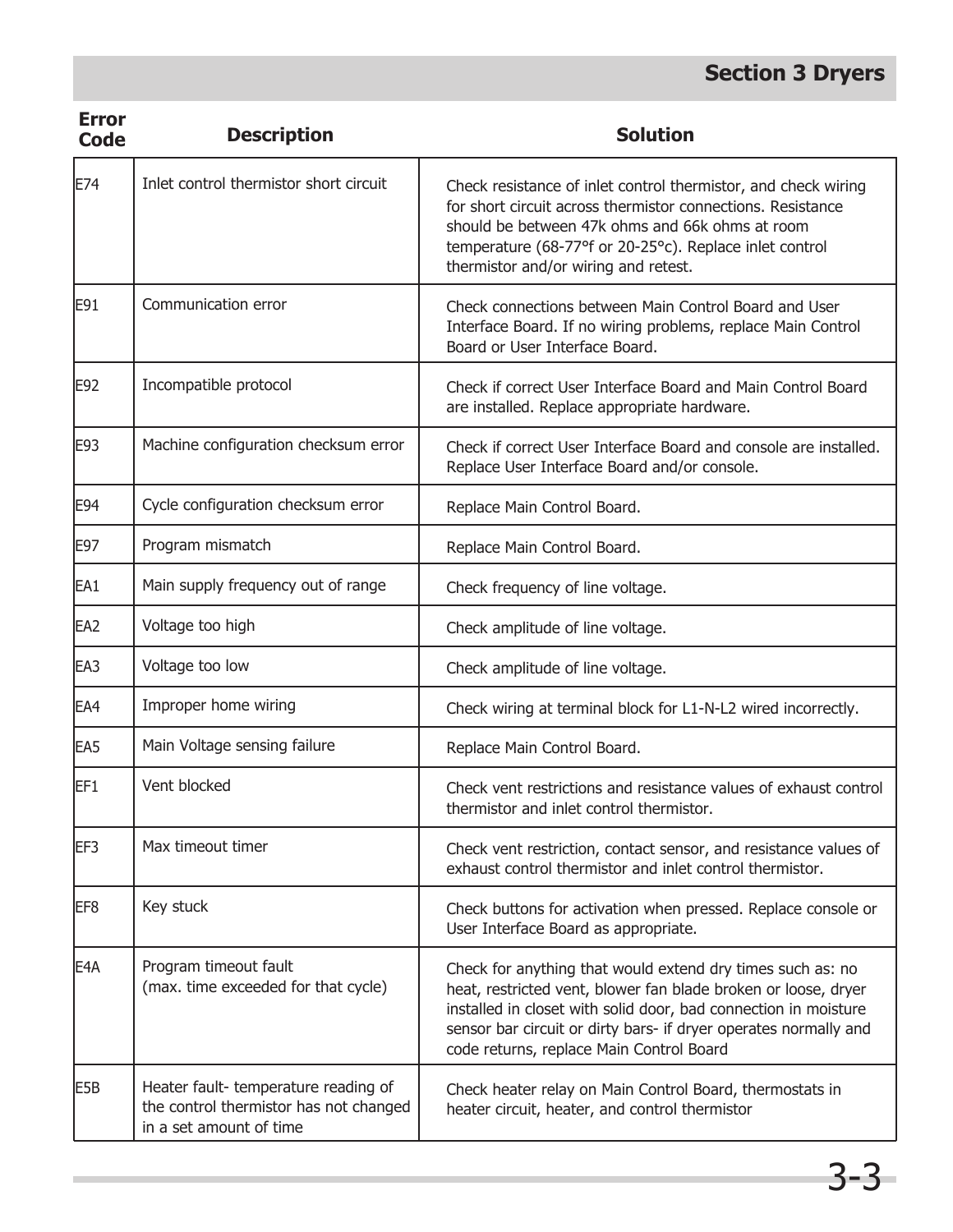| <b>Error</b><br><b>Code</b> | <b>Description</b>                                             | <b>Solution</b>                                                                                                                                        |
|-----------------------------|----------------------------------------------------------------|--------------------------------------------------------------------------------------------------------------------------------------------------------|
| E8C                         | Too many trips of the safety<br>thermostat in a period of time | Check for blocked lint filter, blocked exhaust, air leaks around<br>air duct, broken or clogged fan blades, worn or loose drum<br>seals, and door seal |
| E9B                         | External EEPROM communication or<br>data corruption            | Replace User Interface Board.                                                                                                                          |
| E9E                         | Low or intermittent voltage to board                           | House wiring/ power supply problem                                                                                                                     |
| <b>EAF</b>                  | Watchdog reset                                                 | Clear code, exit mode and start dryer. If problem persists,<br>replace Main Control Board                                                              |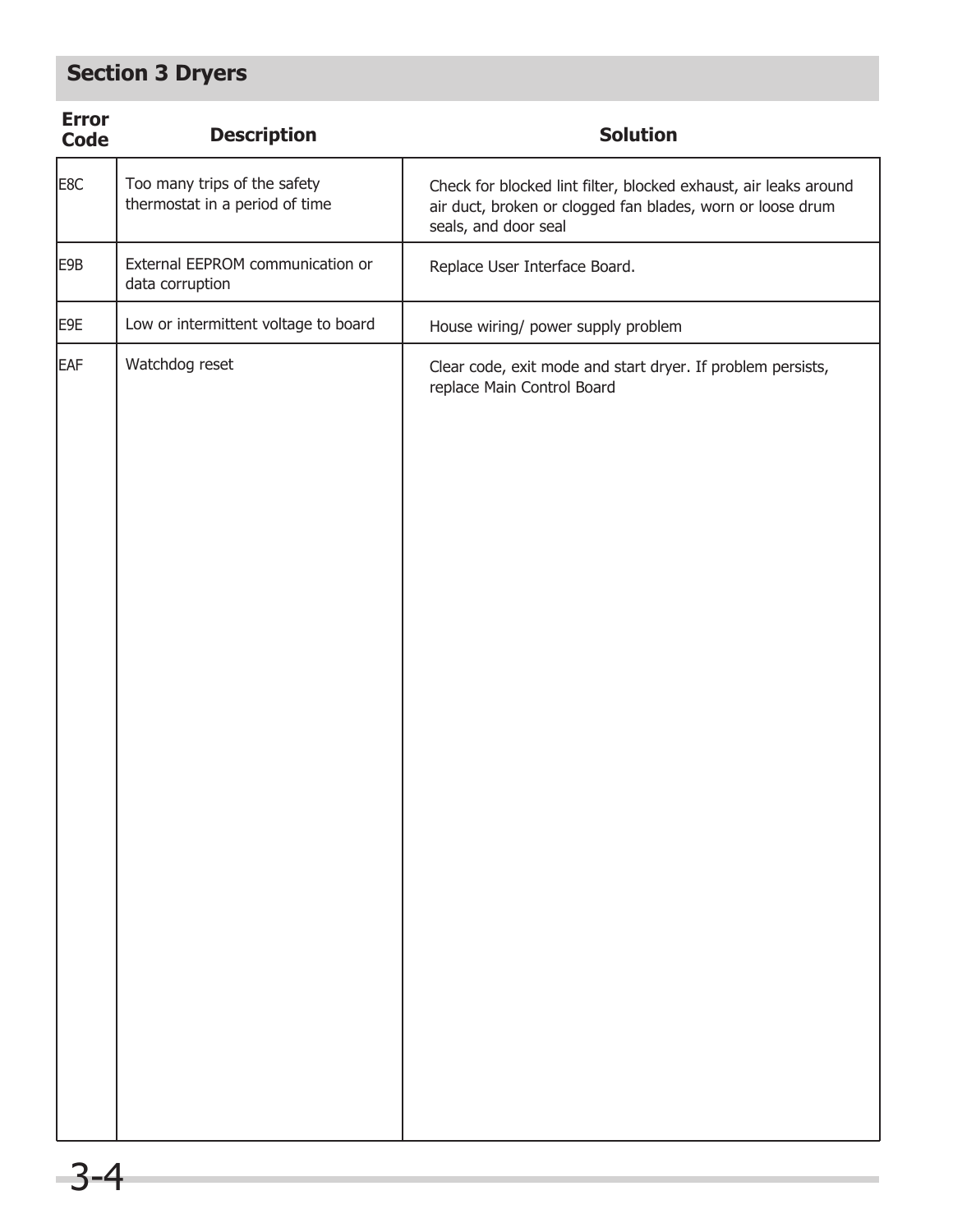# **Frigidaire Diagnostic Mode**

- 1. On non-digital readout display models, position the cycle selector knob to the 12 o'clock position. On *digital* readout display models, position the cycle selector knob to the *Normal* cycle option.
- 2. Press and hold the *Select* and *Pause/Cancel* buttons simultaneously for six seconds.
- 3. Immediately after, press and hold the Start and Pause/Cancel buttons simultaneously for 4 seconds. The control will enter test mode, the buzzer will sound 3 times and all LED's will rapidly flash.

After entering the test mode, the program knob can now be rotated to select the following tests:

\*Rotate the knob clockwise from the start position:

1 Turn: drive motor runs; heat source is on. *Drying* LED is lit. H and the control thermistor reading will toggle back and forth in the display.

#### L **NOTE**

For models that do not have a digital display, the Dryness LED's could be used to determine the control thermistor temperature Reading.

The number of flashes of the bottom three LED's will determine the value of the temperature as follows.

Example: Normal flashes 1 time (Normal= hundred's) Less Dry flashes 2 times (Less Dry= ten's) Damp flashes 6 times (Damp= one's) temperature =  $126^\circ$ 

- 2 Turns: drive motor runs; heat source is off. Cool Down LED is lit and Af (air fluff) is displayed.
- 3 Turns: drive motor runs; heat source is off. *Drying* and *Cool Down* LED's are lit and numbers appear in the display showing moisture sensor readings. Opening the door (press in on door switch plunger) and placing finger on both moisture sensor bars at the same time will make the numbers decrease. In controls that do not have a digital display, the More Dry LED should be on. Opening the door (press in on Door switch plunger) and placing a finger on both moisture sensor bars at the same time will make the *Damp* LED come on.
- 4 Turns: drive motor runs; heat source is off.

Key test:

- A. When the Temp button is pressed, all the Temp LED's should light. If the Temp selector is a rotary knob, and the knob is rotated, there should be a key beep with each setting.
- B. When the *Dryness* button is pressed, all the *Dryness* level LED's should light.
- C. When the Option or Select button is pressed, all the option LED's should light.
- D. When the *Start* button is pressed, all the cycle status LED's should light.
- E. When the *Pause/Cancel* button is pressed, all the cycle status LED's should light.
- 5 Turns: drive motor runs; heat source is off. Cool Down LED is lit. Control thermistor reading is displayed.
- 6 Turns: drive motor runs; heat source is on. *Drying* LED is lit. Control thermistor reading is displayed.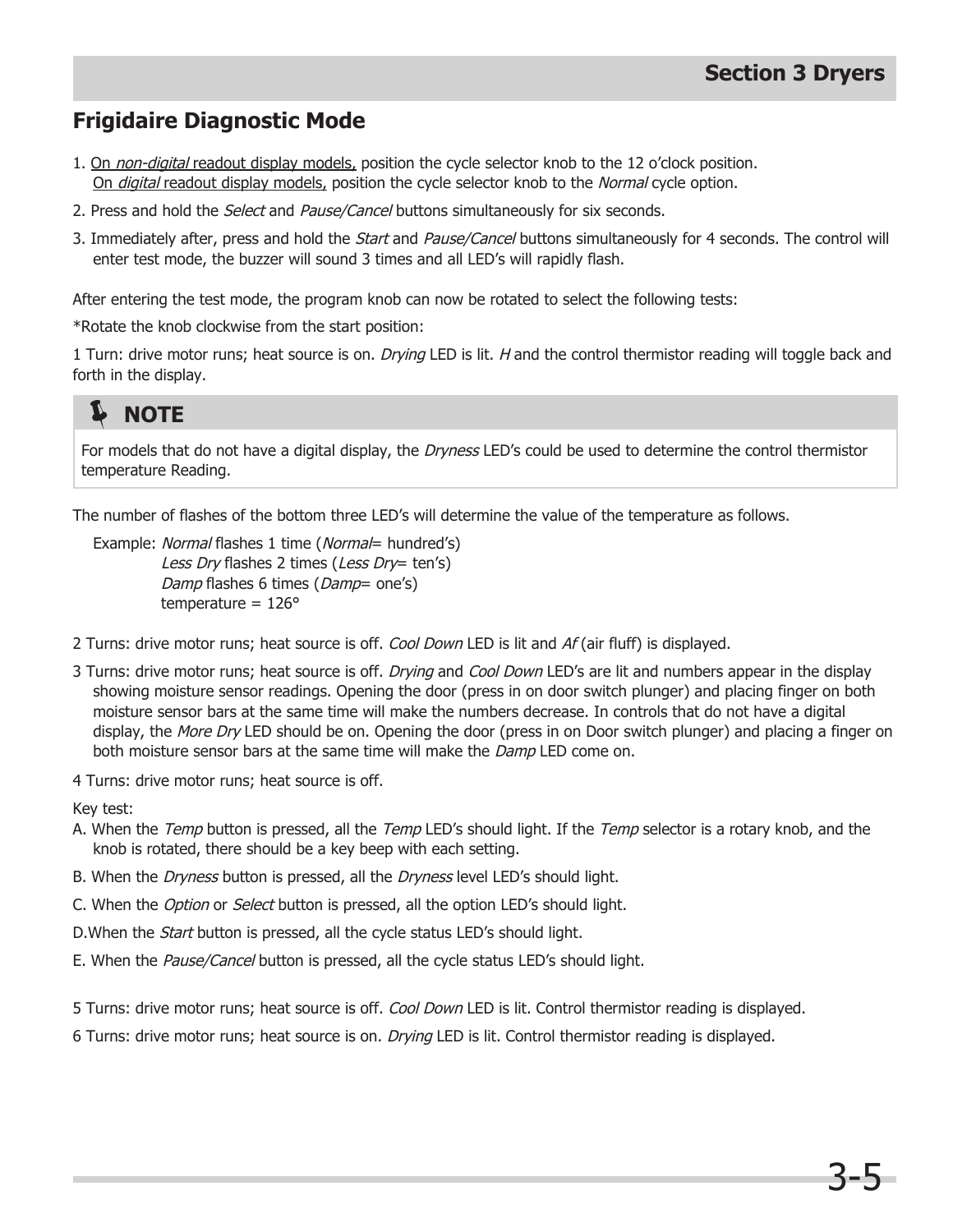# **Frigidaire Diagnostic Mode (continued)**

## **Exiting Diagnostic Mode**

To exit the test mode, press and hold the Select and Pause/Cancel buttons simultaneously for six seconds or disconnect power from dryer. Dryer will be reset for regular operations.

#### **To Recall an Error Code**

\*On non-digital display models, rotate cycle selector knob to the 3 o'clock position.

\*On digital readout display models, rotate the cycle selector knob clockwise (3) settings from the Normal cycle option. \*Press and hold the Select and Pause/Cancel buttons simultaneously for 6 seconds.

\*Immediately after, press and hold the Start and Pause/Cancel buttons simultaneously for 4 seconds.

\*On digital readout display models, rotate the timer knob (1) click counterclockwise. The error code will appear in the digital display.

\*On non-digital display models, rotate the cycle selector knob to the 2 o'clock position. The four indicator lights of drying, cool down, wrinkle rid (press saver), and clean lint filter will flash the number of times for the first digit of the code and the *Start* indicator light will flash the number of times for the second digit. Take separate counts of each indicator light, then repeat to confirm, in order to be accurate in identifying the proper error code. The code is obtained by counting the number of times the lights flash.

Example: E24; the four indicator lights would flash twice indicating the 2 and the *Start* indicator light will flash four times indicating the 4. The four indicator lights and the *Start* indicator light start flashing at the same time. The control will pause for 2 seconds, then repeat the code.

# **NOTE**

A letter appearing in the code stands for a number higher than 9. A= 10, B= 11, C= 12, D=13, E=14, and F=15.

Example code *E4A*: The first digit would be 4 and the second digit would be 10. If this code would appear on a washer in the non-digital readout display models, the four indicator lights would blink four times and the Start indicator light would blink 10 times.

To move on to the next code, press the *Options* button. To clear code, press the *Select* button. The code will be cleared when mode is exited.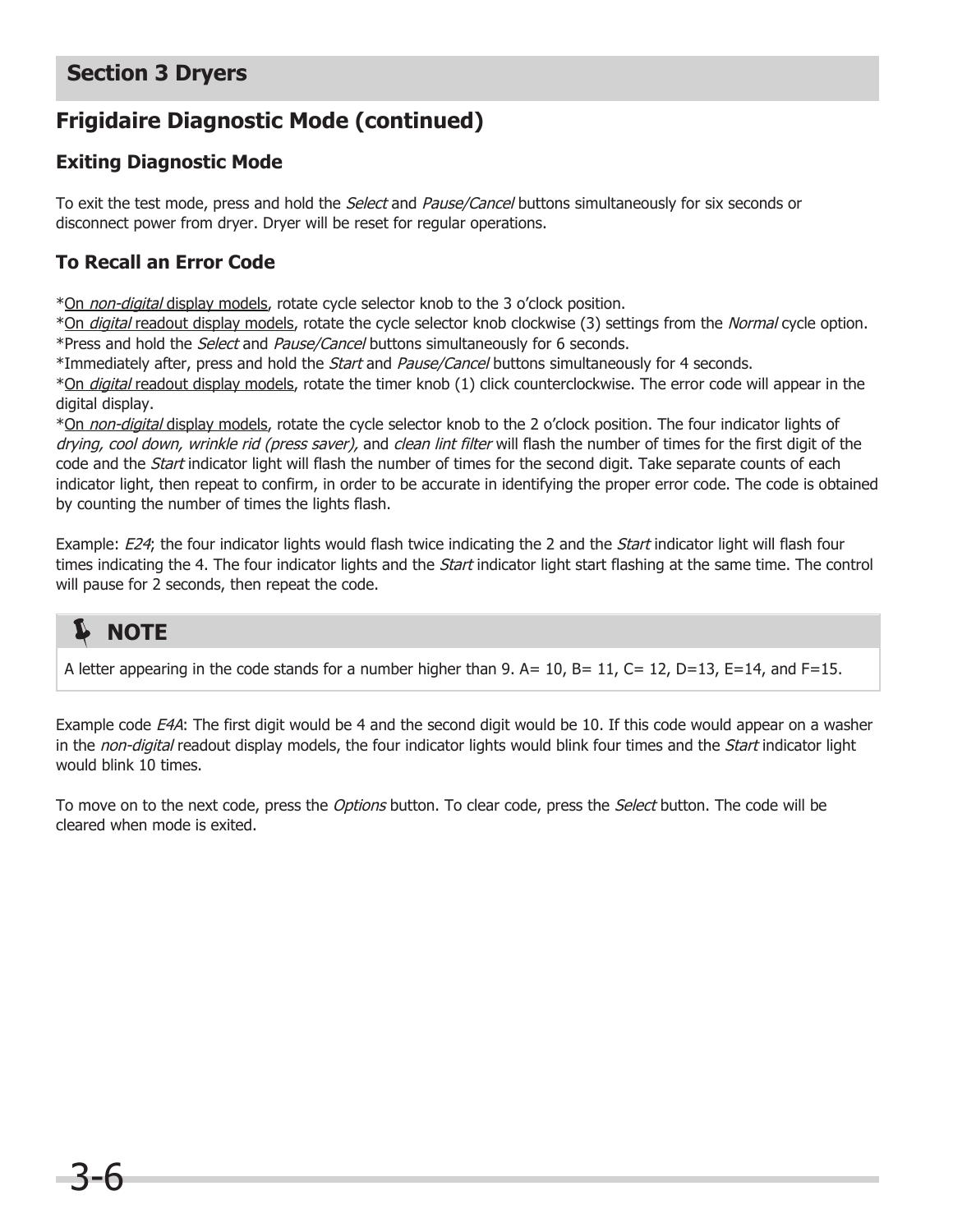## **Affinity Diagnostic Mode**

\*Press and hold Select and Cancel buttons simultaneously for 6 seconds to reset the control. The buzzer will sound 1 time and res will be shown briefly in the display.

\*Immediately after, rotate cycle selector knob 5 turns counter-clockwise to the second position from the bottom. Press and hold the Options and Cancel buttons simultaneously for 2 seconds. The control will enter test mode, the buzzer will sound 3 times and all LED's will rapidly flash.

\*After entering the test mode, the cycle selector knob can now be rotated to select the following test:

\*Rotate the cycle selector knob clockwise from the starting position:

0 Turns: All LED's will flash.

- 1 Turn: Drive motor runs; heat source is on. *Drying* LED is lit. H and the control thermistor reading will toggle back in forth in the display.
- 2 Turns: Drive motor runs; heat source is off. Cool Down LED is lit and AF (air fluff) is displayed.
- 3 Turns: drive motor runs; heat source is off. Drying and Cool Down LED's are lit and numbers appear in the display showing moisture sensor readings. Opening the door (press in on door switch plunger) and placing finger on both moisture sense bars at the same time will make the numbers decrease. In controls that do not have a digit display, the More Dry LED should be on. Opening the door (press in on door switch plunger) and placing finger on both moisture sense bars at the same time will make the Damp LED come on.
- 4 Turns: Drive motor runs; heat source is off.

Key test:

A. When the *Temperature* key is pressed, all the temperature LED's should light.

- B. When the *Dryness* key is pressed, all the *Dryness* level LED's should light.
- C. When the Options or Select key is pressed, all the Option LED's should light.
- D. When the *Start/Pause* key is pressed, all the cycle status LED's should light.
- E. When the *Cancel* key is pressed, all the cycle status LED's should light.

5 Turns: Drive motor runs; heat source is off. Cool Down LED is lit. Control thermistor reading is displayed.

6 Turns: drive motor runs; heat source is on. *Drying* LED is lit. Control thermistor reading is displayed.

7-11 Turns: All LED's will flash.

#### **Exiting Diagnostic Mode**

\*Press and hold the Select and Cancel buttons simultaneously for 6 seconds or, disconnect power from dryer. Dryer will be reset for regular operations.

#### **To Recall an Error Code**

\*Press and hold Select and Cancel buttons simultaneously for 6 seconds to reset the control. The buzzer will sound 1 time and res will be shown briefly in the display.

\*Immediately after, rotate cycle selector knob (5) turns counter-clockwise to the second position from the bottom. Press and hold the Options and Cancel buttons simultaneously for 6 seconds. The control will enter test mode, the buzzer will sound 3 times and all LED'S will rapidly flash.

\*Rotate the cycle selector knob (2) turns counterclockwise. The error code will appear in the digit display. *\*To move on to the next code, press the Options button.* 

\*To clear an error code, press the *Select* button. Code will be cleared when mode is exited.

\*To exit this mode, simultaneously press and hold the *Select* and *Cancel* buttons for 6 seconds.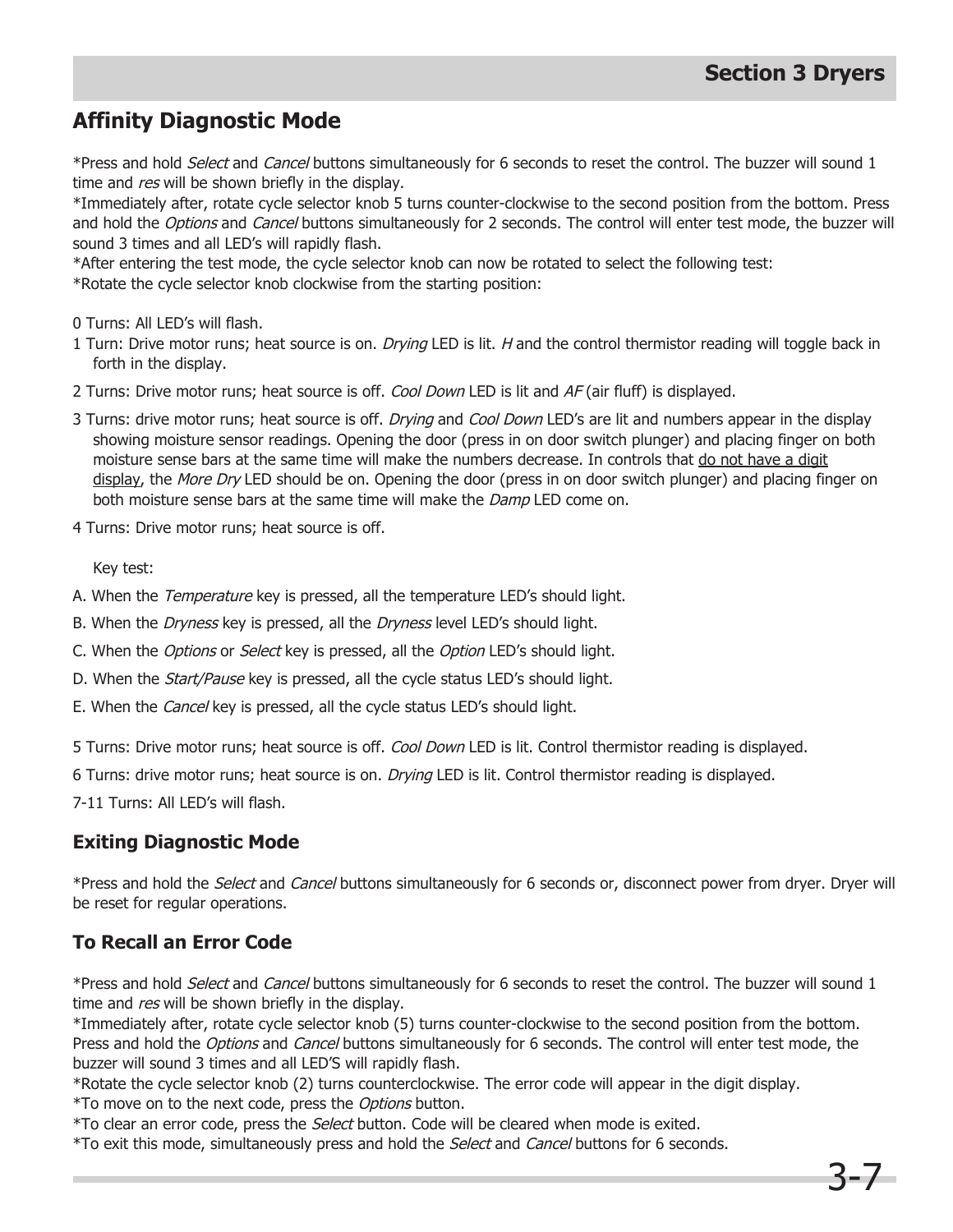# **Affinity Diagnostic Mode (newer models)**

- 1. Press the Cancel button to enter standby mode and enable diagnostic entry.
- 2. Within 10 seconds after pressing Cancel, press any button (except for Cancel) to wake up the control.
- 3. Within 5 seconds of wake up, turn the selector knob to the far left cycle and press and hold the Cancel and the center button under the display simultaneously for 3 seconds to enter the diagnostic mode.

#### $\mathbf{r}$ **NOTE**

To save time at wake up, the Welcome screen can be bypassed by turning the selector knob

4. Upon entering diagnostic mode, all lights should flash on and off.

5. The following steps can be cycled through by turning the selector knob clockwise:

#### **Diagnostic Test Sequence:**

| Selector<br>Position | <b>Test/Activated Component</b><br>Electric<br>Gas |                                                   | Operator Check                                                                                                                                            | <b>LCD Row</b>    | <b>LCD Digits</b>                                                                          |
|----------------------|----------------------------------------------------|---------------------------------------------------|-----------------------------------------------------------------------------------------------------------------------------------------------------------|-------------------|--------------------------------------------------------------------------------------------|
| $\Omega$             |                                                    | Lights/ buttons test                              |                                                                                                                                                           |                   |                                                                                            |
| $\mathbf{1}$         | Motor Counter Clockwise<br>(CCW)                   |                                                   | Check motor function. Look for drum<br>rotation in counter-clockwise<br>direction                                                                         | Motor CCW         |                                                                                            |
| 2                    | <b>Contact Sensor</b>                              |                                                   | Check moisture reading. Place fingers<br>across contact sensor and look for<br>digit display to change from 1111 to<br>8888                               | <b>Moist Bars</b> | 1111 If contact<br>sensor open<br>circuit; 8888 if<br>contact<br>sensor short<br>circuited |
| 3                    | Motor Clockwise (CW)                               |                                                   | Check motor function. Look for drum<br>rotation in clockwise direction                                                                                    | Motor CW          |                                                                                            |
| 4                    | Lights/buttons<br>$Test + motor$<br><b>CW</b>      | Lights/buttons<br>$Test + motor$<br>$CW+$ igniter | Check all buttons and lights. Press all<br>buttons and check for beep and<br>button ID number in digit display.<br>Check to see that all lights function. |                   | <b>Button ID Number</b>                                                                    |
| 5                    | Motor CW +<br>heater 1                             | Motor CW +<br>heater                              | Check motor and heater function.<br>Check outlet control thermistor value<br>in digit display                                                             | HEAT1-NTC1        | Outlet<br>control thermistor<br>value<br>(Degrees F)                                       |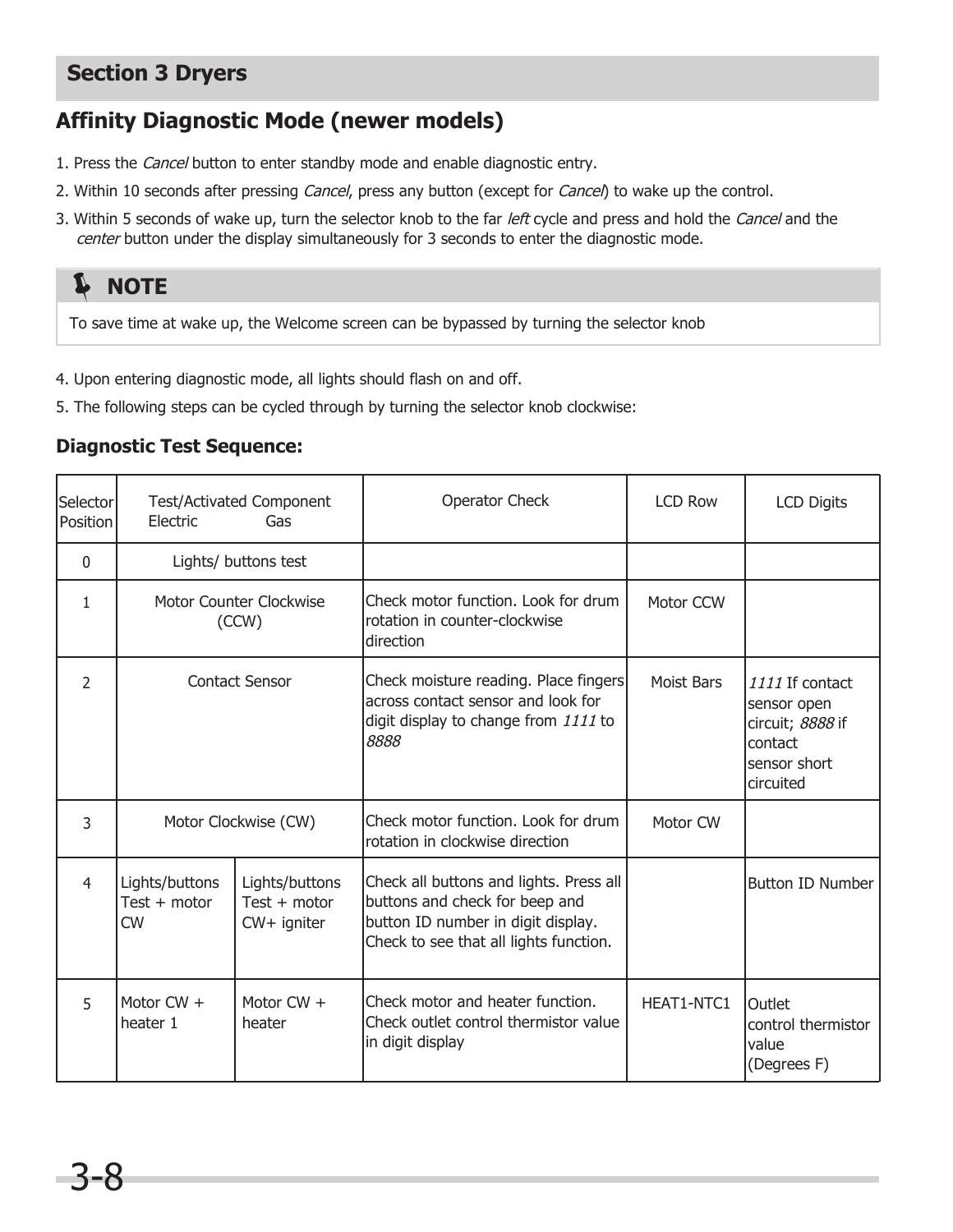## **Diagnostic Test Sequence (continued):**

| Selector <br>Position | <b>Test/Activated Component</b><br>Electric<br>Gas     |                        | Operator Check                                                                                 | <b>LCD Row</b>      | <b>LCD Digits</b>                                 |
|-----------------------|--------------------------------------------------------|------------------------|------------------------------------------------------------------------------------------------|---------------------|---------------------------------------------------|
| 6                     | Motor CW +<br>heater $1 +$<br>heater 2                 | Motor $CW +$<br>heater | Check motor and heater function.<br>Check inlet control thermistor value<br>in digit display.  | HEAT2-NTC2          | Inlet control<br>thermistor value<br>(Degrees F)  |
| $\overline{7}$        | Motor CW +<br>heater $1 +$<br>heater $2 +$<br>heater 3 | Motor $CW +$<br>heater | Check motor and heater function.<br>Check outlet control thermistor value<br>in digit display. | HEAT3-NTC1          | Outlet control<br>thermistor value<br>(Degrees F) |
| 8                     | Motor CW                                               |                        | Check for mist.                                                                                | Mist Value          |                                                   |
| 9                     | Error Code History Display                             |                        | Check last 5 error codes displayed<br>(see table above for error code defi-<br>nitions)        |                     | Error Code                                        |
| 10 <sup>°</sup>       | Software Version                                       |                        | Software Version                                                                               | Software<br>Version | Software Version                                  |

#### **Exiting Diagnostic Mode**

A) Unplug the power cord, wait 5-8 seconds, then reconnect the power cord or,

B) Turn the program knob to the start position (lights/buttons test). Press the Cancel and center button under the display simultaneously for 6 seconds.

#### **To Clear Stored Error Code**

Press and hold the *center* key under the display and *Cancel* buttons simultaneously for 3 seconds while in diagnostic test mode.

#### **Factory Reset**

Press and hold the Temperature and Dry Level buttons simultaneously for 6 seconds. For models with Temperature, Dry Level, and Dry Time buttons, press and hold the Dry Level and Dry Time buttons simultaneously for 6 seconds.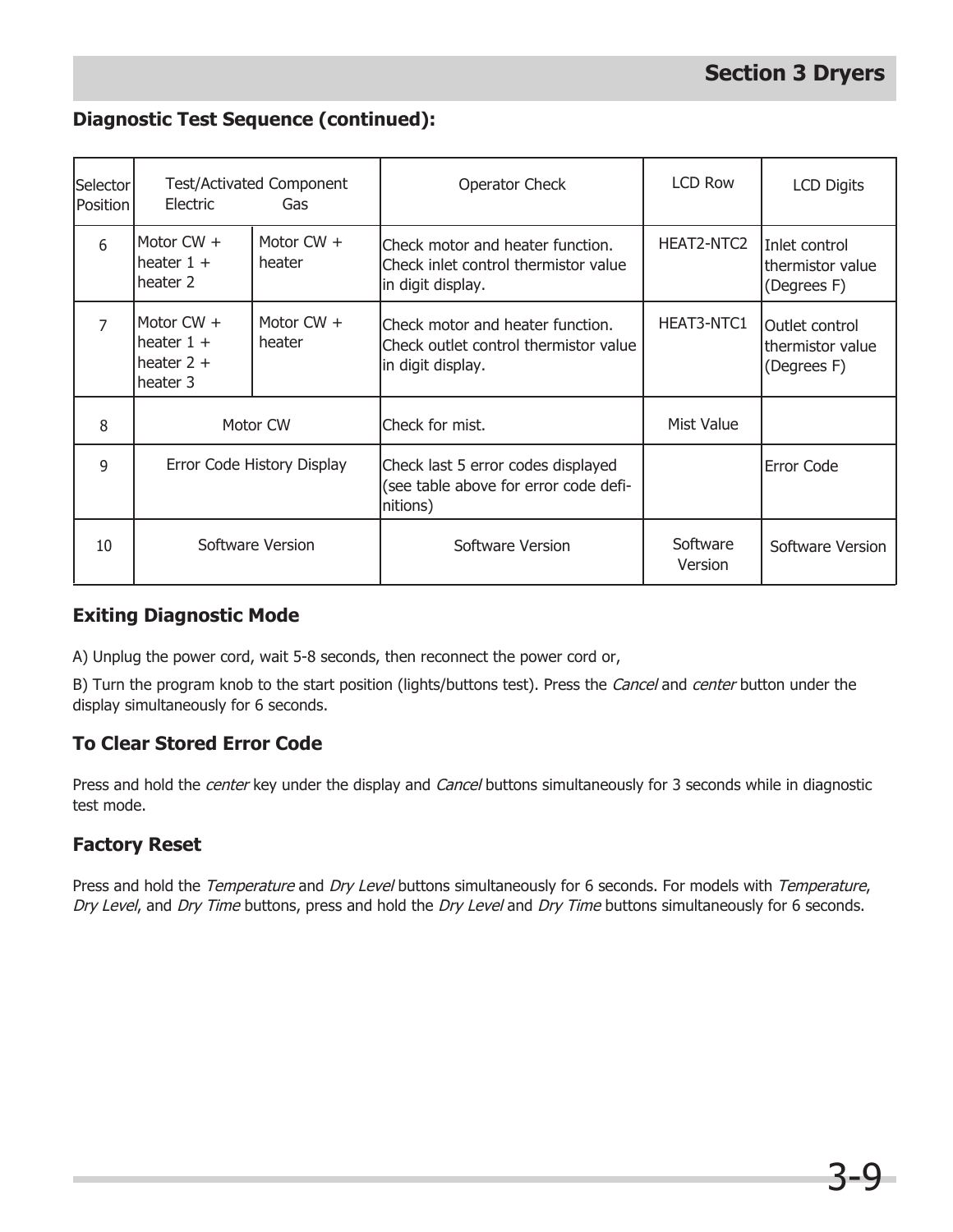# **Electrolux Diagnostic Mode**

- 1. Press the Cancel button to enter standby mode and enable diagnostic entry.
- 2. Within 10 seconds after pressing Cancel, press any button to wake up the control.
- 3. Within 5 seconds of wake up, turn the selector knob to the far left cycle and press and hold the Cancel and the far left button under the display simultaneously for 3 seconds to enter the diagnostic mode.

#### $\mathbf{r}$ **NOTE**

To save time at wake up, the Welcome screen can be bypassed by turning the selector knob.

4. Upon entering diagnostic mode, all lights should turn on.

5. The following steps can be cycled through by turning the selector knob clockwise.

#### **Diagnostic Test Sequence:**

| Selector<br>Position | <b>Test/Activated Component</b><br>Electric<br>Gas |                                                   | Operator Check                                                                                                                                              | <b>LCD Row</b> | <b>LCD Digits</b>                                                                            |
|----------------------|----------------------------------------------------|---------------------------------------------------|-------------------------------------------------------------------------------------------------------------------------------------------------------------|----------------|----------------------------------------------------------------------------------------------|
| $\Omega$             |                                                    | Lights/ buttons test                              |                                                                                                                                                             |                |                                                                                              |
| $\mathbf{1}$         | Motor Counter Clockwise<br>(CCW)                   |                                                   | Check motor function. Look for drum<br>rotation in counter-clockwise<br>ldirection                                                                          | Motor CCW      |                                                                                              |
| 2                    | <b>Contact Sensor</b>                              |                                                   | Check moisture reading. Place fingers<br>across contact sensor and look for<br>digit display to change from 1111 to<br>8888                                 | Moist Bars     | 1111 If contact<br>sensor open<br>circuit; 8888 if<br>contact<br>Sensor short cir-<br>cuited |
| $\overline{3}$       | Motor Clockwise (CW)                               |                                                   | Check motor function. Look for drum<br>rotation in clockwise direction                                                                                      | Motor CW       |                                                                                              |
| $\overline{4}$       | Lights/buttons<br>$Test + motor$<br><b>CW</b>      | Lights/buttons<br>$Test + motor$<br>$CW+$ igniter | Check all buttons and lights. Press all<br>buttons and check for beep and but-<br>ton ID number in digit display. Check<br>to see that all lights function. |                | <b>Button ID Number</b>                                                                      |
| 5                    | Motor CW +<br>heater 1                             | Motor CW +<br>heater                              | Check motor and heater function.<br>Check outlet control thermistor value<br>in digit display                                                               | HEAT1-NTC1     | Outlet<br>Control thermistor<br>value<br>(Degrees F)                                         |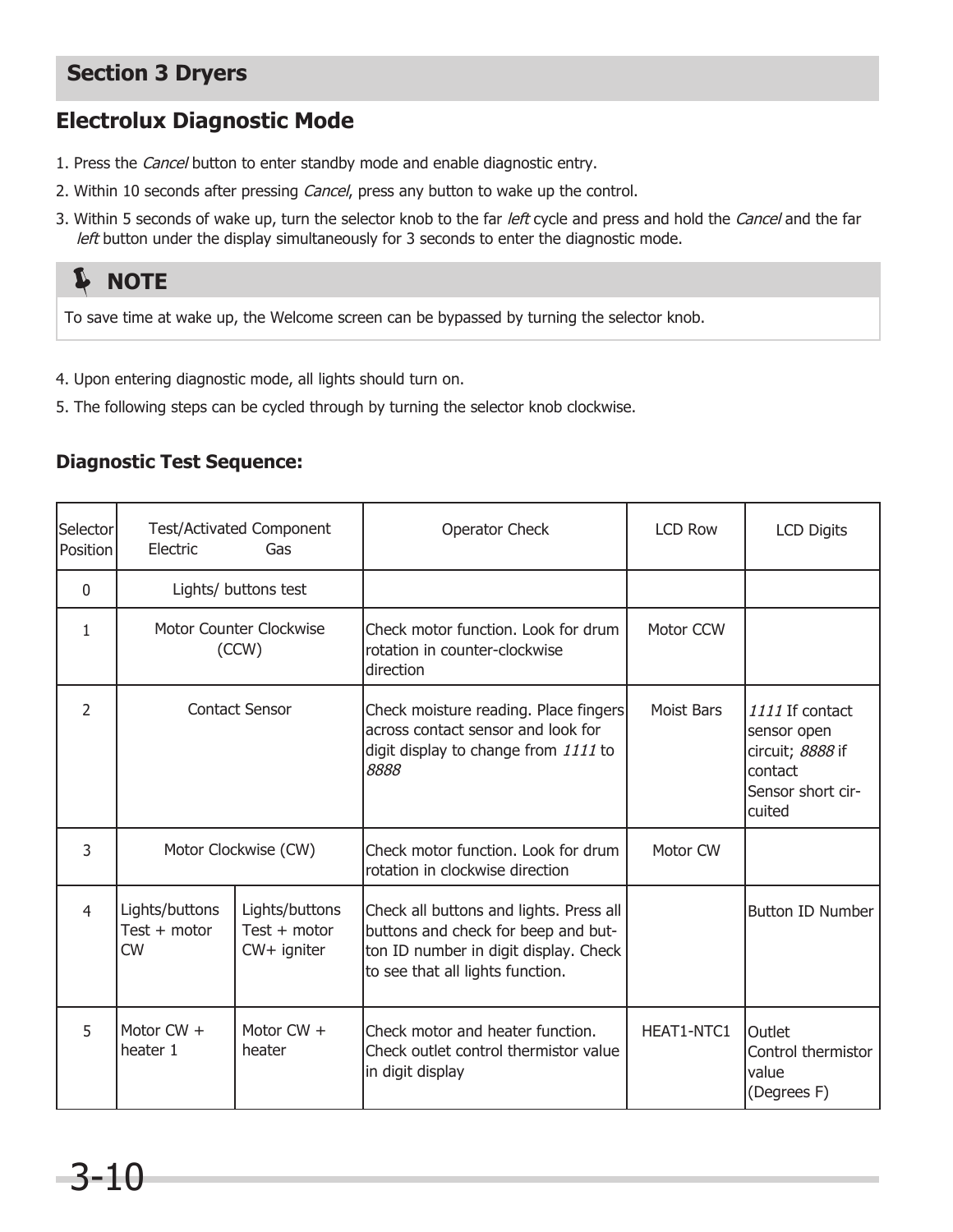3-11

## **Diagnostic Test Sequence (continued):**

| Selector <br>Position | <b>Test/Activated Component</b><br>Electric<br>Gas     |                        | Operator Check                                                                                | <b>LCD Row</b>      | <b>LCD Digits</b>                                 |
|-----------------------|--------------------------------------------------------|------------------------|-----------------------------------------------------------------------------------------------|---------------------|---------------------------------------------------|
| 6                     | Motor CW +<br>heater $1 +$<br>heater 2                 | Motor $CW +$<br>heater | Check motor and heater function.<br>Check inlet control thermistor value<br>in digit display  | HEAT2-NTC2          | Inlet control<br>thermistor value<br>(Degrees F)  |
| $\overline{7}$        | Motor CW +<br>heater $1 +$<br>heater $2 +$<br>heater 3 | Motor $CW +$<br>heater | Check motor and heater function.<br>Check outlet control thermistor value<br>in digit display | HEAT3-NTC1          | Outlet control<br>thermistor value<br>(Degrees F) |
| 8                     | Motor CW                                               |                        | <b>Check For Mist</b>                                                                         | Mist Value          |                                                   |
| 9                     | Error Code History Display                             |                        | Check last 5 error codes displayed<br>(see table above for error code<br>definitions)         |                     | Error Code                                        |
| 10 <sup>°</sup>       | Software Version                                       |                        | Software Version                                                                              | Software<br>Version | Software Version                                  |

#### **Exiting Diagnostic Mode**

A) Unplug the power cord, wait 5-8 seconds, then reconnect the power cord, or

B) Turn the program knob to the start position (lights/button test). Press the Cancel and far left button under the display simultaneously for 6 seconds.

#### **To Clear Stored Error Code**

Press and hold the far left button under the display and Cancel buttons simultaneously for 3 seconds.

#### **Factory Reset**

- 1. Turn cycle selector knob to any position other than  $My$  Favorites.
- 2. Press the Up arrow button until set prefs appears.
- 3. Press the Select button.
- 4. Press the  $Up$  arrow button until reset appears.
- 5. Press the *Select* button.
- 6. Press the Menu button under All Settings.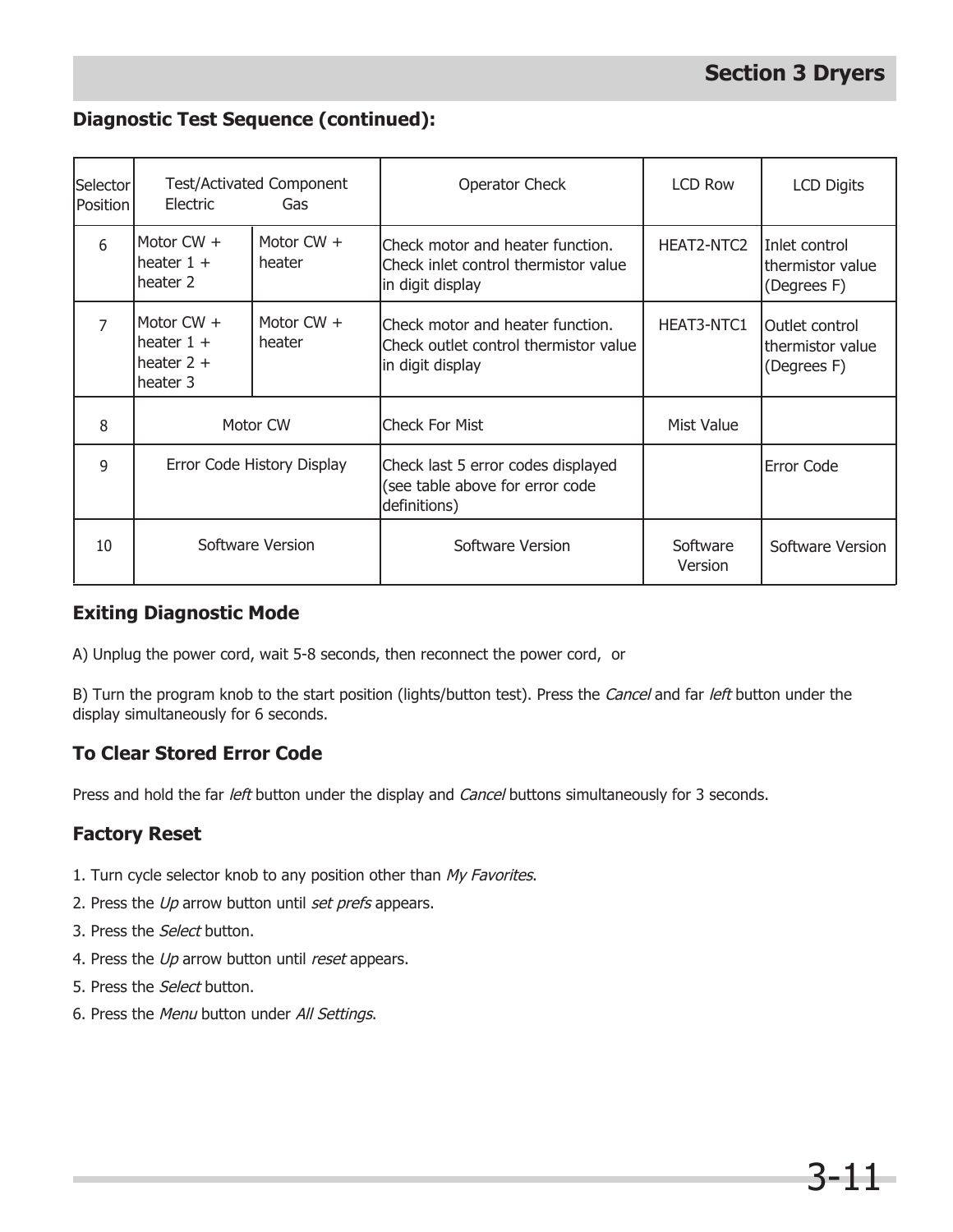# **Electrolux Diagnostic Mode (continued)**

## **Installation Cycle**

- 1. Turn cycle selector knob to any position other than My Favorites.
- 2. Press the Up arrow button until set prefs appears.
- 3. Press the Select button.
- 4. Press the  $Up$  arrow button until *install cycle* appears.
- 5. Press the Select button.
- 6. Follow the on screen directions.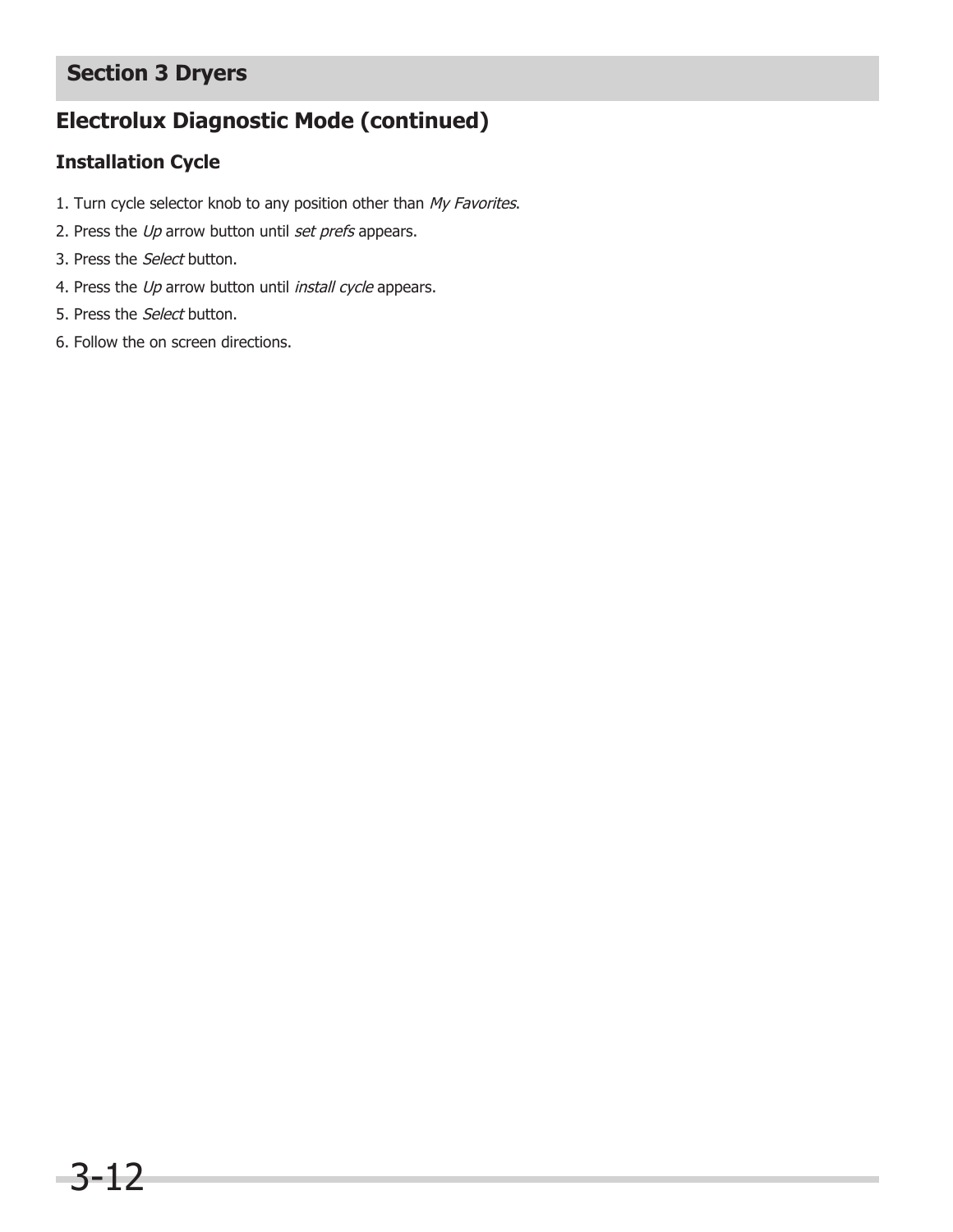# **Section 4 Range**

| <b>Error</b><br>Code                | <b>Description</b>                                                                         | <b>Solution</b>                                                                                                                                                                                                                                                                                                                                                                                                                        |
|-------------------------------------|--------------------------------------------------------------------------------------------|----------------------------------------------------------------------------------------------------------------------------------------------------------------------------------------------------------------------------------------------------------------------------------------------------------------------------------------------------------------------------------------------------------------------------------------|
| F1/F10                              | Runaway temperature                                                                        | Check RTD sensor probe and replace if necessary. If oven is<br>overheating, disconnect power. If oven continues to overheat<br>when the power is reapplied, replace EOC. Severe overheating<br>may require the entire oven to be replaced should damage be<br>extensive                                                                                                                                                                |
| F <sub>11</sub><br>F12<br>F13       | Shorted keypad<br>Bad micro identification<br>Bad EEPROM identification/ checksum<br>error | (F11, 12, & 13) disconnect power, wait 30 seconds and reapply<br>power. If fault returns upon power-up, replace EOC                                                                                                                                                                                                                                                                                                                    |
| F14                                 | Display tail missing/not connected                                                         | Check connection between Main Control Board and keypad. If<br>correct, replace Main Control Baord. If problem persist, replace<br>keypad.                                                                                                                                                                                                                                                                                              |
| F15/F19                             | Signal loss between Oven Relay Board<br>and EOC.                                           | 1. Test the harness and connections from EOC connector P16 to<br>Oven Relay Board J2.<br>2. Replace the Oven Relay Board.<br>3. Replace the EOC.                                                                                                                                                                                                                                                                                       |
| F20/F21                             | Communication failure between EOC<br>and ESEC system                                       | 1. Test harness/connections P4 (EOC) and P11 (Surface Element<br>Control Board).<br>2. If harness checks correct, failure can be caused by faulty UIB,<br>Surface Element Control Board, or EOC. Check harness and<br>connectors from the EOC to Mini Oven Control Board. Check for<br>15VDC to Mini Oven Control (red and gray wires). If harness<br>and voltage are good replace Mini Oven Control. If fault returns<br>replace EOC. |
| F <sub>23</sub><br>lF <sub>25</sub> | Communtication failure between the<br>EOC and ESEC (electric models only)                  | 1. Check harness connections between VSC Board and EOC.<br>2. Test for approximately 5VDC to VSC Board at P6 connector pins<br>1 and 6. If voltage is correct replace VSC Board. If voltage is<br>incorrect replace EOC.                                                                                                                                                                                                               |
| F <sub>26</sub>                     | Communication failure with Mini Oven<br>Control                                            | 1. Test harness/connections P4 (EOC) and P11 (Surface Element<br>Control Board).<br>2. If harness checks correct, failure can be caused by faulty UIB,<br>Surface Element Control Board, or EOC. Check harness and<br>connectors from the EOC to Mini Oven Control Board, Check for<br>15VDC to Mini Oven Control (red and gray wires). If harness<br>and voltage are good replace Mini Oven Control. If fault returns<br>replace EOC. |
| F30                                 | Open probe connection                                                                      | Check resistance at room temperature and compare to RTD<br>sensor resistance chart. If resistance does not match the RTD<br>chart replace RTD sensor probe. Check sensor wiring harness<br>between EOC and sensor probe connector.                                                                                                                                                                                                     |

4-1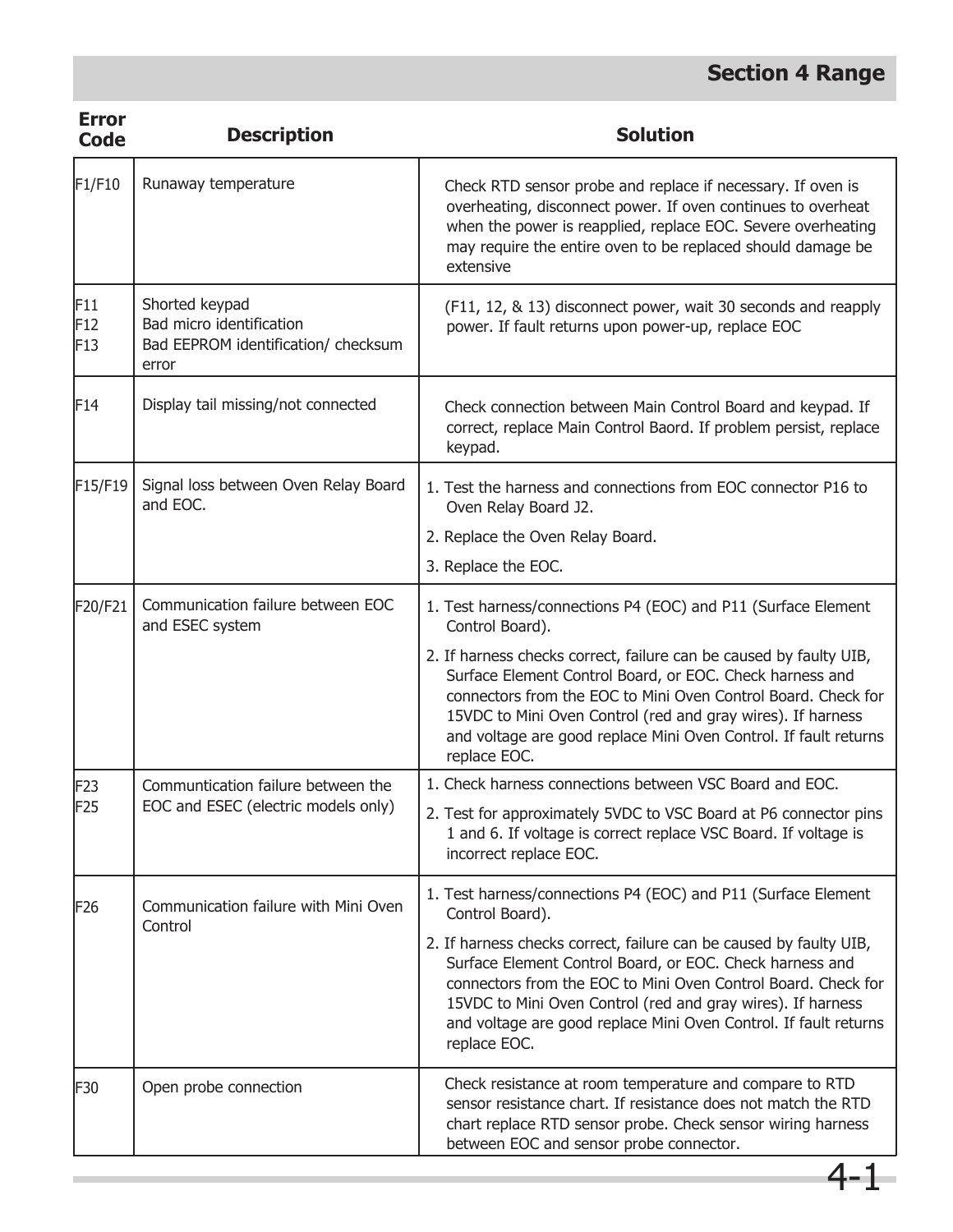# **Section 4 Range**

| <b>Error</b><br><b>Code</b> | <b>Description</b>                                         | <b>Solution</b>                                                                                                                                                                                                                                                                                                                                                           |
|-----------------------------|------------------------------------------------------------|---------------------------------------------------------------------------------------------------------------------------------------------------------------------------------------------------------------------------------------------------------------------------------------------------------------------------------------------------------------------------|
| F <sub>31</sub>             | Shorted probe connection                                   | Check resistance at room temperature, if less than 500 ohms,<br>replace RTD sensor probe. Check for shorted sensor probe<br>harness between EOC and probe connector.                                                                                                                                                                                                      |
| F40<br>F41                  | Cooktop lockout error                                      | 1. Check the wiring.<br>2. Replace the Cooktop Lockout Control Board.<br>3. Replace EOC                                                                                                                                                                                                                                                                                   |
| F <sub>42</sub>             | EOC internal software configuration<br>error               | Usually this failure code would only appear if the EOC has<br>been replaced with an incorrect version. Verify that the correct<br>replacement part number has been installed.                                                                                                                                                                                             |
| F43                         | Microwave external cooling fan speed<br>is abnormally slow | 1. Check if the microwave external cooling fan (outside the<br>microwave chassis) is turning. This fan is supposed to be active<br>anytime the microwave is in use and expected to stay on a<br>few minutes after the microwave cycle is complete. A fan not<br>turning at all or a fan turning abnormally slow will trigger an<br>F43 fault code.                        |
|                             |                                                            | 2. If the fan is not turning or turns very slowly, check for 120VAC<br>to the fan. If 120VAC is present and fan does not turn, replace<br>the fan. If 120VAC is not present, check the wiring between<br>Microwave Control Board(P16) and cooling fan. If correct,<br>check for 120VAC at microwave control board. Is fan correctly<br>connected between P15 and neutral? |
|                             |                                                            | 3. If fan appears to turn normally, there is a problem between the<br>fan speed sensor and Microwave Control Board. Check wiring<br>between fan speed sensor and Microwave Control Board (P19).<br>If correct, replace fan. If problem persists, replace Microwave<br>Control Board.                                                                                      |
| F44                         | Microwave external cooling fan speed<br>is abnormally fast | 1. Visually inspect the external cooling fan. This fan is supposed<br>to be active anytime the microwave is in use and expected to<br>stay on a few minutes after the microwave cycle is complete.                                                                                                                                                                        |
|                             |                                                            | 2. Verify there is nothing blocking the air flow of the fan (which<br>would make the fan turn faster).                                                                                                                                                                                                                                                                    |
|                             |                                                            | 3. Check for 120VAC at the fan. A voltage higher 120VAC +10 %<br>could make speed of fan increase.                                                                                                                                                                                                                                                                        |
|                             |                                                            | 4. If fan appears to turn normally, there is a problem between the<br>fan speed sensor and Microwave Control Board. Check wiring<br>between fan speed sensor and Microwave Control Board (P19).<br>If correct, replace fan. If problem persists, replace Microwave<br>Control Board.                                                                                      |
|                             |                                                            |                                                                                                                                                                                                                                                                                                                                                                           |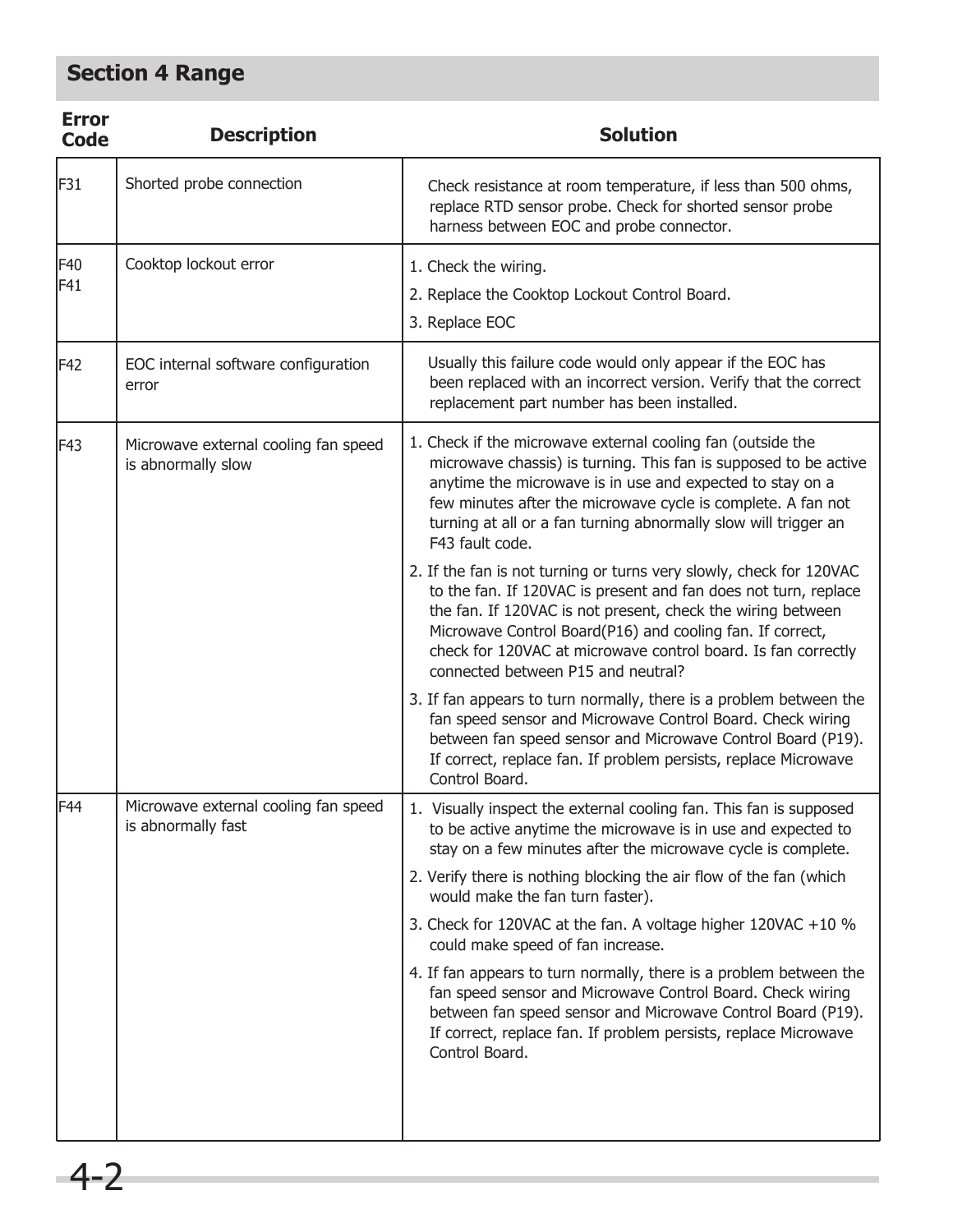| <b>Error</b><br><b>Code</b> | <b>Description</b>                                                                          | <b>Solution</b>                                                                                                                                                                                                                                                                           |
|-----------------------------|---------------------------------------------------------------------------------------------|-------------------------------------------------------------------------------------------------------------------------------------------------------------------------------------------------------------------------------------------------------------------------------------------|
| F60                         | EOC oven temperature higher<br>than normal temperature detected on                          | 1. Verify proper assembly of backguard panel. Check for damaged<br>or loose panels, brackets, endcaps, etc.                                                                                                                                                                               |
|                             | the EOC.                                                                                    | 2. Check for blocked ventilation slots in control panel rear cover.                                                                                                                                                                                                                       |
|                             |                                                                                             | 3. Inspect oven vent for proper assembly and air flow                                                                                                                                                                                                                                     |
|                             |                                                                                             | 4. Verify operation of cooling fan (if present).                                                                                                                                                                                                                                          |
| F62/F63                     | Internal signal voltage error- display<br>communication error                               | Disconnect power, wait 30 seconds and reapply power. If fault<br>returns upon power-up, replace EOC.                                                                                                                                                                                      |
| F64                         | Time base failure- the EOC cannot<br>determine if connected to 50 or 60hz<br>power supply   | Confirm that range is connected to power source (50hz or<br>60hz). Generators or other portable power supplies and solar<br>grids, etc. may not provide proper power supply. If power<br>source is correct, replace the EOC.                                                              |
| F65                         | Keyboard short circuit or internal EOC<br>failure.                                          | 1. Test keyboard circuits using test matrix. Replace touch panel if<br>defective.                                                                                                                                                                                                         |
|                             |                                                                                             | 2. If keyboard circuit checks correct, replace EOC.                                                                                                                                                                                                                                       |
| F66                         | EOC internal power supply failure                                                           | Disconnect power, wait 30 seconds and reapply power. If fault<br>returns upon power-up, replace EOC.                                                                                                                                                                                      |
| F68/F69                     | High voltage condition. L1 or L2 may<br>be crossed with neutral on incoming<br>power supply | 1. Verify proper incoming line voltage and polarity of L1, L2, and<br>neutral power supply connections at range terminal block.                                                                                                                                                           |
|                             |                                                                                             | 2. If power supply voltage and polarity are correct, replace EOC.                                                                                                                                                                                                                         |
| F80                         | Communication error between the User<br>Interface and the Microwave Control<br><b>Board</b> | 1. Verify the Microwave Control Board has power (open<br>microwave door, if light comes on Microwave Control Board<br>has power). If no power to Microwave Control Board, check<br>if external in-line fuse is open (fuse can be open due to over<br>amperage or door switch issues).     |
|                             |                                                                                             | 2. If F80 error code was triggered while oven was hot it could be<br>due to an open thermal cut-out in microwave. Verify nothing is<br>blocking the air flow of cooling fans and that cooling fans are<br>operating correctly. (Note: thermal cut-out will reset when unit<br>cools down) |
|                             |                                                                                             | 3. If Microwave Control Board has power, check wiring between<br>the User Interface Board (J3) and the Microwave Control Board<br>(connector D). If correct, replace User Interface Board. If<br>problem persists, replace Microwave Control Board.                                       |
|                             |                                                                                             |                                                                                                                                                                                                                                                                                           |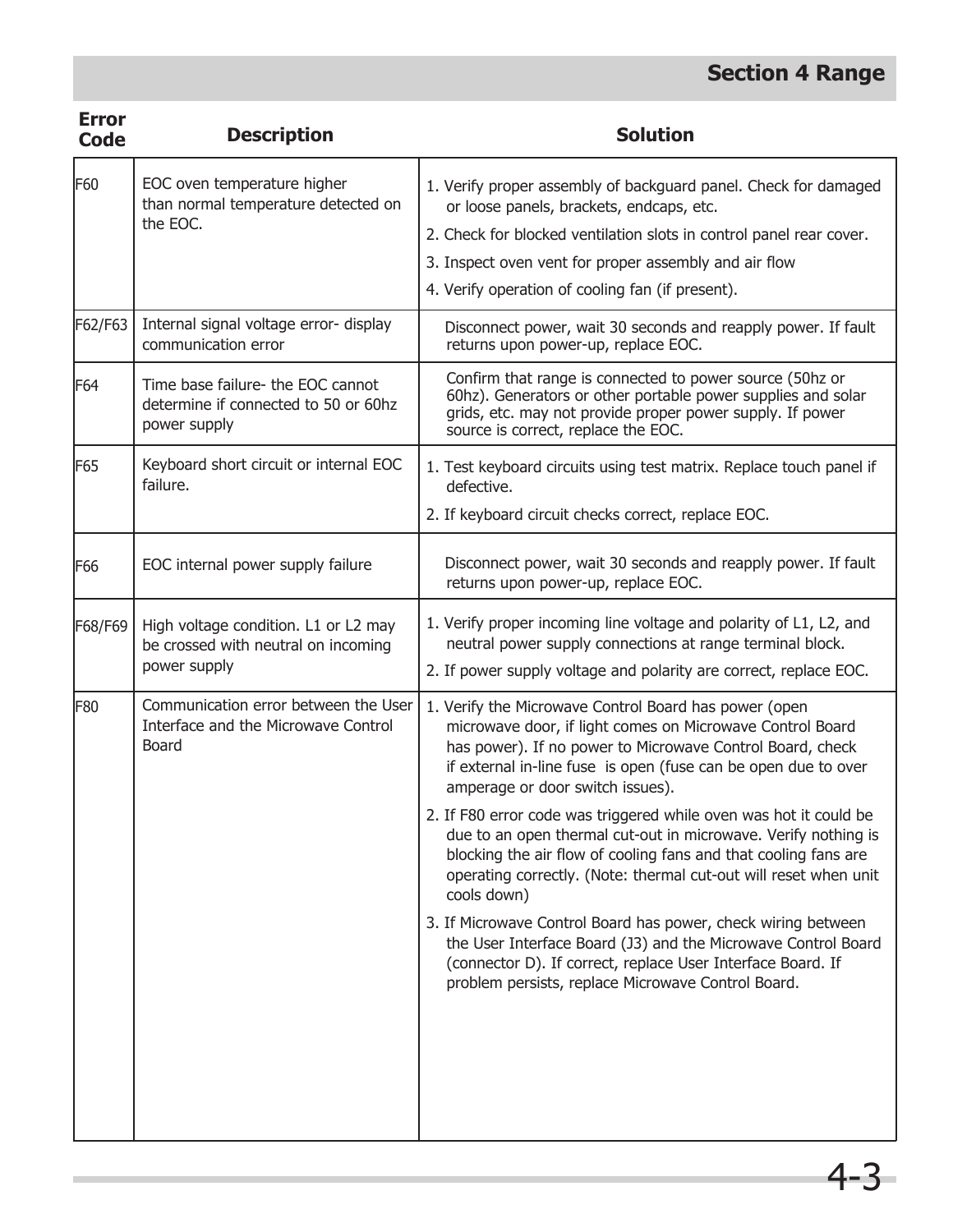| <b>Error</b><br><b>Code</b> | <b>Description</b>                                   | <b>Solution</b>                                                                          |
|-----------------------------|------------------------------------------------------|------------------------------------------------------------------------------------------|
| F <sub>90</sub>             | Maximum oven door unlock time                        | 1. Check the wiring between EOC and lock motor micro switch.                             |
| F91                         | exceeded                                             | 2. Replace the motor door latch assembly.                                                |
| F92                         |                                                      | 3. Check for binding of the latch cam, lock motor rod and lock<br>motor cam.             |
| F93                         |                                                      | 4. Check to see if lock motor coil is open. If open, replace lock<br>motor assembly.     |
| F94/F95                     |                                                      | 5. Lock motor continuously runs- if micro switch is open, replace<br>lock motor assembly |
|                             |                                                      | 6. (F92, 93, 94 and 95) check oven door light switch- if open,<br>replace switch.        |
|                             |                                                      | 7. If all situations above do not solve problem, replace EOC.                            |
| <b>F5 A0</b>                | Bad EEPROM checksum                                  | 1. Reset power supply to range.                                                          |
|                             |                                                      | 2. Replace Power Board.                                                                  |
| F5 00                       | Communication break between Power                    | 1. Reset power supply to range.                                                          |
|                             | Board and UIB                                        | 2. Test ESEC wiring harness. Replace if defective                                        |
|                             |                                                      | 3. Replace UIB.                                                                          |
|                             |                                                      | 4. Replace EOC                                                                           |
| F5 01                       | Communication break between Power<br>Board and UIB   | 1. Reset power supply to range.                                                          |
|                             |                                                      | 2. Test ESEC wiring harness. Replace if defective                                        |
|                             |                                                      | 3. Replace UIB.                                                                          |
|                             |                                                      | 4. Replace Power Board.                                                                  |
| F5 02                       | UIB not communicating                                | 1. Defective ESEC harness. Reseat connectors. Test harness and<br>replace if defective.  |
|                             |                                                      | 2. Defective UIB? Replace UIB                                                            |
|                             |                                                      | 3. Defective Power Board? Replace Power Board                                            |
| <b>F5 F0</b>                | Watchdog timer timed out- power                      | 1. Reset power supply to range.                                                          |
|                             | board                                                | 2. Replace Power Board.                                                                  |
| F5 FF                       | Watchdog timer timed out- UIB                        | 1. Reset power supply to range.                                                          |
|                             |                                                      | 2. Replace UIB                                                                           |
| F7 10                       | Potentiometer LF is open                             | 1. Defective potentiometer. Test and replace if defective.                               |
| F7 20<br>F7 30              | Potentiometer LR is open<br>Potentiometer RR is open | 2. Replace UIB                                                                           |
| F740                        | Potentiometer RF is open                             |                                                                                          |
|                             |                                                      |                                                                                          |
|                             |                                                      |                                                                                          |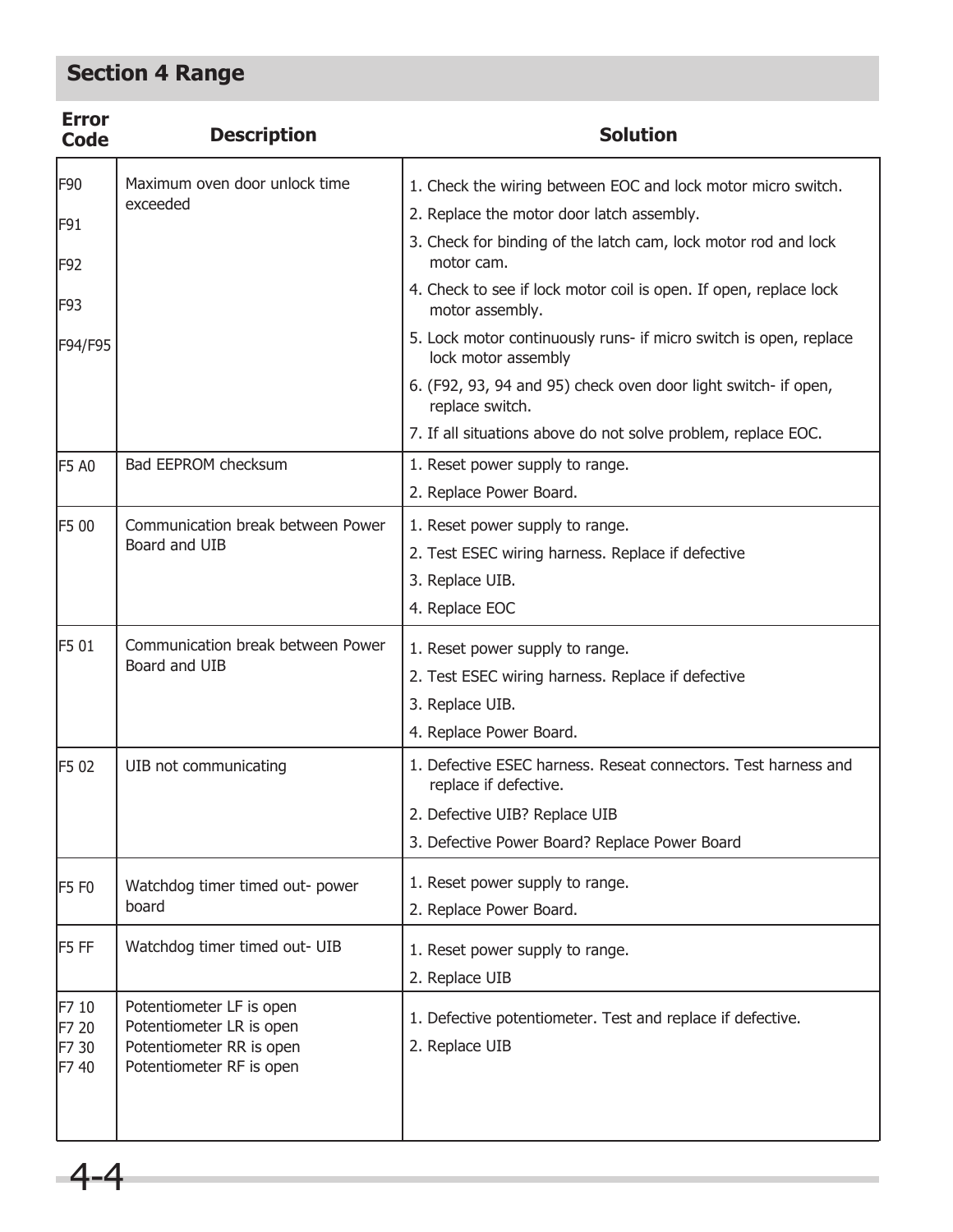| <b>Error</b><br><b>Code</b>      | <b>Description</b>                                                                                                                       | <b>Solution</b>                                                                                                                                                                                                                                                                                                                                       |
|----------------------------------|------------------------------------------------------------------------------------------------------------------------------------------|-------------------------------------------------------------------------------------------------------------------------------------------------------------------------------------------------------------------------------------------------------------------------------------------------------------------------------------------------------|
| F7 11<br>F7 21<br>F7 31<br>F7 41 | Potentiometer LF is shorted<br>Potentiometer LR is shorted<br>Potentiometer RR is shorted<br>Potentiometer RF is open                    | 1. Defective potentiometer. Test and replace if defective.<br>2. Replace UIB<br>3. Check for moisture contamination in potentiometer.                                                                                                                                                                                                                 |
| F7 12<br>F7 22<br>F7 32<br>F742  | Potentiometer LF is wrong value<br>Potentiometer LR is wrong value<br>Potentiometer RR is wrong value<br>Potentiometer RF is wrong value | 1. Wrong value potentiometer installed. Verify correct part.<br>2. Defective potentiometer. Test and replace if defective.<br>3. Check for moisture contamination in potentiometer.<br>4. Replace UIB.                                                                                                                                                |
| E013                             | Bad EEPROM.                                                                                                                              | Replace ESEC-UIB.                                                                                                                                                                                                                                                                                                                                     |
| E014                             | Loss of display tail $#0$ .<br>Loss of display tail $#1$ .<br>Loss of keyboard tail.                                                     | Check connection P1 on ESEC-UIB and P1 on ESEC Rotary Hi<br>Board (RR).<br>Check connection P2 on ESEC-UIB and P2 on ESEC Rotary Hi<br>Board (RF).<br>Check connection J2 on ESEC-UIB and J8 (RF)                                                                                                                                                     |
| E015                             | ESEC self test failed.                                                                                                                   | An E015 error code may indicate the ESEC-UIB is not receiving<br>a synchronization signal from the ESEC-Relay Board. Check first<br>if J2 pin-5 on the ESEC-Relay Board is wired to P4 pin-5 on the<br>ESEC-UIB. If wiring is good and the problem is still there, replace<br>the ESEC-UIB. If the problem persists, replace the ESEC-Relay<br>Board. |
| lSb                              | Showroom mode                                                                                                                            | To deactivate showroom mode, remove power and reapply.<br>Press Cancel to bypass programming clock. Within 60 seconds of<br>reapplying power, press Oven Light key and top oven Timer key<br>simultaneously.                                                                                                                                          |
|                                  |                                                                                                                                          |                                                                                                                                                                                                                                                                                                                                                       |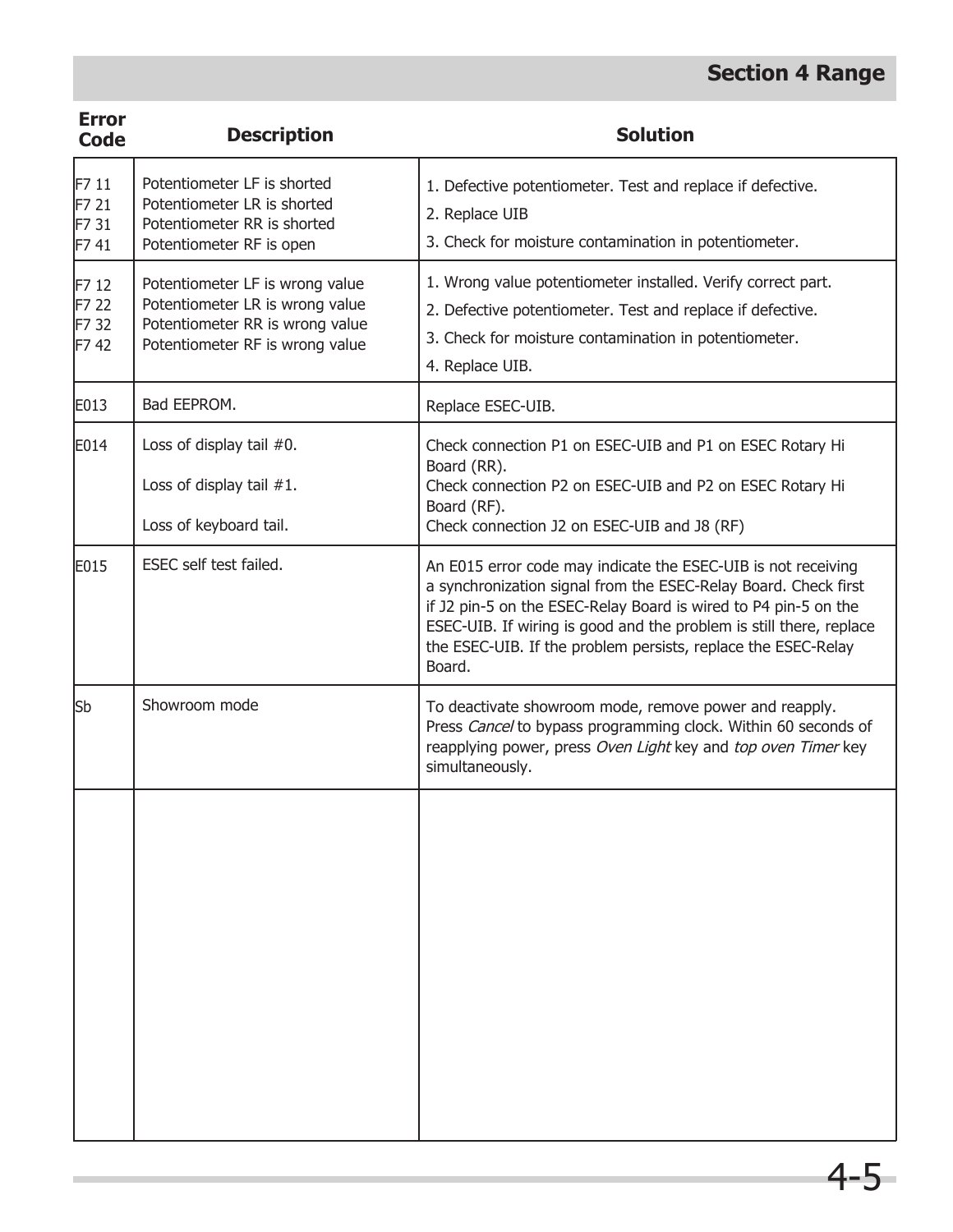#### **RESISTANCE TEMPERATURE DETECTOR SCALE (RTD SENSOR)**

| TEMPERATURE(°F) | <b>RESISTANCE (OHMS)</b> |
|-----------------|--------------------------|
| $32 \pm 1.9$    | $1000 \pm 4.0$           |
| $75 \pm 2.5$    | $1091 \pm 5.3$           |
| $250 \pm 4.4$   | $1453 \pm 8.9$           |
| $350 \pm 5.4$   | $1654 \pm 10.8$          |
| $450 \pm 6.9$   | $1852 \pm 13.5$          |
| $550 \pm 8.2$   | $2047 \pm 15.8$          |
| $650 \pm 8.2$   | $2237 \pm 18.5$          |
| $900 \pm 13.6$  | $2697 \pm 24.4$          |
|                 |                          |

\*PROBE CIRCUIT TO CASE GROUND = OPEN CIRCUIT/ INFINITE RESISTANCE

#### **Oven Calibration**

\* Press and hold Bake (upper oven or lower oven depending on model) for 10 seconds.

\* The current calibration offset (temperature adjustment) should appear in the temperature display.

\* Use the number keys (Up and Down arrows depending on model) to enter the desired amount of adjustment. (Up to 35° and down to -35°)

\* Press Self Clean to change the sign of the adjustment to a (-) if necessary. A positive adjustment will not display a sign.

\* Once the desired adjustment (-35° to 35°f) has been entered, press the Start pad to accept the change or the Cancel key pad to reject the change.

\*\*On some models: to calibrate oven temperature, press Bake. Set temperature to 550°. Press and hold Bake for 10 seconds.\*\*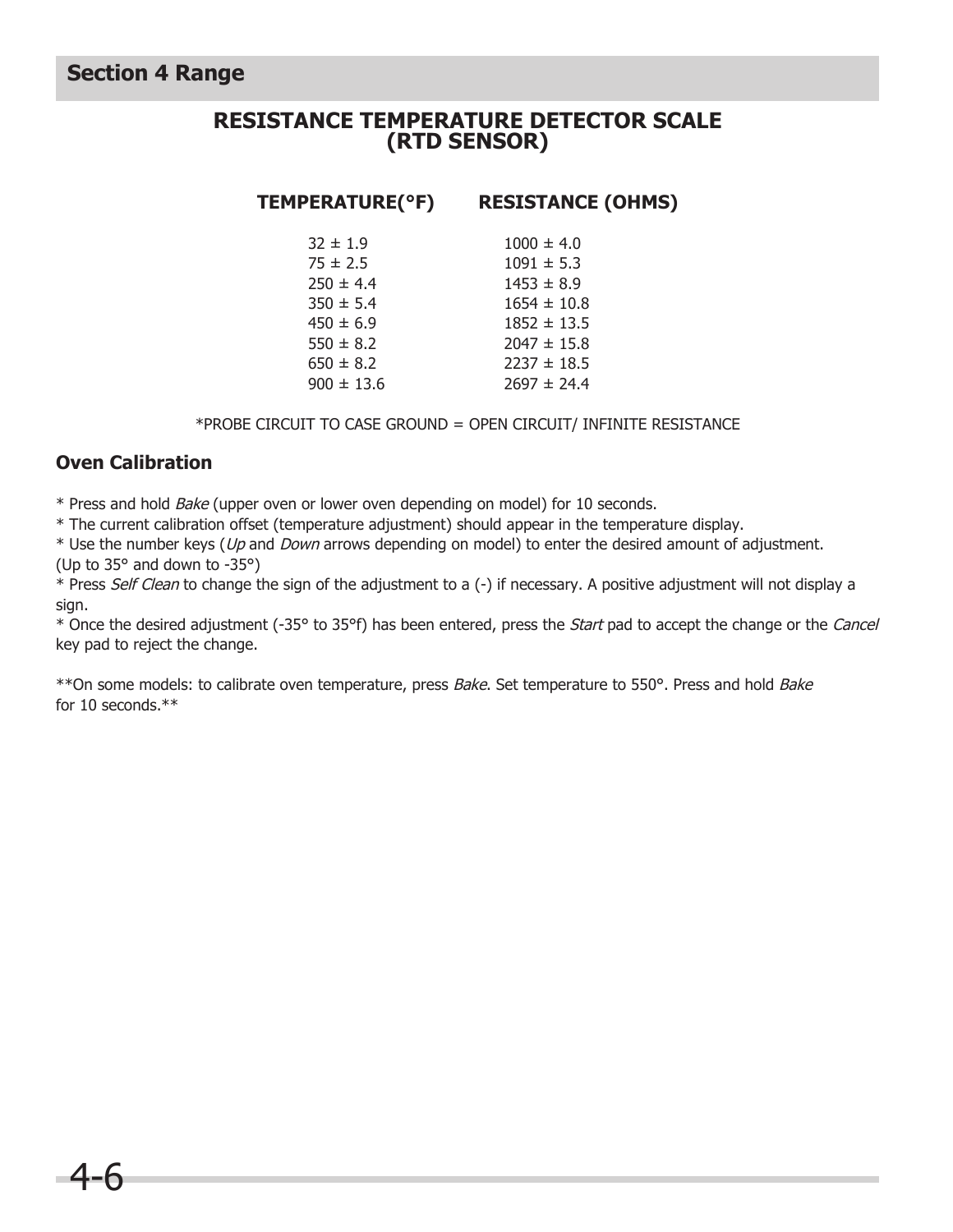| <b>Error</b><br>Code | <b>Description</b>                                                                                                                                                                                                 | <b>Solution</b>                                                                                                                       |
|----------------------|--------------------------------------------------------------------------------------------------------------------------------------------------------------------------------------------------------------------|---------------------------------------------------------------------------------------------------------------------------------------|
| 2<br>3               | (-) Key sensor for cook place 3 (center)<br>- center board<br>(+) Key sensor for cook place 3<br>(center) - center board                                                                                           | 1. Test flex cable between left board and center board.<br>2. Change center board.<br>3. Change left board.                           |
| 4                    | (+) Key sensor for timer - right board                                                                                                                                                                             | 1. Test flex cable between boards.<br>2. Change right board.<br>3. Change center board (on 36" models only).<br>4. Change left board. |
| 5                    | (Warm) key sensor for keep warm -<br>left baord                                                                                                                                                                    | Change left board.                                                                                                                    |
| 6                    | (-) Key sensor for cook place 2 (right<br>position) - left baord                                                                                                                                                   | Change left board.                                                                                                                    |
| 17                   | (-) Key sensor for timer - right board                                                                                                                                                                             | 1. Test flex cable between boards.<br>2. Change right board.<br>3. Change center board (on 36" models only).<br>4. Change left board. |
| 8                    | (Zone Power) key sensor for cook place<br>3 (center) - center board                                                                                                                                                | 1. Test flex cable between left board and center board.<br>2. Change center board.<br>3. Change left board.                           |
| 10<br>11<br>12       | (Zone Power) key sensor for cook<br>place 4 (left position) - right board<br>(-) Key sensor for cook place 4 (left<br>position) - right board<br>(+) Key sensor for cook place 5 (right<br>position) - right board | 1. Test flex cable between boards.<br>2. Change right board.<br>3. Change center board (on 36" models only).<br>4. Change left board. |
| 13                   | (Zone power) key sensor for<br>cook place 1 (left position) - left board                                                                                                                                           | Change left board.                                                                                                                    |
| 14<br>15<br>16       | (+) Key sensor for cook place 4 (left<br>position) - right board<br>(-) Key sensor for cook place 5 (right<br>position) - right board<br>On/Off timer- right board                                                 | 1) Test flex cable between boards.<br>2) Change right board.<br>3) Change center board (on 36" models only).<br>4) Change left board. |
|                      |                                                                                                                                                                                                                    |                                                                                                                                       |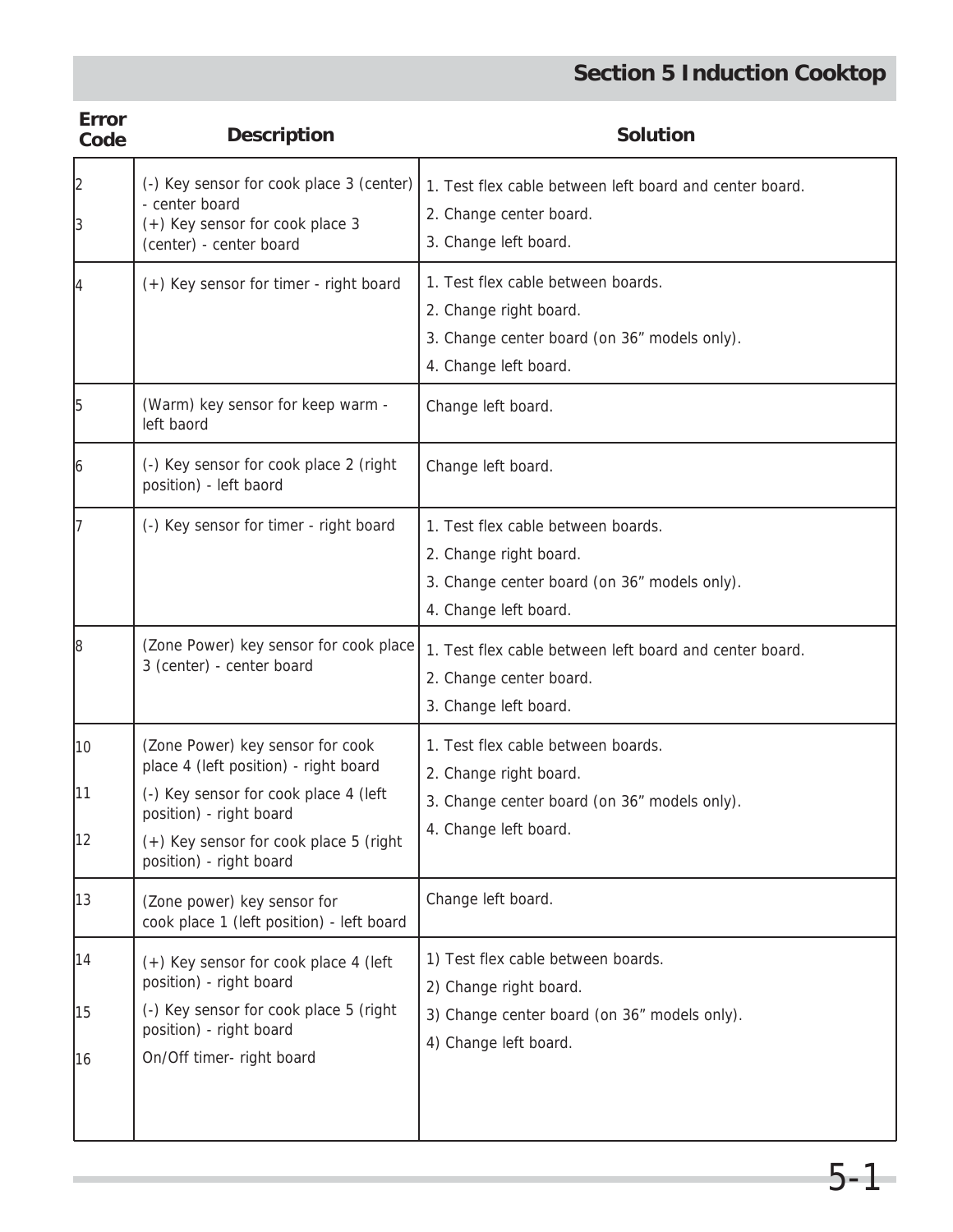| <b>Error</b><br>Code | <b>Description</b>                                                                                       | <b>Solution</b>                                                                                                                                                      |
|----------------------|----------------------------------------------------------------------------------------------------------|----------------------------------------------------------------------------------------------------------------------------------------------------------------------|
| 17<br>18             | (Lock) key sensor for control lock<br>(Size) key sensor for cook place 1 (left<br>position) - left board | Change left board.                                                                                                                                                   |
| 19                   | (Zone Power) key sensor for cook<br>place 5 (right position) - right board                               | 1. Test flex cable between boards.<br>2. Change right board.<br>3. Change center board (on 36" models only).<br>4. Change left board.                                |
| 20                   | (+) Key sensor for cook place 2 (right<br>position) - left board                                         | Change left board.                                                                                                                                                   |
| 21                   | (Zone Power) key sensor for cook<br>place 2 (right position) - left board                                |                                                                                                                                                                      |
| 22                   | (+) Key sensor for cook place 1 (left<br>position) - left board                                          |                                                                                                                                                                      |
| 23                   | (-) Key sensor for cook place 1 (left<br>position) - left board                                          |                                                                                                                                                                      |
| 24                   | (Main On/Off) key sensor for Main<br>Power                                                               |                                                                                                                                                                      |
| 25                   | (Size) key sensor for cook place 2<br>(right position) - left board                                      |                                                                                                                                                                      |
| 30/70                | AC input voltage too high at the 3 cook<br>zones Induction Module                                        | Verify AC input voltage at the cooktop input.<br>Verify AC main input cables, screws and jumpers.<br>Replace the Filter Board in the 3 zones Induction Module.       |
| 31                   | Internal generator error, sync in the 3<br>cook zones Induction Module/ left side<br>cooking zones.      | Test cables and connections on left side Generator Control<br>Board (dual).<br>Replace the Generator Control Board (LF/LR) in the 3 zones<br><b>Induction Module</b> |
| 32/72                | 12VDC on the service section too low<br>(Relay Board)                                                    | Check harness between Induction Module, Relay Board, and<br>Main Control Board. If correct, replace Relay Board.                                                     |
|                      |                                                                                                          |                                                                                                                                                                      |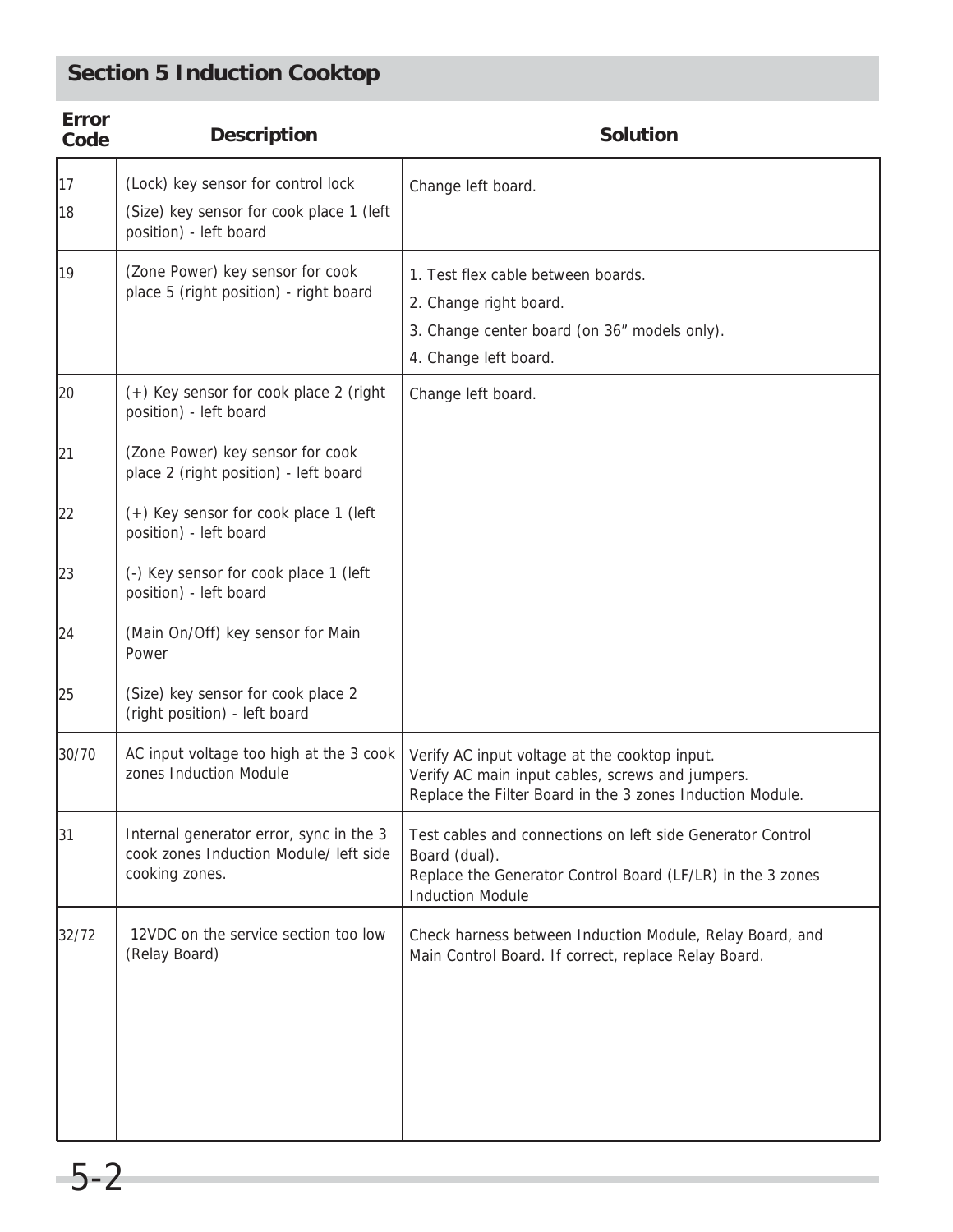| <b>Error</b><br>Code | <b>Description</b>                                                                                                                  | <b>Solution</b>                                                                                                                                                                                                                       |
|----------------------|-------------------------------------------------------------------------------------------------------------------------------------|---------------------------------------------------------------------------------------------------------------------------------------------------------------------------------------------------------------------------------------|
| 33/73                | Improper voltage output from Filter<br>Board in the 3 cook zone Induction<br>Module.                                                | Test all cables and connections on Filter Control Board in the 3<br>zones Induction Module. Replace the Filter Control Board in the 3<br>zones Induction Module. Replace Generator Control Boards in the<br>3 zones Induction Module. |
| 34                   | Communication failure between Filter<br>Board and Power Boards in the 3 cook<br>zones Induction Module/ left side<br>cooking zones. | Check cable between Filter Board (X12) and Generator Control<br>Board (X10). Replace the Filter Control Board in the 3 zones<br>Induction Module. Replace Generator Control Board in the 3 zones<br>Induction Module.                 |
| 35/75                | AC input voltage too low in the 3 cook<br>zones Induction Module.                                                                   | Verify AC input voltage at the cooktop input.<br>Verify AC main input cables, screws and jumpers.<br>Replace the Filter Board in the 3 zones Induction Module.                                                                        |
| 36                   | LIN error communication touch control<br>filter incorrect                                                                           | Replace the Control Board (left board).                                                                                                                                                                                               |
| 37                   | Heat sink temperature sensor break on<br>Control Board (left board)                                                                 | 1. Verify cooktop ventilation is correct (airway and fan)<br>2. Verify if the cooktop is correctly assembled.<br>3. Change the Control Board (left board).                                                                            |
| 39                   | Touch: incorrect configuration                                                                                                      | Press and hold (Warm) key, then press right front zone (Power)<br>key until beep (keep holding Warm), then press left front(30"<br>models) (Power) key or left rear(36" models) Power key until<br>beep and configuration starts.     |
| 40                   | Touch: LIN error- no communications,<br>shorted bus                                                                                 | 1. Check the harness between Induction Module, Relay Board,<br>and Control Board.<br>2. Change the Control Board (left board).<br>3. Change the Relay Board.<br>4. Replace the Filter Board on the Induction Module.                  |
|                      |                                                                                                                                     |                                                                                                                                                                                                                                       |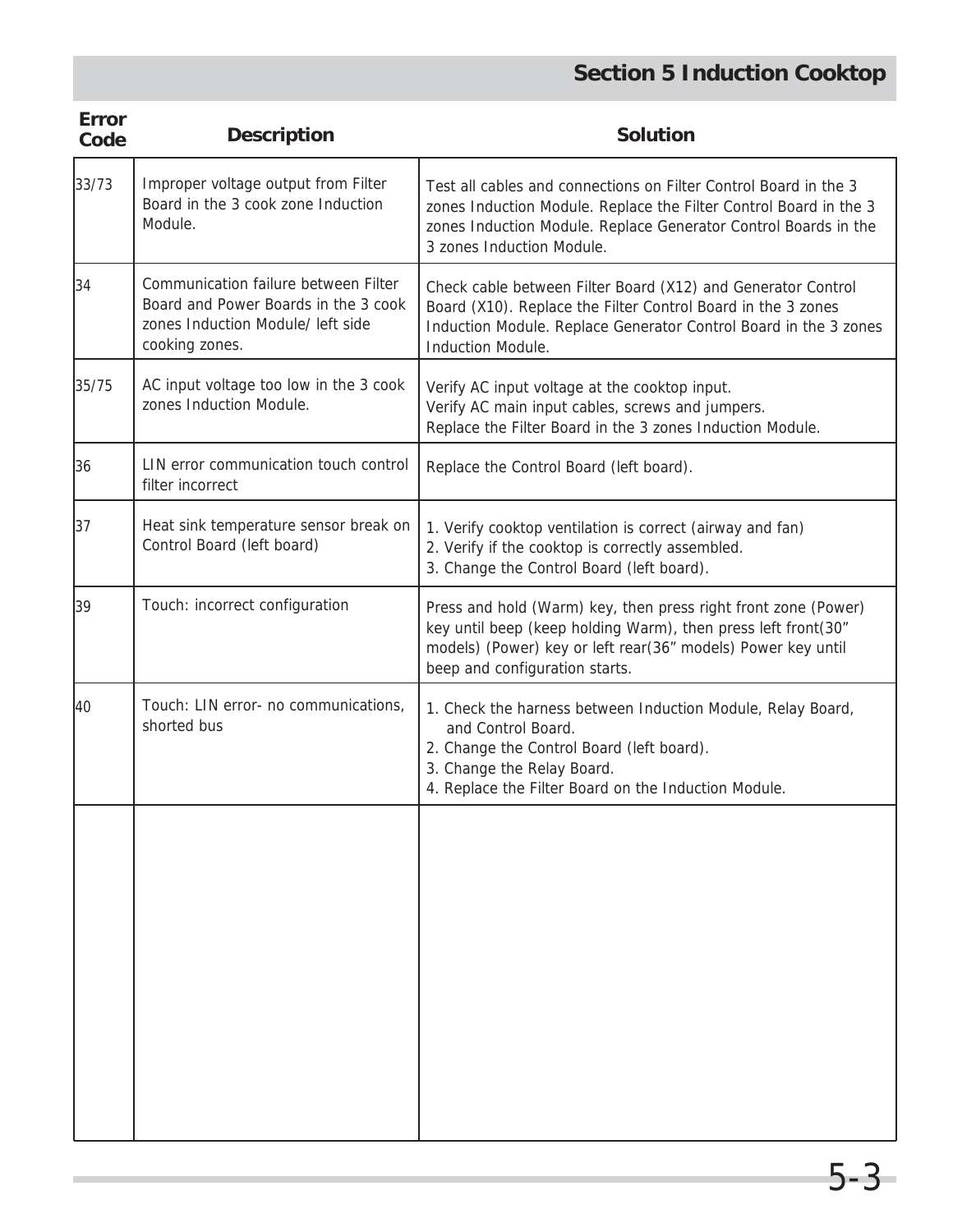# **Error**

5-4

**Conduction Conduction Conduction Conduction** 

| 41             | Relay check incorrect                                                                                                                                                                         | Change Relay Board.                                                                                                                                                                                            |
|----------------|-----------------------------------------------------------------------------------------------------------------------------------------------------------------------------------------------|----------------------------------------------------------------------------------------------------------------------------------------------------------------------------------------------------------------|
| 45             | Incoming power supply low voltage.                                                                                                                                                            | Verify incoming power supply to cooktop.                                                                                                                                                                       |
| 51<br>52<br>53 | Element temperature sensor break,<br>cook place 1 (front left)<br>Element temperature sensor break,<br>cook place 2 (rear left)<br>Element temperature sensor break,<br>cook place 3 (center) | Check all safety thermostats                                                                                                                                                                                   |
| 54<br>55       | Element temperature sensor break,<br>cook place 4 (rear right)<br>Element temperature sensor break,<br>cook place 5 (front right)                                                             | 1. Verify element temperature sensor is correctly connected to the<br>induction housing.<br>2. Replace element if the temperature sensor resistor value is not<br>approximately 1000 ohms at room temperature. |
| 60             | Touch: general hardware error, keys.                                                                                                                                                          | Replace the Control Board (left board).                                                                                                                                                                        |
| 61<br>62<br>63 | Heat sink temperature sensor break on<br>relay board                                                                                                                                          | 1. Verify cooktop ventilation is correct (airway and fan)<br>2. Verify if the cooktop is correctly assembled.<br>3. Change the Relay Board.                                                                    |
| 64             | Element temperature sensor too hot,<br>place 4 (rear right)                                                                                                                                   | 1. Verify cooktop ventilation is correct (airway and fan)                                                                                                                                                      |
| 65             | Element temperature sensor too hot,<br>place 5 (front right)                                                                                                                                  | 2. Verify element temperature sensor is correctly connected to the<br>Induction Module.<br>3. Replace element if the temperature sensor resistor value is not<br>correct.                                      |
| 70             | See error 30                                                                                                                                                                                  | See error 30                                                                                                                                                                                                   |
| 71             | Internal generator error, sync (center<br>cooking zone).                                                                                                                                      | Test cables and connections on center Generator Control Board<br>(single)                                                                                                                                      |
| 72             | See error 32                                                                                                                                                                                  | See error 32                                                                                                                                                                                                   |
| 73             | See error 33                                                                                                                                                                                  | See error 33                                                                                                                                                                                                   |
|                |                                                                                                                                                                                               |                                                                                                                                                                                                                |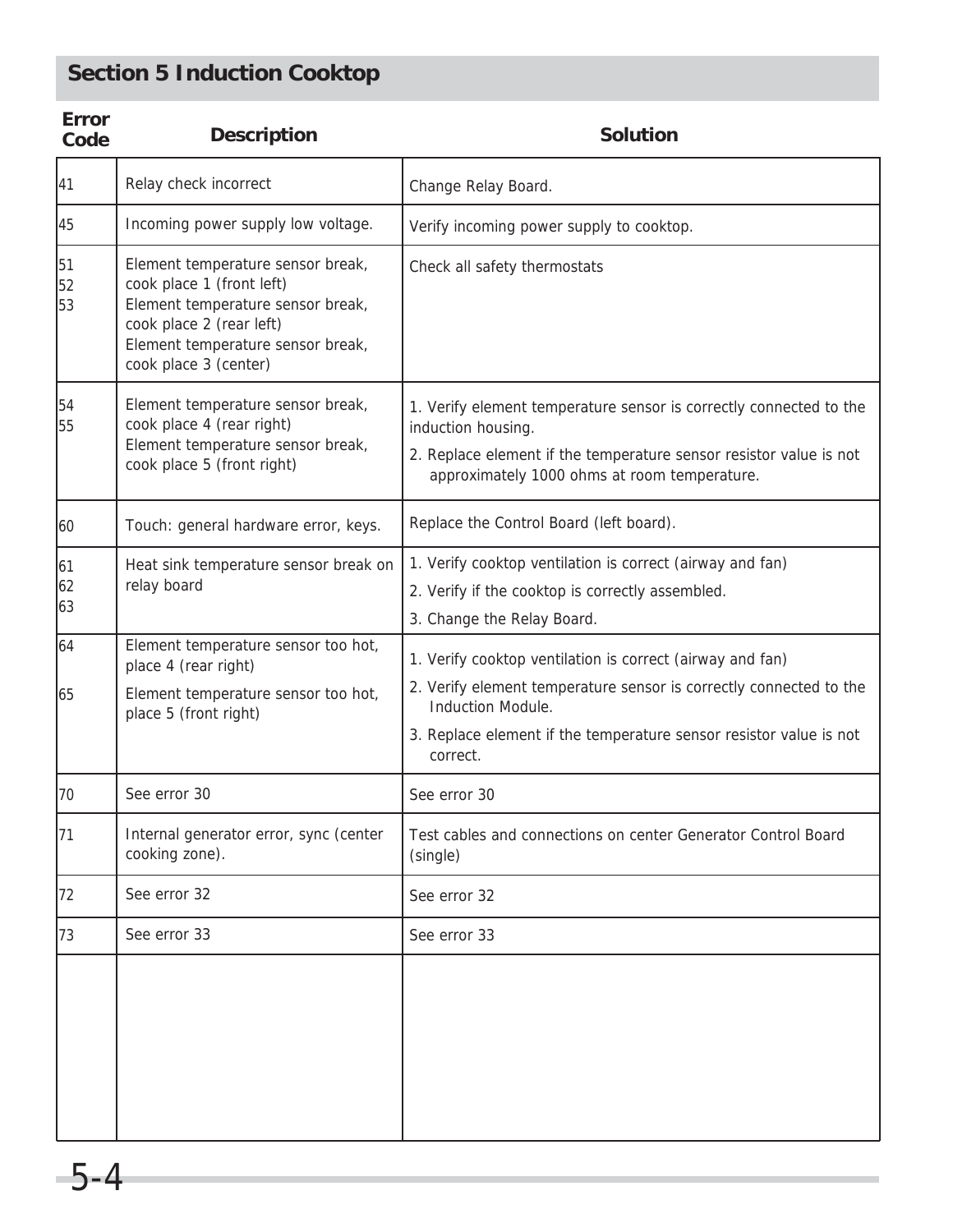| <b>Error</b><br>Code | <b>Description</b>                                                                                                                               | <b>Solution</b>                                                                                                                                                                                                                                                                 |
|----------------------|--------------------------------------------------------------------------------------------------------------------------------------------------|---------------------------------------------------------------------------------------------------------------------------------------------------------------------------------------------------------------------------------------------------------------------------------|
| 74                   | Internal generator error,<br>communication (3 zones Induction<br>Module)                                                                         | Check cable between Filter Board (X13) and Generator Control<br>Board (X10). Replace the Filter Control Board in the 3 zones<br>Induction Module. Replace Generator Control Board in the 3 zones<br>Induction Module.                                                           |
| 75                   | See error 35                                                                                                                                     | See error 35                                                                                                                                                                                                                                                                    |
| 76                   | Communication error in the 3 cook<br>zones Induction Module for the center<br>cooking zones.                                                     | Verify all communication cables between User Interface Board<br>and both Induction Generator Modules. Replace the Filter Control<br>Board in the 3 zones Induction Module. Replace Generator Control<br>Board for the center cook zone in the 3 zones Induction Module.         |
| 77                   | Heat sink temperature sensor break in<br>the 3 cook zones Induction Module for<br>the center cooking zones.                                      | Replace Generator Control Board for the center cook zone in the 3<br>zones Induction Module.                                                                                                                                                                                    |
| 80                   | Flash/ROM check fail (EEPROM data)                                                                                                               | Replace Control Board (left board).                                                                                                                                                                                                                                             |
| 83                   | Shift register issue on right touch<br>board                                                                                                     | 1. Verify the flex cable between boards.<br>2. Replace the right touch board.<br>3. Replace the middle touch board(36" models only)<br>4. Replace the Control Board (left board).                                                                                               |
| 88                   | Shift register issue on middle touch<br>board                                                                                                    | 1. Verify the flex cable between boards.<br>2. Replace the middle touch board.<br>3. Replace the Control Board (left board).                                                                                                                                                    |
| 90                   | AC input voltage too high                                                                                                                        | Verify AC input voltage at the cooktop input.<br>Verify AC main input cables, screws and jumpers.<br>Replace the Filter Board on Induction Module.                                                                                                                              |
| 91                   | Synchronous impulse (net zero<br>crossover)- touch control must request<br>a power level to detect this issue                                    | Test cables and connections on Induction Module. Replace the<br>Generator Control Board on the Induction Module.                                                                                                                                                                |
| 92<br>93             | 12VDC on the service section too low<br>(Induction Module)<br>5VDC overcurrent on the switched<br>5VDC on the service section                    | Test all cables and connections on Induction Module.<br>Replace the Generator Boards on the Induction Module.<br>Replace the Filter Board on Induction Module.                                                                                                                  |
| 94                   | Sub LIN error communication filter<br>service section incorrectly- this is an<br>error detected between the Filter Board<br>and the Power Boards | Verify cable between Filter Board (X58) and Generator Control<br>Board (X10). Verify the heat sink thermal limiter resistor to<br>be approximately 0 ohms. Replace Filter Control Board on the<br>Induction Module. Replace Generator Control Board on the<br>Induction Module. |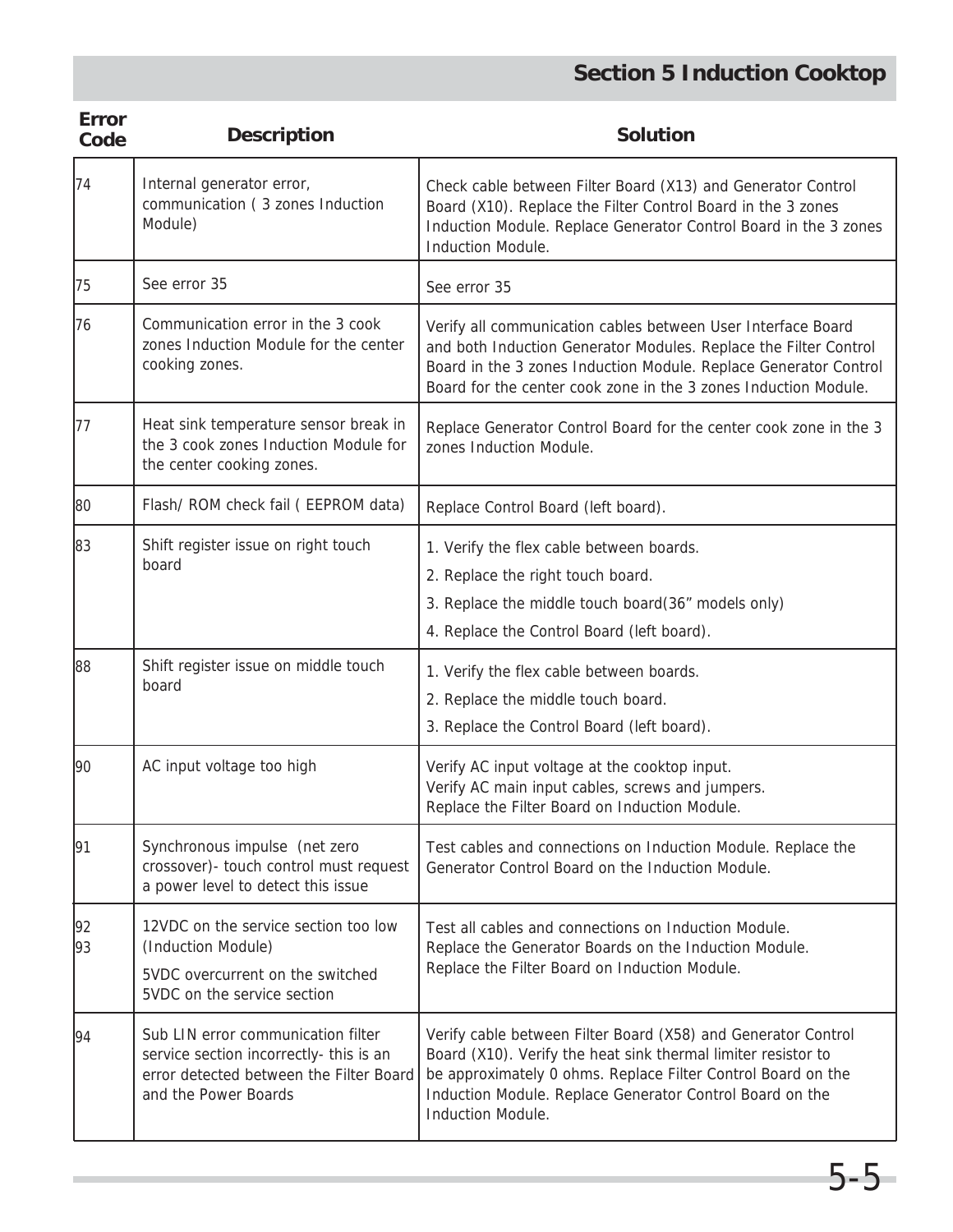| <b>Error</b><br>Code | <b>Description</b>                                                                                                                                                      | <b>Solution</b>                                                                                                                                                                                                                          |
|----------------------|-------------------------------------------------------------------------------------------------------------------------------------------------------------------------|------------------------------------------------------------------------------------------------------------------------------------------------------------------------------------------------------------------------------------------|
| 95                   | Mains voltage signal invalidly phase 1,<br>undervoltage or optocoupler defective-<br>this is an indication that one phase is<br>wrong. The other phase will still work. | Verify AC input voltage at the cooktop input. Verify AC main input<br>cables, screws and jumpers. Verify the fuse resistance to be<br>approximately 0 ohms on the Induction Module. Replace the Filter<br>Board on the Induction Module. |
| 96                   | LIN error communication touch control<br>filter incorrectly                                                                                                             | Replace the Control Board (left board). Replace the Filter Board<br>on the Induction Module. Replace the Generator Control Board on<br>the Induction Module.                                                                             |
| 97                   | Heat sink temperature sensor break                                                                                                                                      | Replace the Generator Control Board on the Induction Module.                                                                                                                                                                             |
| lΗ                   | Temperature sensor defect                                                                                                                                               | Test coil RTD for approximately 1k ohms at room temperature.<br>Replace coil if resistance is correct. Replace Power Generator<br>Control Board.                                                                                         |
|                      |                                                                                                                                                                         |                                                                                                                                                                                                                                          |

# **NOTE**

5-6

If multiple changing error codes are displayed check for disconnected wires or cables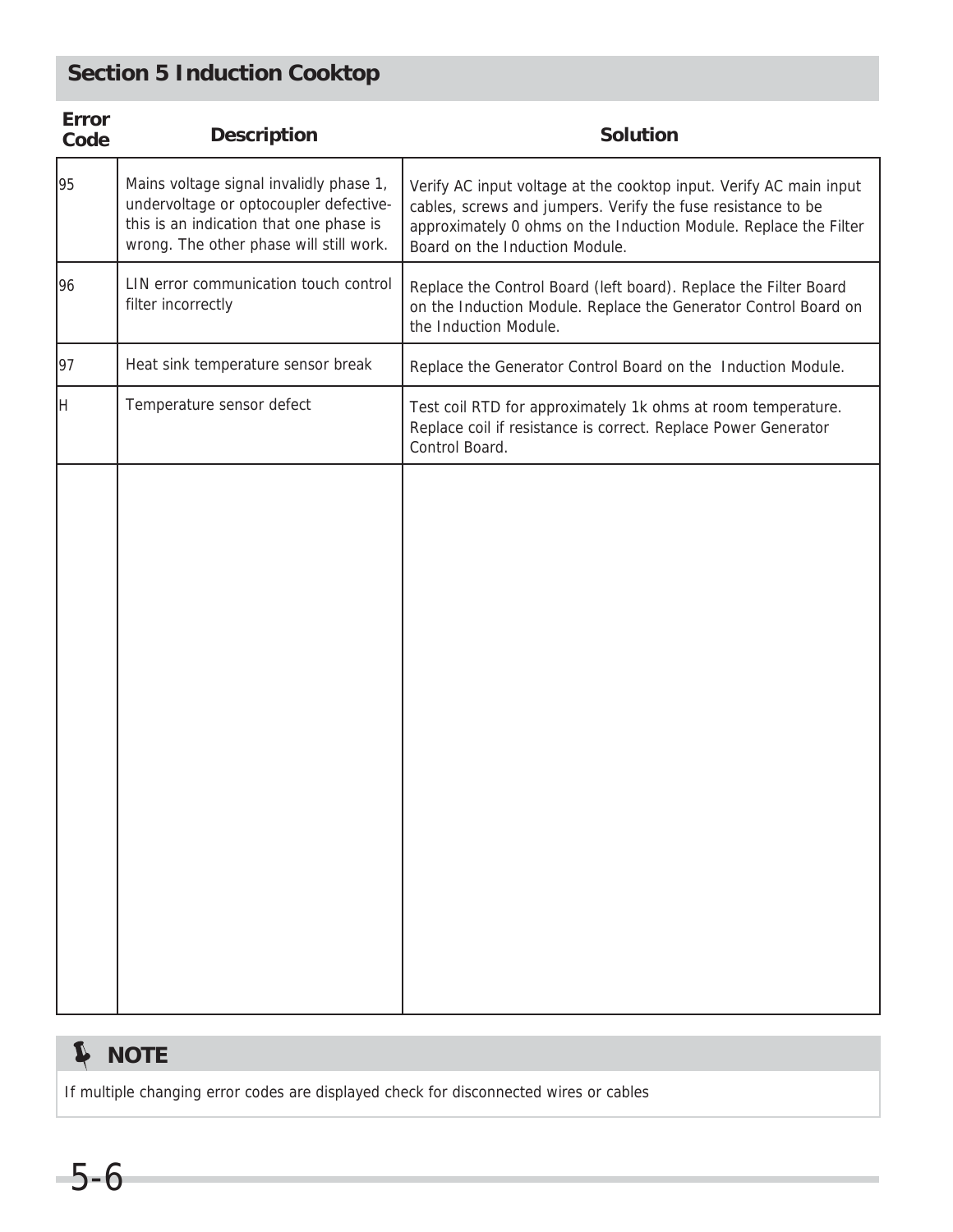### **Section 6 Microwave**

| <b>Error</b><br>Code | <b>Description</b>                                                                                                                                       | <b>Solution</b>                                                                                                                                                        |
|----------------------|----------------------------------------------------------------------------------------------------------------------------------------------------------|------------------------------------------------------------------------------------------------------------------------------------------------------------------------|
| $E-03$               | If the warm, convection, preheat and<br>broil do not reach over 217 of hex<br>value within 3 minutes, it causes E3<br>error and converts to cancel mode. | Test operation of convection heater and convection fan motor.<br>Test convection heater thermal cutout.                                                                |
| E-11                 | Gas sensor- Open                                                                                                                                         | 1. Verify continuity of sensor harness and connections.<br>2. Replace gas sensor.                                                                                      |
| $E-12$               | Gas sensor- Shorted                                                                                                                                      | 1. Verify continuity of sensor harness and connections.<br>2. Replace gas sensor.                                                                                      |
| $E-13$               | Gas sensor T1 max time error- gas<br>sensor did not obtain necessary<br>information on time for sensor cook.                                             | Recommended to replace gas sensor on the unit and verify.                                                                                                              |
| $E-21$               | Oven thermal sensor- Open                                                                                                                                | 1. Verify continuity of sensor harness and connections.<br>2. Replace thermal sensor.                                                                                  |
| $E-22$               | Oven thermal sensor- Shorted                                                                                                                             | 1. Verify continuity of sensor harness and connections.<br>2. Replace thermal sensor.                                                                                  |
| $E-23$               | Preheat preset temperature not<br>reached within 30 minutes. Possibly<br>due to heat loss around oven cavity.                                            | Test convection heating element, convection heater thermal<br>cutout, oven thermal sensor, and wiring connections.<br>Inspect oven cavity outer casing and insulation. |
| $E-24$               | Overheat during cooking- temp<br>reached 500 °F.                                                                                                         | Test temperature during cooking.<br>1. If temperature is correct, replace control.<br>2. If over heating, replace thermal sensor.                                      |
| $E-26$               | Failure to reach designated<br>temperature.                                                                                                              | Test convection heating element, convection heater thermal<br>cutout, oven thermal sensor, and wiring connections.<br>Inspect oven cavity outer casing and insulation. |
| SE/F3                | Key short error.                                                                                                                                         | Replace touch key pad                                                                                                                                                  |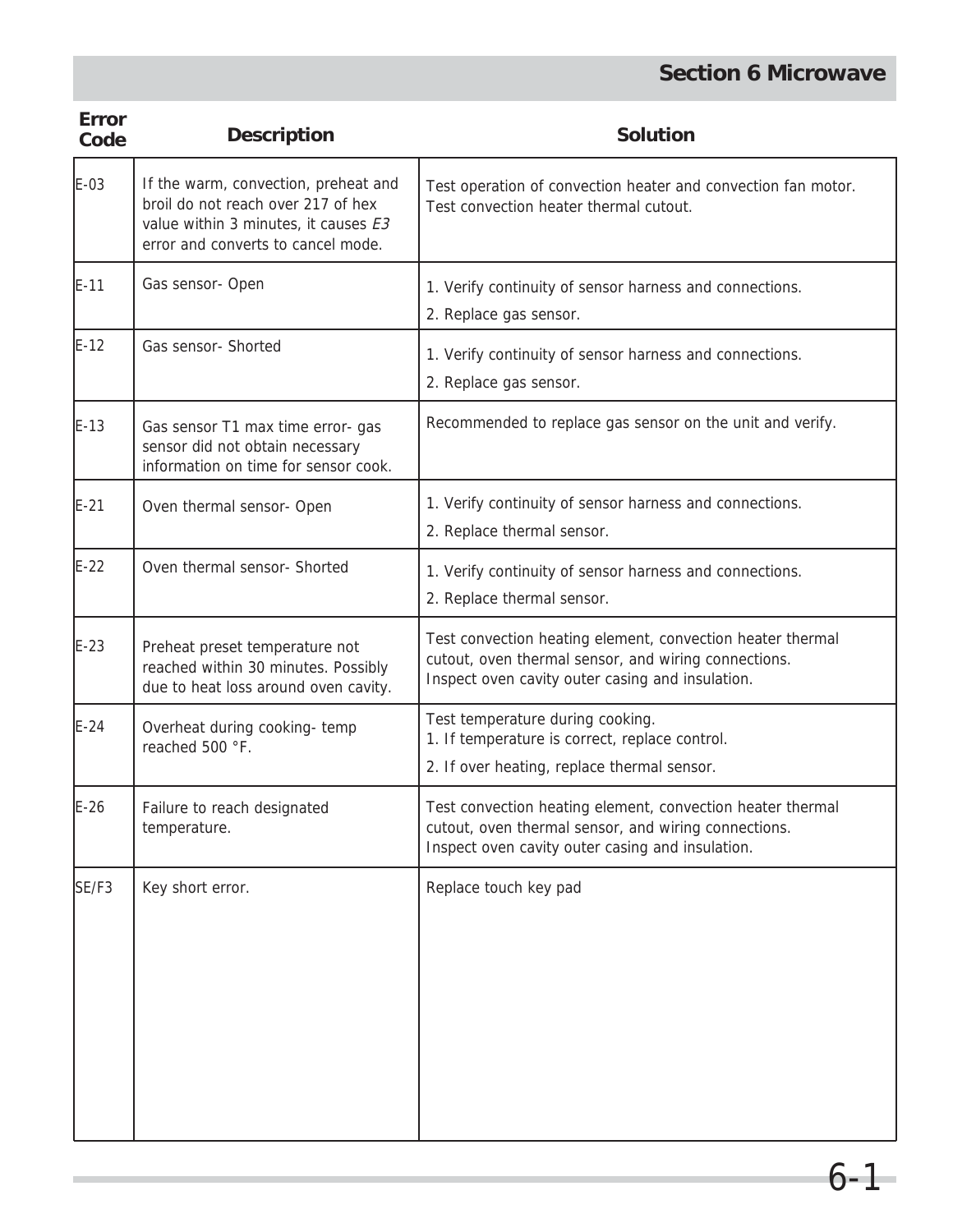### **Section 6 Microwave**

6-2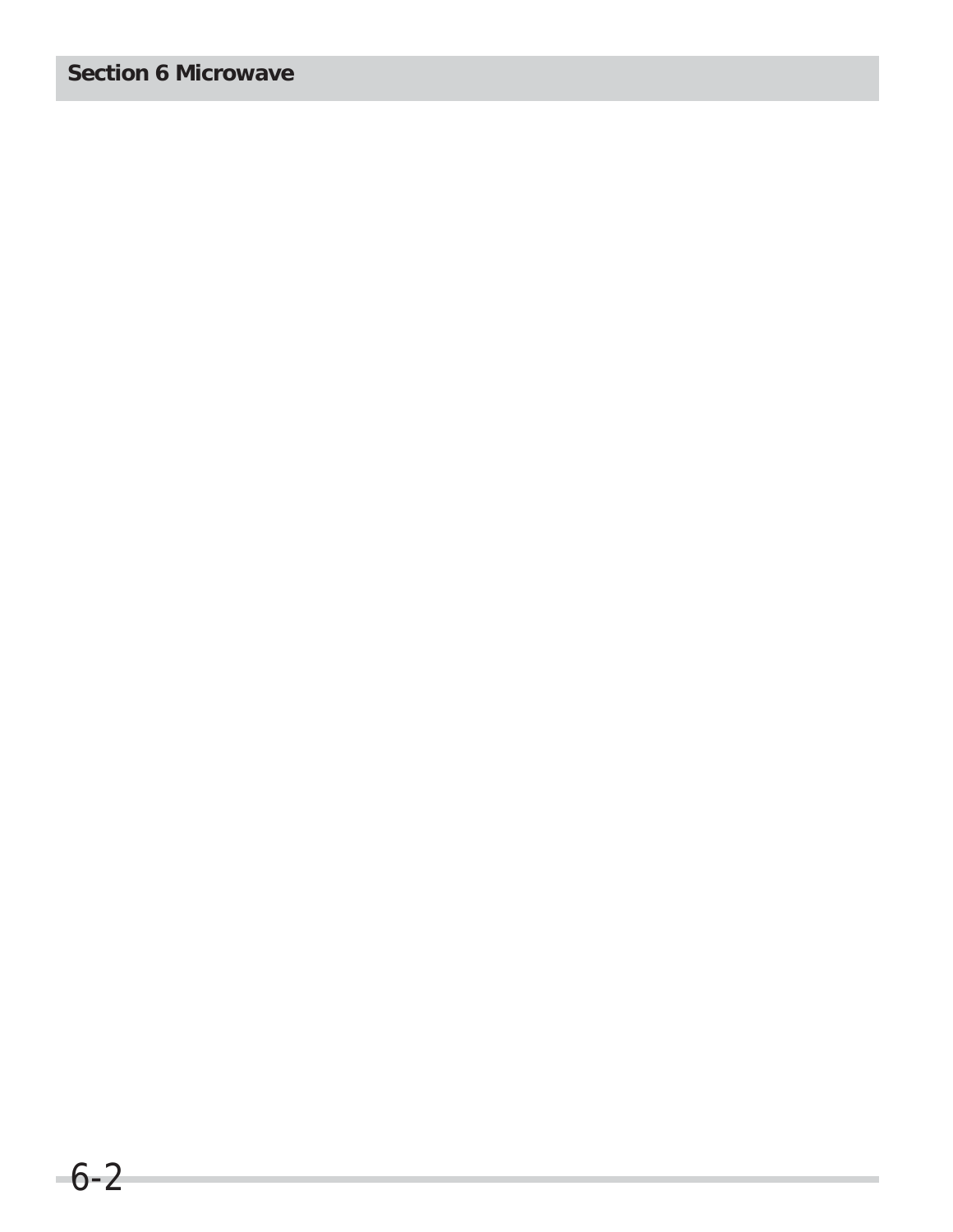# **Section 7 Dishwasher**

| <b>Error</b><br><b>Code</b> | <b>Description</b>           | <b>Solution</b>                                                                                                                                                                                                                                                                                                                                      |
|-----------------------------|------------------------------|------------------------------------------------------------------------------------------------------------------------------------------------------------------------------------------------------------------------------------------------------------------------------------------------------------------------------------------------------|
| luo                         | Vent open                    | While in wash cycle, Main Control Board does not receive signal<br>from vent assembly that vent plunger is closed. Plunger status<br>is sensed with optical sensor in vent assembly. Check wiring<br>between vent assembly and Main Control Board. If wiring correct,<br>replace vent assembly. If error still exist, replace Main Control<br>Board. |
| luf                         | Fan not running              | While in drying cycle, Main Control Board not sensing vent fan<br>motor rotation at correct speed. Check wiring between vent<br>assembly and Main Control Board. If correct, replace vent<br>assembly. If error still exist replace Main Control Board.                                                                                              |
| <b>ER</b>                   | Membrane switch<br>failure   | Main Control Board has detected a stuck key or a key pressed<br>for more than one minute. Check connection from keypad to<br>Main Control Board. If correct, replace keypad. If error still exist,<br>replace Main Control Board. (Note: washing, drying, and clean s<br>may appear in display when error code is present)                           |
| CE                          | Configuration error          | Check wiring connections between keypad and Main Control<br>Board. Check for correct parts installed. Replace parts accordingly.                                                                                                                                                                                                                     |
| CL                          | Close door- door switch open | Main Control Board not sensing door closed. Close door. Check<br>door switches. Check wiring between door switches and Main<br>Control Board. If wiring and switches are correct, replace Main<br>Control Board.                                                                                                                                     |
| dP                          | Drain pump                   | Displayed in relay test when drain pump is activated.                                                                                                                                                                                                                                                                                                |
| FL                          | Water valve is open          | Displayed in relay test when water valve is activated.                                                                                                                                                                                                                                                                                               |
| HO                          | Heat delay                   | The control is delaying cycle to allow water temperature to<br>rise to correct temperature in attempt to assure optimum<br>performance.                                                                                                                                                                                                              |
| hs                          | Hall sensor                  | The control has sensed an error with hall sensor in motor. Check<br>wiring between motor and Main Control Board. If correct, replace<br>motor. If error still exist, replace Main Control Board.                                                                                                                                                     |
| LO                          | Low rinse aid                | Rinse aid level is low. Refill rinse aid dispenser.                                                                                                                                                                                                                                                                                                  |
| ∣PF                         | Power failure                | A power failure has occurred. More than 10% of power has<br>dropped to the unit. Check house wiring.                                                                                                                                                                                                                                                 |
| ∣rA                         | Rinse aid                    | The control has sensed a problem with the reed switch in the<br>dispenser. Refill the rinse aid dispenser. If error still exist,<br>check wiring between dispenser and Main Control Board. If not<br>corrected, replace dispenser assembly. If error still exist, replace<br>Main Control Board.                                                     |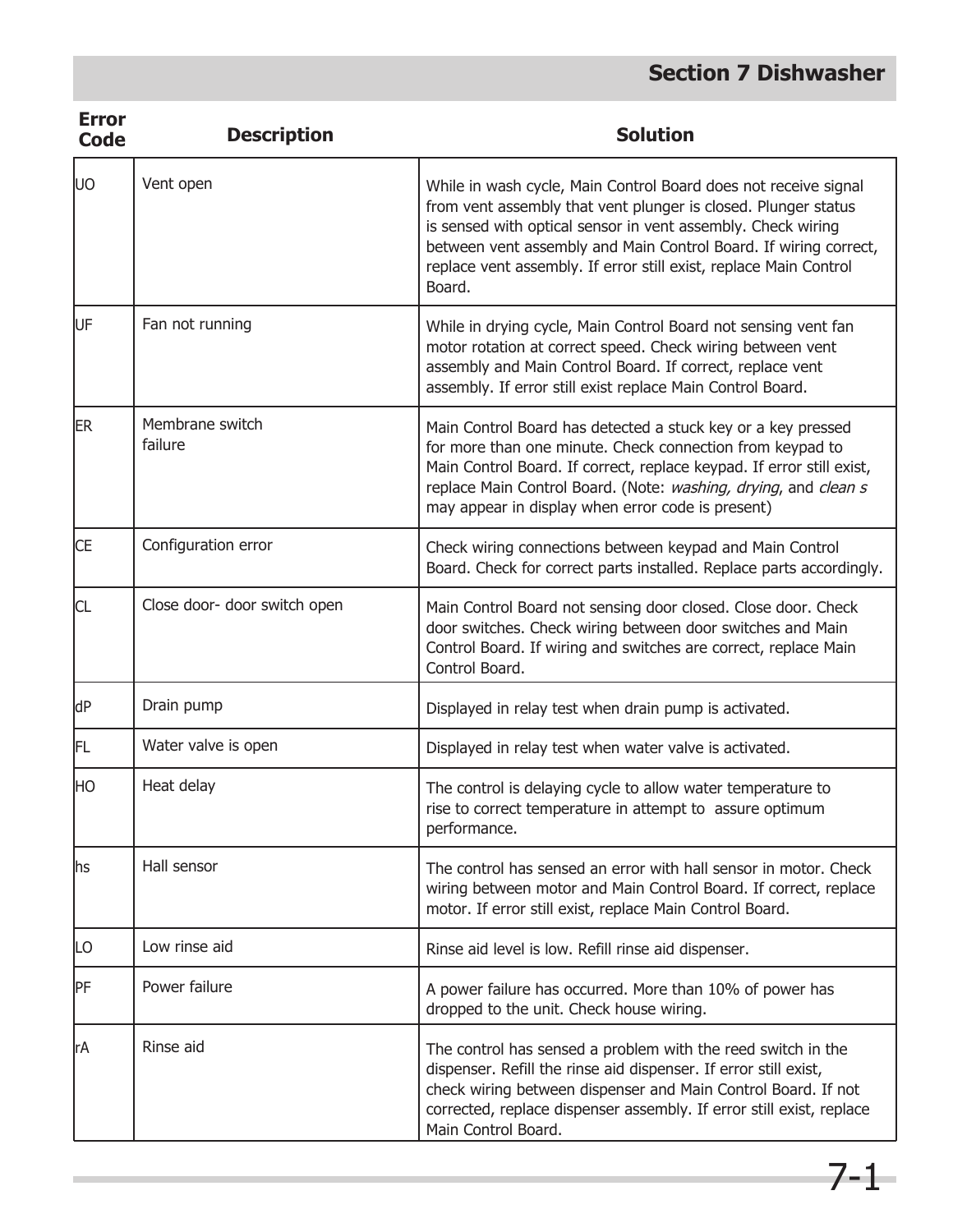### **Section 7 Dishwasher**

| <b>Error</b><br><b>Code</b> | <b>Description</b>       | <b>Solution</b>                                                                                                                                                                         |
|-----------------------------|--------------------------|-----------------------------------------------------------------------------------------------------------------------------------------------------------------------------------------|
| <b>RE</b>                   | Rinse aid<br>reed switch | Rinse aid reed switch in dispenser is closed.                                                                                                                                           |
| <b>IRF</b>                  | Rinse aid                | Rinse aid reed switch in dispenser is open. Refill rinse aid<br>dispenser. Replace dispenser assembly.                                                                                  |
| lrt                         | Relay/ triac test        | Relay test mode has been activated.                                                                                                                                                     |
| lSd                         | Detergent dispenser      | Displayed in relay test mode when detergent dispenser is<br>activated.                                                                                                                  |
| ltu                         | Turbidity sensor         | The Main Control Board has sensed a failure in the turbidity<br>sensor. Check wiring. If wiring correct, replace turbidity sensor. If<br>error still exist, replace Main Control Board. |
| UL                          | UL test mode             | Displayed in relay test mode when UL test is activated.                                                                                                                                 |

#### **Water Test Mode**

To activate water test mode, press and hold Start/Cancel and heating option (High-Temp Wash, Sanitize, Air Dry, or No Heat Dry) (depending on model) for 3 seconds. To advance through test(s), press Start/Cancel. If component tested fails, error code will be displayed in digital display.

| <b>Test</b>           | <b>Description</b>                  | <b>Components Energized And Being Monitored:</b>                                                            |
|-----------------------|-------------------------------------|-------------------------------------------------------------------------------------------------------------|
| l1                    | Fill and dispenser - 60 sec.        | Water valve and dispenser energized - fan damper is monitored-<br>washing and sensing LED should be lit     |
| l2                    | Fill - 27 sec.                      | Water valve energized - turbidity sensor is monitored - washing<br>and sensing LED should be lit            |
| l3                    | Wash and heat - 45 sec.             | Circulation motor and heater energized - hall sensor is monitored-<br>washing and sensing LED should be lit |
| 14                    | Pause - 0.4 Sec.                    | Heater energized - washing, sensing, and rinse LED should be lit                                            |
| 15                    | Wash and heat - 75 sec.             | Circulation motor and heater energized - rinse LED should be lit                                            |
| 16                    | Wash, heat, and dispenser - 60 sec. | Circulation motor, heater, and dispenser energized - rinse LED<br>should be lit - thermistor is monitored   |
|                       | Drain - 90 sec.                     | Drain motor and fan unit energized - fan speed is monitored                                                 |
| 18                    | Dry - 90 sec.                       | Drain motor and fan unit energized - rinse aid level is monitored -<br>drying LED should be lit             |
| <b>TOTAL</b><br>TIME: | 447 Sec.                            | Sanitized and clean LED should be lit                                                                       |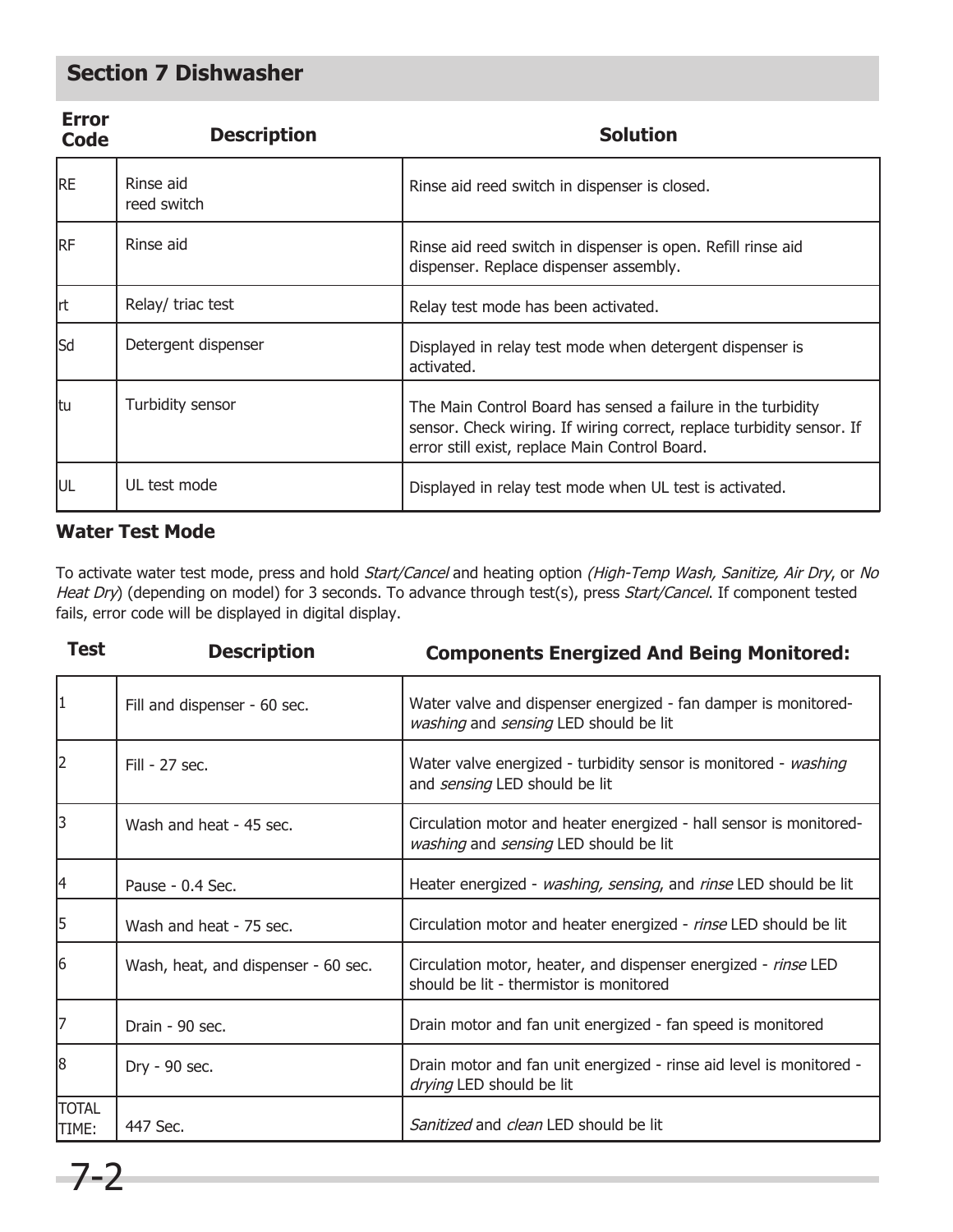### **Electrolux Dishwasher**

| <b>Error</b><br><b>Code</b> | <b>Description</b>                     | <b>Solution</b>                                                                                                                                                                                                                                               |
|-----------------------------|----------------------------------------|---------------------------------------------------------------------------------------------------------------------------------------------------------------------------------------------------------------------------------------------------------------|
| E01                         | Leak detected                          | Water detected in base. Repair leak. Retest.                                                                                                                                                                                                                  |
| E <sub>02</sub>             | Thermistor/turbidity<br>sensor failure | Thermistor/Turbidity sensor failure. Check wiring. If correct,<br>replace turbidity sensor. If error still exist, replace Main Control<br>Board.                                                                                                              |
| E <sub>03</sub>             | Wash motor                             | Wash motor or wash motor hall sensor failure. Check for suds in<br>tub. Check for syphoning or no fill conditions. Check wiring<br>between motor and Main Control Board. If correct, replace wash<br>motor. If error still exist, replace Main Control Board. |
| E04                         | Drying damper                          | Drying damper not operating correctly. Check wiring between<br>Main Control Board and upper fan. If correct, replace upper fan.                                                                                                                               |
| E <sub>05</sub>             | Upper fan                              | When in the dry cycle, the control does not receive the proper<br>speed feedback from the upper fan. Replace upper fan.                                                                                                                                       |
| E <sub>06</sub>             | Lower fan                              | When in the dry cycle, the control does not receive the proper<br>speed feedback from the lower fan. Replace lower fan.                                                                                                                                       |
| E07                         | Drain valve                            | While in drain cycle, Main Control Board did not receive proper<br>signal from drain valve. Check wiring between Main Control Board<br>and drain valve. If correct, replace drain valve. If error still exist,<br>replace Main Control Board.                 |
| E <sub>08</sub>             | Tactile/switch<br>failure-uib          | Control has detected a stuck or shorted key on User Interface<br>Board. Check wiring between Main Control Board and User<br>Interface Board. If correct, replace User Interface Board. If error<br>still exist, replace Main Control Board.                   |
| E <sub>09</sub>             | Communication error                    | Communication failure between Main Control Board and User<br>Interface Board. Check wiring between Main Control Board and<br>User Interface Board. If correct, replace User Interface Board. If<br>error still exist, replace Main Control Board.             |
| E10                         | Main control board<br>relay error      | Failure in Main Control Board relay. Replace Main Control Board.                                                                                                                                                                                              |
| E11                         | Drain valve                            | Main Control Board timed out before receiving status of drain<br>valve. Check wiring between Main Control Board and drain valve.<br>If correct, replace drain valve. If error still exist, replace Main<br>Control Board.                                     |
| E <sub>12</sub>             | Drain valve                            | Drain valve is open or running when it should be closed or off.<br>Replace drain valve.                                                                                                                                                                       |
| E13                         | System failure                         | Lost control state of the machine. Replace Main Control Board.                                                                                                                                                                                                |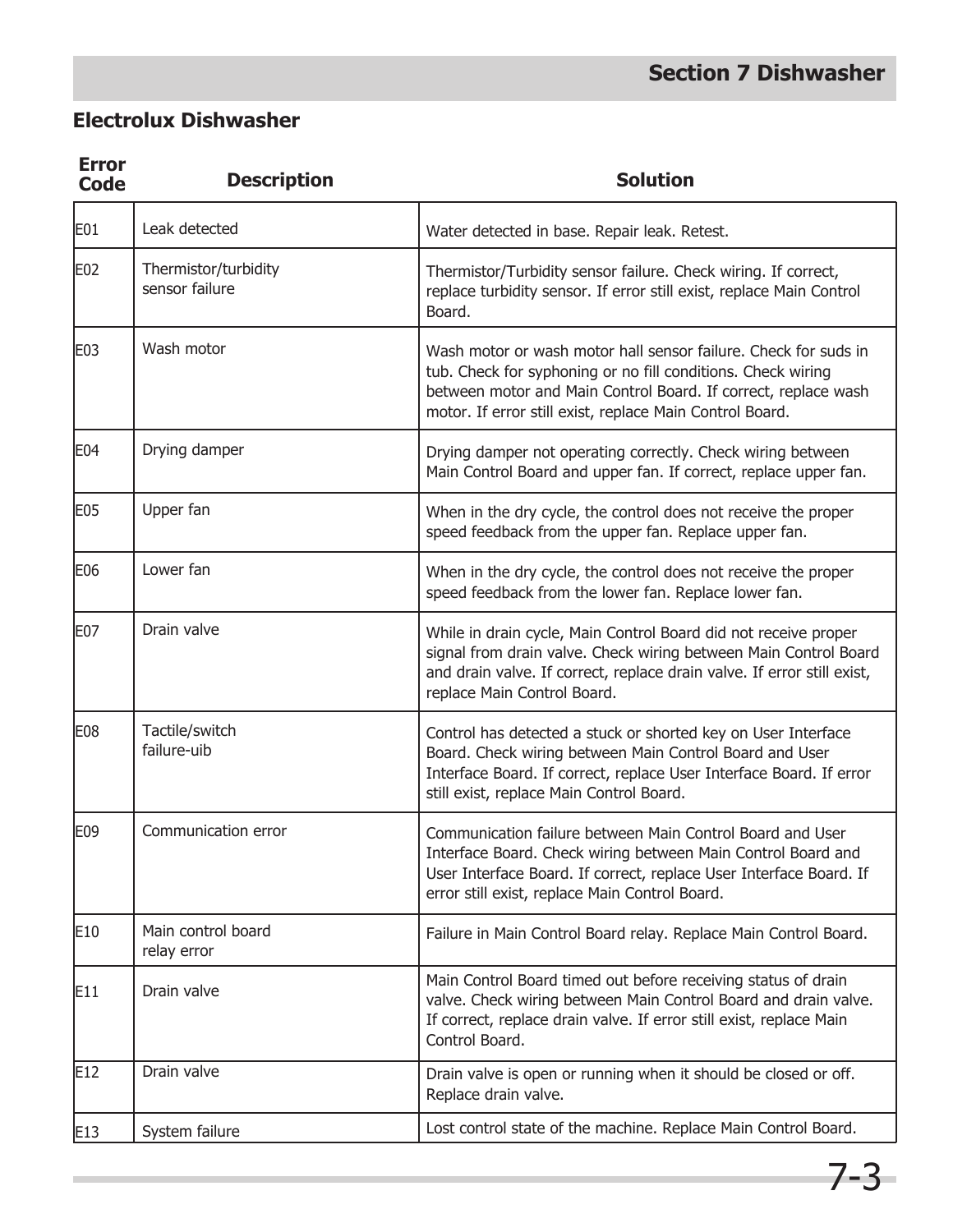### **Section 7 Dishwasher**

#### **Relay Test Mode (models EWDW6505)**

\*For EWDW6505\* models, to enable the relay test mode perform the following steps in sequence:

1. If a wash cycle is running, press *Start/Cancel* key to cancel operation and allow to drain.

2. Press Select Options.

7-4

- 3. Press and hold Set for a minimum of 5 seconds to reset the dishwasher.
- 4. Simultaneously press and hold the Delay Time and Wash Cycles\* keys until water serv is displayed.
- 5. Press < to switch to relay test mode and then press Set key to enable.
- 6. Use < > keys to cycle through the component menu.

7. Once the desired component is selected, press Set key to toggle between on and off (the door must be closed to energize the component).

**Description**

\*The Wash Cycles option may not be visible. Once the Delay Time is pressed, Wash Cycles will be visible.

| W PUMP            | Wash pump                                                                                                              |
|-------------------|------------------------------------------------------------------------------------------------------------------------|
| 2900 RPM-3300 RPM | Set wash pump speed - wash pump must be on prior to selecting                                                          |
| W VAI VF          | Toggle the water valve                                                                                                 |
| D PUMP            | Toggle the drain pump                                                                                                  |
| D VAI VE          | Automatically cycle between opened and closed and then<br>switches off.                                                |
| F LAMP            | Turn on the floor light (on select models).                                                                            |
| DIAG LED          | Cycle through the diagnostic LED's located on the Main Control<br>Board.                                               |
| FAN <sub>2</sub>  | Toggle fan operation. Apply power to lower fan, wait 4 seconds<br>and then apply power to the upper<br>fan and damper. |
| <b>HEATER</b>     | Toggle the heater. Unit must have water to toggle heater.                                                              |

#### **Component**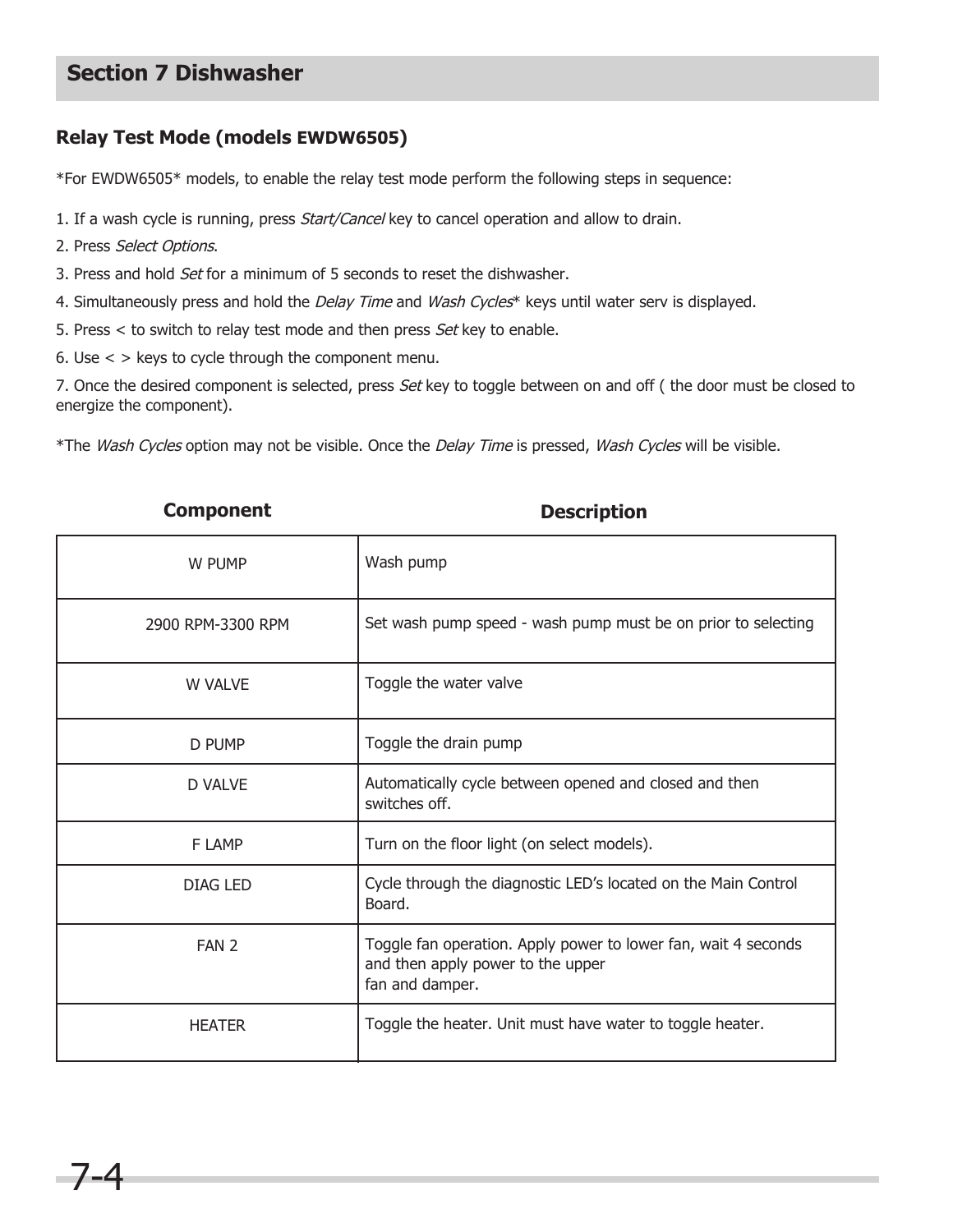### **Exit Relay Test Mode**

- 1. Press Start/Cancel to turn off all components.
- 2. Press and hold Set key for a minimum of 5 seconds to reset the dishwasher.

#### **Relay Test Mode (models EIDW6105 and EIDW6305)**

\*For EIDW6105 and EIDW6305\* models, perform the following steps:

- 1. If a wash cycle is running, press *Start/Cancel* key to cancel operations and allow to drain.
- 2. Press and hold the Hi Temp key for a minimum of 5 seconds to reset the dishwasher.
- 3. Simultaneously press and hold Start/Cancel and Heavy key for a minimum of 2 seconds.
- 4. Press Rinse key to select relay test mode.
- 5. Press Start/Cancel key to enable outputs to components while in relay test mode.

\*The door must be closed to energize component outputs. While in relay test mode, pressing the following keys will toggle the components between on and off.

| <b>Key To Toggle</b>        |  |  |
|-----------------------------|--|--|
| <b>Component On And Off</b> |  |  |

**Description**

| <b>FAVORITE</b> | Heater (Unit must have water before toggling on the heater) |
|-----------------|-------------------------------------------------------------|
| <b>AUTO</b>     | Wash Pump                                                   |
| <b>HEAVY</b>    | <b>Water Valve</b>                                          |
| <b>NORMAL</b>   | Drain Motor                                                 |
| <b>QUICK</b>    | Drain Valve (Automatically cycle between opened and closed) |
| <b>RINSE</b>    | Clean light (where applicable)                              |
| SANITIZE        | Lower fan, 3 second delay and then upper fan and damper     |
| <b>AIR DRY</b>  | Dispenser                                                   |

#### **Exit Relay Test Mode**

- 1. Press Start/Cancel key to disable relay test outputs.
- 2. Press and hold the Hi Temp key for a minimum of 5 seconds to reset the dishwasher.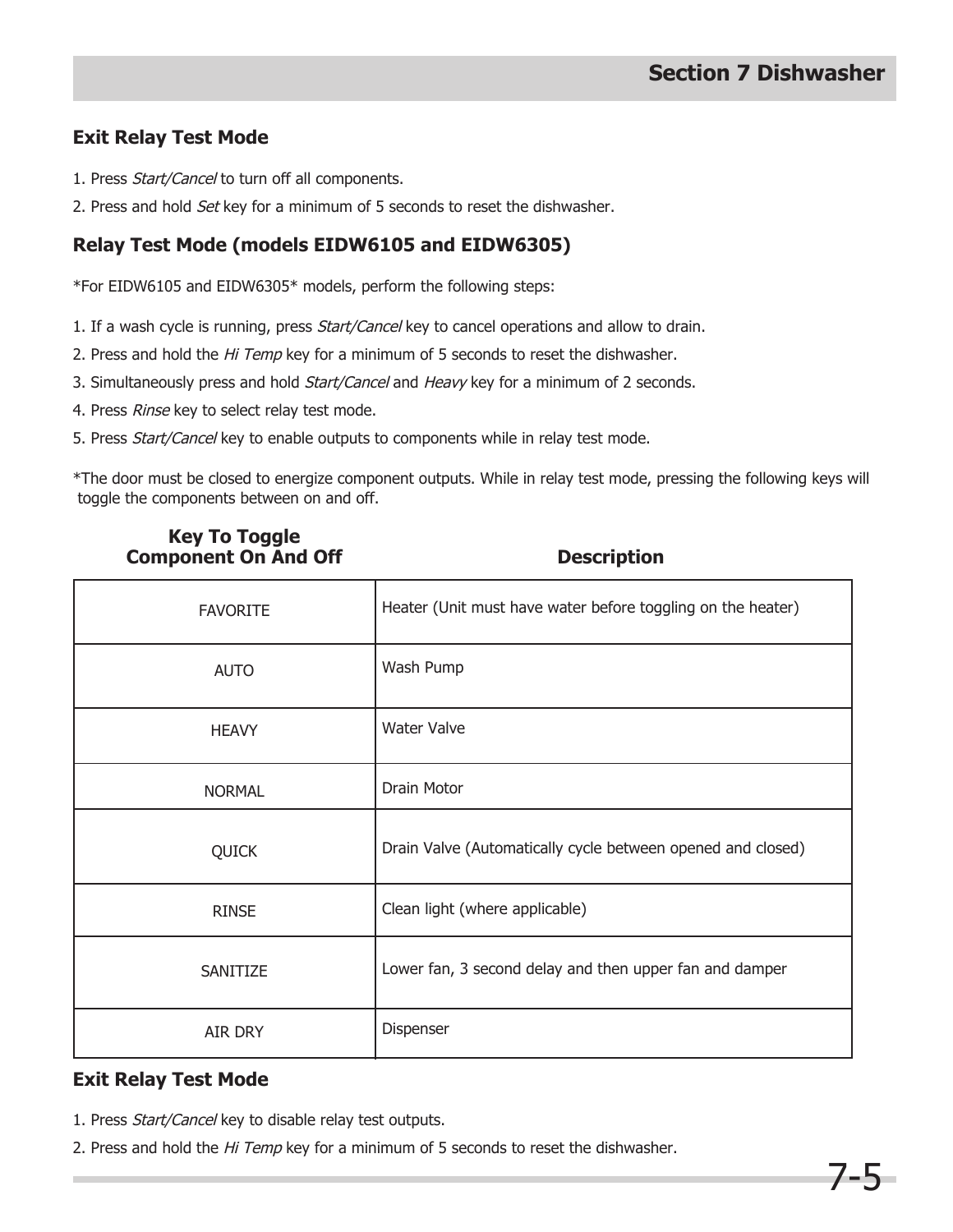# **Section 7 Dishwasher**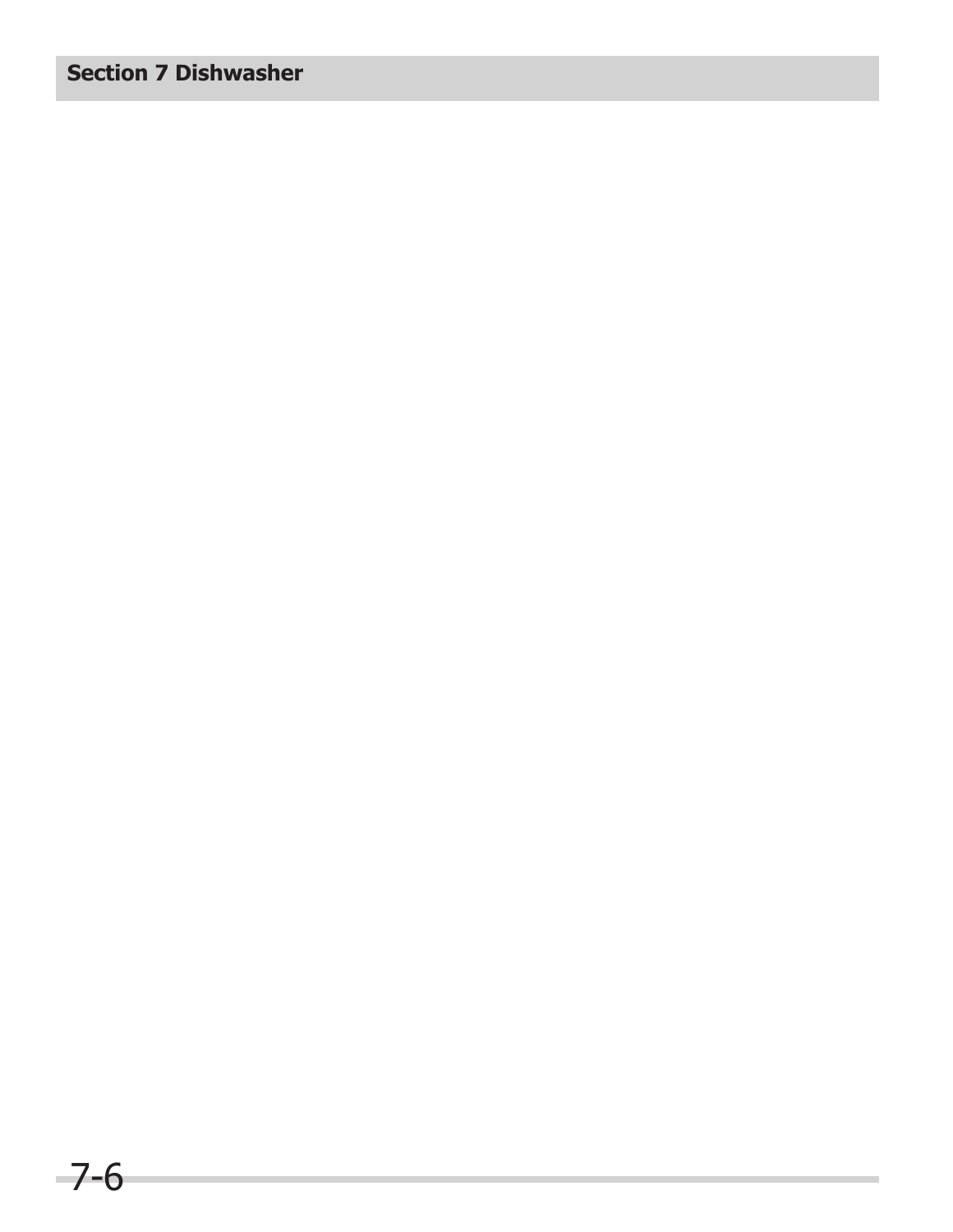### **French Door And Iceman Error Codes**

| <b>Error</b><br>Code | <b>Description</b>                                   | <b>Solution</b>                                                                                                                                                                                                                                                                                            |
|----------------------|------------------------------------------------------|------------------------------------------------------------------------------------------------------------------------------------------------------------------------------------------------------------------------------------------------------------------------------------------------------------|
| OP or 2              | Freezer sensor open (in freezer display)             | Check wiring between thermistor and board. If correct, replace<br>thermistor.                                                                                                                                                                                                                              |
| SH or 3              | Freezer sensor shorted (in freezer<br>display)       | Check wiring between thermistor and board. If correct, replace<br>thermistor.                                                                                                                                                                                                                              |
| OP or 2              | Fresh food sensor open (in fresh food<br>display)    | Check wiring between thermistor and board. If correct, replace<br>thermistor.                                                                                                                                                                                                                              |
| SH or 3              | Fresh food sensor shorted (in fresh<br>food display) | Check wiring between thermistor and board. If correct, replace<br>thermistor.                                                                                                                                                                                                                              |
| SY EF                | Evaporator fan circuit failure                       | Check wiring between evaporator fan and Main Control Board.<br>Check for 12VDC to fan between red and brown wires. Check for<br>variant voltage (depending on high or low speed) between yellow<br>and brown. If correct replace evaporator fan. If error code still<br>exist, replace Main Control Board. |
| SY CE                | Communication Error at power up                      | Check wiring between Main Control Board and User Interface<br>Board. Replace User Interface Board. If problem still exist,<br>replace Main Control Board.                                                                                                                                                  |
| SY CF                | Communication Failure after power up                 | Check wiring between Main Control Board and User Interface<br>Board. Replace User Interface Board. If problem still exist, replace<br>Main Control Board.                                                                                                                                                  |
| dF                   | No defrost circuit                                   | Check wiring between defrost circuit and Main Control Board. If<br>correct, replace Main Control Board.                                                                                                                                                                                                    |
|                      |                                                      |                                                                                                                                                                                                                                                                                                            |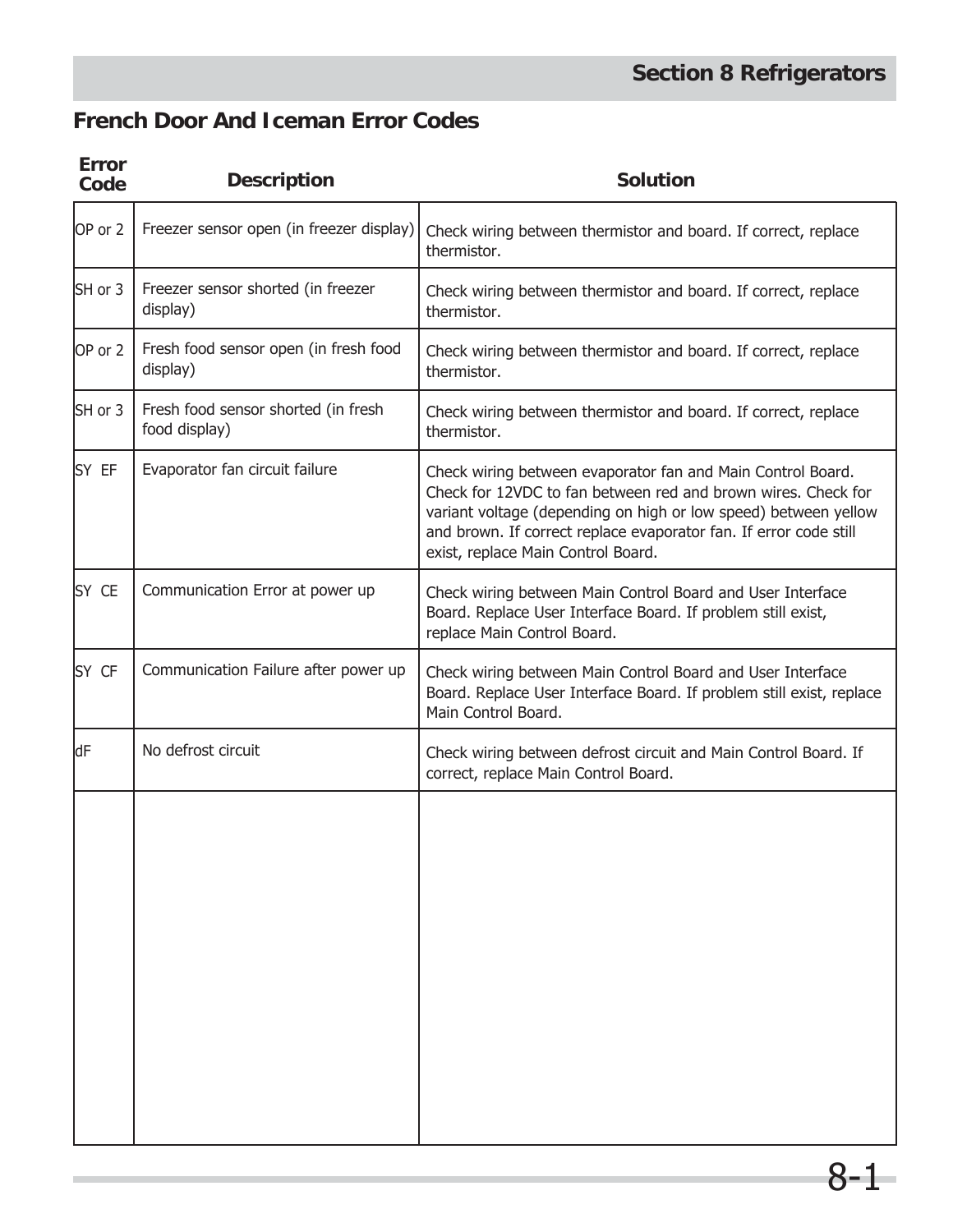### **Temperature Resistance Chart For NTC Thermistors**

### **Frenchdoor And Side By Side Models**

| <u>TEMPERATURE</u>       | <b>OHMS</b> | <b>TEMPERATURE</b> | <b>OHMS</b> |
|--------------------------|-------------|--------------------|-------------|
| $-10$                    | 117,240     | 32                 | 32,566      |
| -9                       | 113,460     | 33                 | 31,658      |
| -8                       | 109,814     | 34                 | 30,778      |
| $-7$                     | 106,298     | 35                 | 29,926      |
| $-6$                     | 102,908     | 36                 | 29,100      |
| $-5$                     | 99,637      | 37                 | 28,300      |
| $-4$                     | 96,481      | 38                 | 27,524      |
| $-3$                     | 93,436      | 39                 | 26,773      |
| $-2$                     | 90,498      | 40                 | 26,044      |
| $-1$                     | 87,662      | 41                 | 25,338      |
| $\pmb{0}$                | 84,925      | 42                 | 24,653      |
| $\mathbf 1$              | 82,283      | 43                 | 23,989      |
| $\overline{c}$           | 79,732      | 44                 | 23,346      |
| 3                        | 77,268      | 45                 | 22,721      |
| $\overline{\mathcal{A}}$ | 74,890      | 46                 | 22,116      |
| 5                        | 72,592      | 47                 | 21,528      |
| $\overline{6}$           | 70,373      | 48                 | 20,958      |
| $\overline{7}$           | 68,229      | 49                 | 20,405      |
| 8                        | 66,158      | 50                 | 19,869      |
| 9                        | 64,156      | 51                 | 19,348      |
| 10                       | 62,222      | 52                 | 18,843      |
| 11                       | 60,352      | 53                 | 18,352      |
| 12                       | 58,545      | 54                 | 17,876      |
| 13                       | 56,798      | 55                 | 17,414      |
| 14                       | 55,109      | 56                 | 16,965      |
| 15                       | 53,476      | 57                 | 16,529      |
| 16                       | 51,897      | 58                 | 16,106      |
| 17                       | 50,369      | 59                 | 15,695      |
| 18                       | 48,892      | 60                 | 15,296      |
| 19                       | 47,462      | 61                 | 14,909      |
| 20                       | 46,076      | 62                 | 14,532      |
| 21                       | 44,741      | 63                 | 14,166      |
| 22                       | 43,447      | 64                 | 13,811      |
| 23                       | 42,193      | 65                 | 13,465      |
| 24                       | 40,981      | 66                 | 13,130      |
| 25                       | 39,806      | 67                 | 12,803      |
| 26                       | 38,670      | 68                 | 12,486      |
| 27                       | 37,569      | 69                 | 12,178      |
| 28                       | 36,503      | 70                 | 11,878      |
| 29                       | 35,471      | 71                 | 11,587      |
| 30                       | 34,472      | 72                 | 11,304      |
| 31                       | 33,504      |                    |             |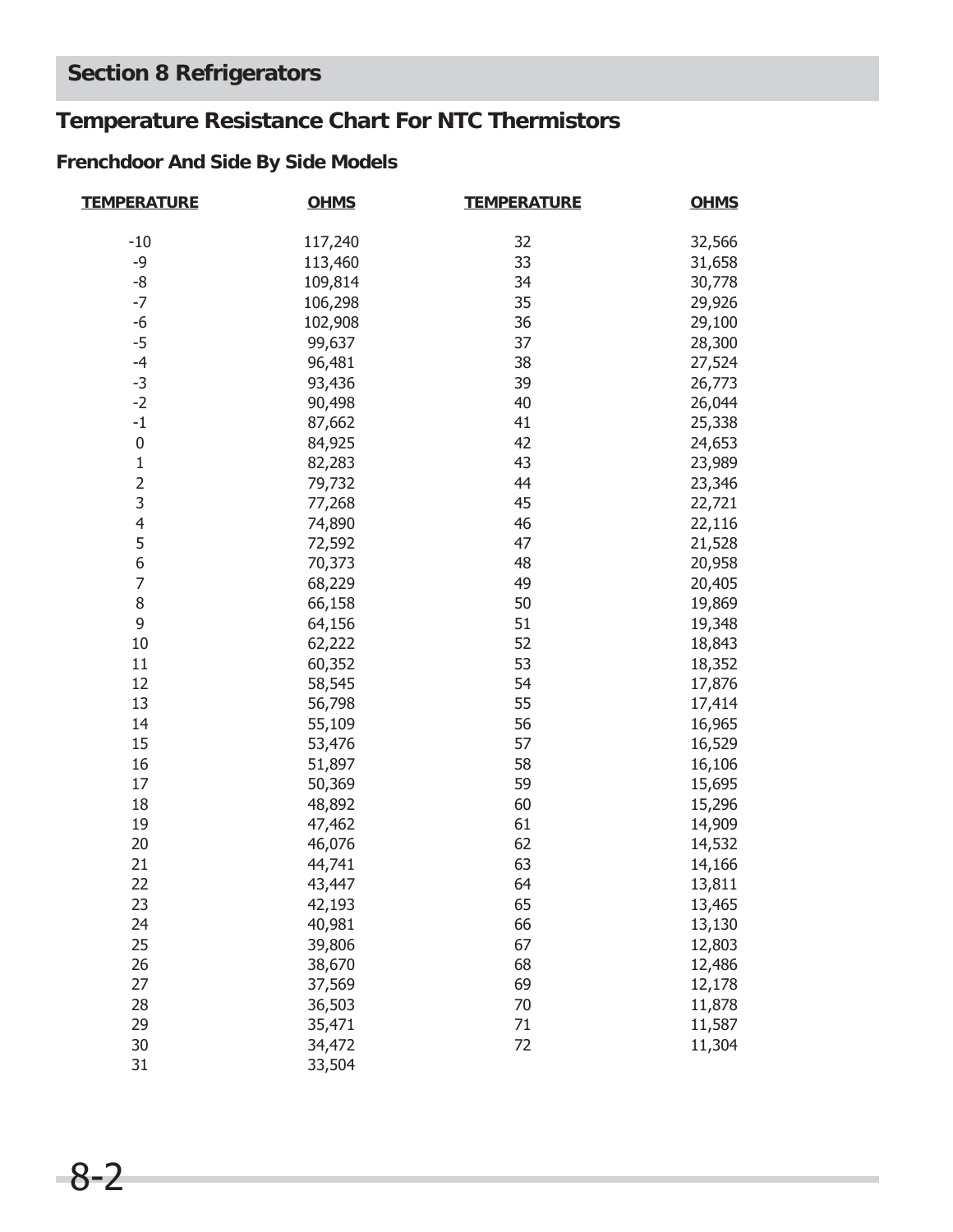### **Fresh Food Icemaker Diagnostic**

#### **Ice Maker Test Mode Activation:**

Press and hold fresh food  $(+)$  and freezer  $(+)$  for 6 seconds, or 10 seconds if not depressed at the same time. 48C or 40C (depending on model) should be displayed in right window. (Frigidaire models, use Up and Down arrows instead of + or – respectively)

#### Mold Heater Failure Harvest Heater Failure Bail Arm Switch Failure Harvest Motor Stuck in Fill Position Harvest Motor Stuck in Freeze Position Harvest Motor Stuck in Intermediate Position Both Position Switches are Activated Freeze Switch is Shorted/Frozen Freezer recovery mode: freezer recovery mode is activated whenever the temperature rises 8-10° above the set point of the freezer and will not exit recovery mode until temperature in freezer is within 4-6° from the set point( depending on model). While in recovery, ice maker will be off. Electronic Expansion Valve(EEV) test Communication test between Ice Maker Control Board and Main Control Board Th1- mold thermistor test Th3- EEV thermistor test Mold heater test Finger evaporator heater test 1= Good; 2 or 3= Bad; Er= Error 1= Good; 2 or 3= Bad; Er= Error  $1=$  Good; 2 or  $3=$  Bad; Er= Error  $1=$  Good; 2 or  $3=$  Bad; Er= Error  $1=$  Good; 2 or  $3=$  Bad; Er= Error  $1=$  Good; 2 or  $3=$  Bad; Er= Error  $1=$  Good; 2 or  $3=$  Bad; Er= Error 1= Good; 2 or 3= Bad; Er= Error 1= Ok;  $FR$  recovery mode for more than 24 hrs. On= Open; Off= Closed- to activate press the On/Off key 1= Good; Er= Error 1= Good; OP= Open; Er= Error 1= Good; OP= Open; Er= Error Press On/Off key to activate mold heater Press On/Off key to activate finger heater; if mold is in the left position, mold will rotate to the right.  $40C$ 41C 42C 43C 44C 45C 46C 47C 48C 49C 50C 51C 52C 54C 56C **Test Number Description Resolution**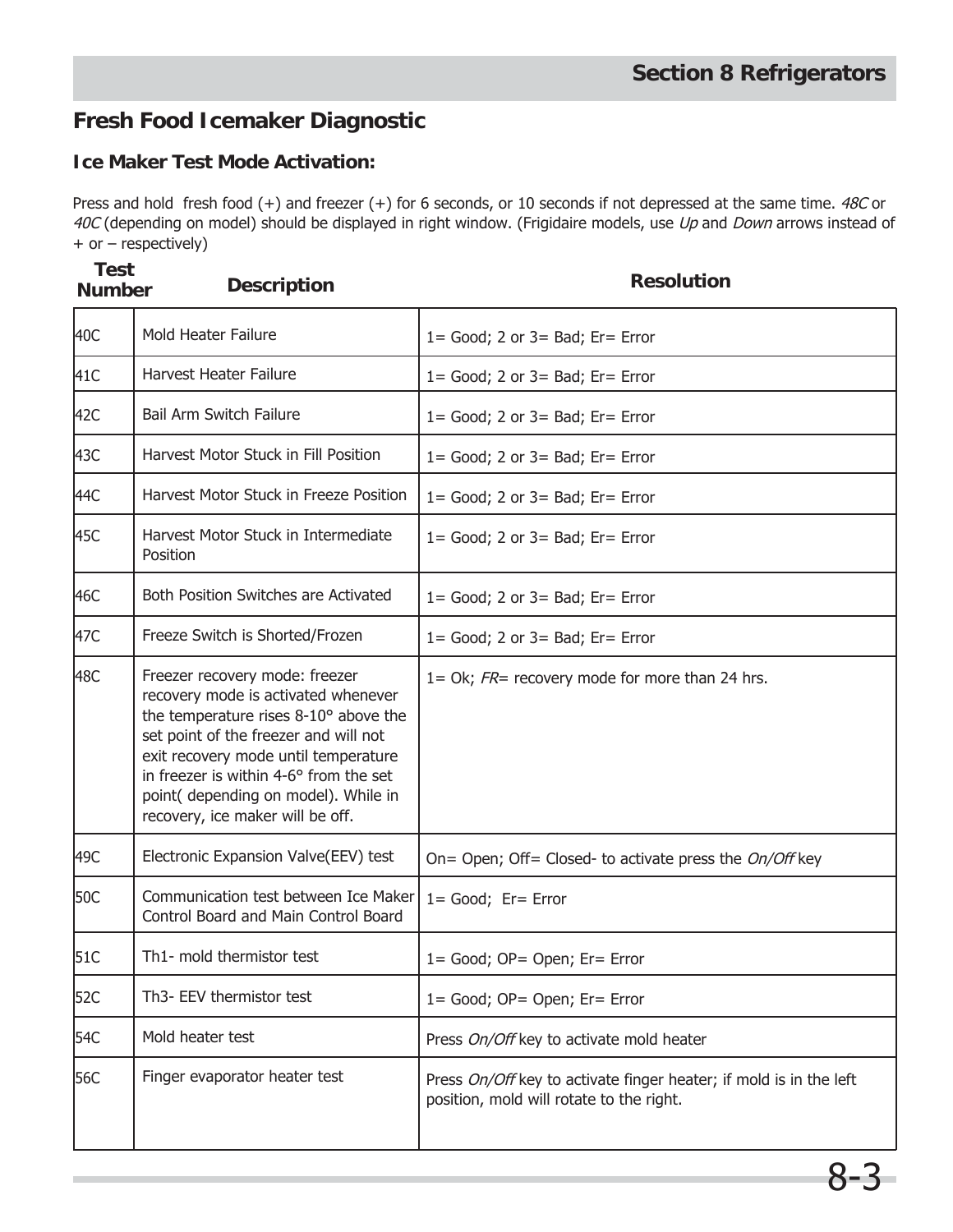### **Fresh Food Icemaker Diagnostic (continued)**

| <b>Test</b><br><b>Number</b> | <b>Description</b>                          | <b>Resolution</b>                                                                                                                                                                                                                                                                                                                                                                                                                                                                                                                                                     |
|------------------------------|---------------------------------------------|-----------------------------------------------------------------------------------------------------------------------------------------------------------------------------------------------------------------------------------------------------------------------------------------------------------------------------------------------------------------------------------------------------------------------------------------------------------------------------------------------------------------------------------------------------------------------|
| 55C                          | Water fill test                             | Press On/Off key to activate test; mold will rotate right to left-<br>catch water in cup on right. 3-4 Oz. Fill for 4 seconds.                                                                                                                                                                                                                                                                                                                                                                                                                                        |
| 57C                          | Evaporator fan test                         | Press On/Off key to activate evaporator fan                                                                                                                                                                                                                                                                                                                                                                                                                                                                                                                           |
| 58C                          | Ice level switch test                       | Lift on ice maker bail arm to deactivate switch; alarm will sound.<br>(If mold is on the right side, camming of motor will cause bail arm<br>to deactivate switch as well).                                                                                                                                                                                                                                                                                                                                                                                           |
| 59C                          | Fill limit switch test                      | Top right switch. Activate switch manually or rotate mold to right<br>to activate.                                                                                                                                                                                                                                                                                                                                                                                                                                                                                    |
| 60C                          | Freezer limit switch test                   | Top left switch. Activate switch manually or rotate mold to the left<br>to activate.                                                                                                                                                                                                                                                                                                                                                                                                                                                                                  |
| 61C                          | Evaporator heater (cap tube heater)<br>test | Press On/Off key to activate heater(s).                                                                                                                                                                                                                                                                                                                                                                                                                                                                                                                               |
| 62C                          | Electronic Expansion Valve (EEV) test       | Press On/Off key to activate EEV. Test will run for 120 seconds.<br>Th3 will check for accurate temperature drop. $p=$ pass; $f=$ fail<br>(if $f$ , check wiring to th3 thermistor and secure thermistor to<br>underside of suction line- remove electrical coil from EEV. Check<br>for moisture inside coil and on top of valve plunger. Remove<br>electrical connector from coil. Check for moisture inside of<br>connector. Re-connect connector and tighten clip that holds coil<br>to valve by pressing clip toward center of valve. Re-install coil.<br>Retest) |
| 63C                          | Mold motor test                             | Press On/Off to activate motor. Mold will rotate left to right to<br>assure proper switch activation and deactivation.                                                                                                                                                                                                                                                                                                                                                                                                                                                |
| 64                           | Software version                            | Software version will be displayed in left (freezer) window                                                                                                                                                                                                                                                                                                                                                                                                                                                                                                           |

\*\*To deactivate ice maker test mode, press and hold fresh food  $(+)$  or  $(Up\,$  arrow on Frigidaire models only) for 5 seconds\*\*

#### **Manual Defrost Activation:**

8-4

Press and hold fresh food  $(+)$  and  $(-)$  (Up and Down arrows on Frigidaire models only) simultaneously for 5 seconds. D and F should be displayed.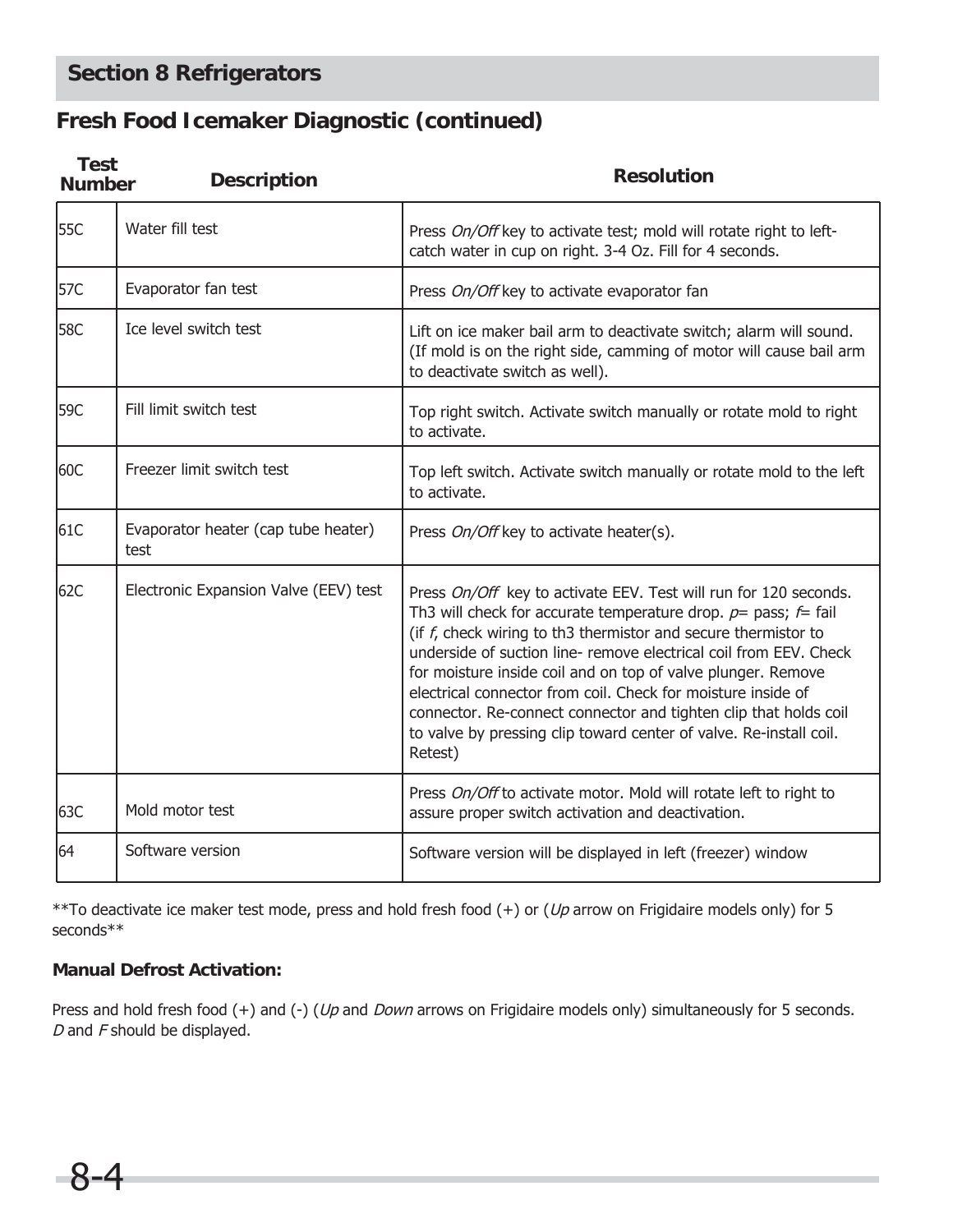### **Temperature Resistance Chart For NTC Thermistors**

### **Ice Maker (Fresh Food Compartment)**

| <b>TEMPERATURE</b>       | <b>OHMS</b> | <b>TEMPERATURE</b> | <b>OHMS</b> |
|--------------------------|-------------|--------------------|-------------|
| $-10$                    | 83.883      | 32                 | 27.7        |
| $-9$                     | 81.562      | 33                 | 27.039      |
| $-8$                     | 79.318      | 34                 | 26.383      |
| $-7$                     | 77.153      | 35                 | 25.75       |
| $-6$                     | 75.042      | 36                 | 25.13       |
| $-5$                     | 73.02       | 37                 | 24.53       |
| $-4$                     | 71.02       | 38                 | 23.95       |
| $-3$                     | 69.081      | 39                 | 23.383      |
| $-2$                     | 67.164      | 40                 | 22.834      |
| $^{\rm -1}$              | 65.337      | 41                 | 22.29       |
| $\boldsymbol{0}$         | 63.549      | 42                 | 21.773      |
| $\mathbf 1$              | 61.821      | 43                 | 21.262      |
| $\overline{2}$           | 60.153      | 44                 | 20.773      |
| 3                        | 58.2        | 45                 | 20.293      |
| $\overline{\mathcal{L}}$ | 56.969      | 46                 | 19.827      |
| 5                        | 55.43       | 47                 | 19.37       |
| 6                        | 53.974      | 48                 | 18.92       |
| $\overline{7}$           | 52.534      | 49                 | 18.492      |
| $\, 8$                   | 51.157      | 50                 | 18.07       |
| 9                        | 49.81       | 51                 | 17.664      |
| 10                       | 48.51       | 52                 | 17.262      |
| 11                       | 47.25       | 53                 | 16.873      |
| 12                       | 46.017      | 54                 | 16.493      |
| 13                       | 44.837      | 55                 | 16.127      |
| 14                       | 43.67       | 56                 | 15.767      |
| 15                       | 42.553      | 57                 | 15.411      |
| 16                       | 41.449      | 58                 | 15.073      |
| 17                       | 40.393      | 59                 | 14.74       |
| 18                       | 39.36       | 60                 | 14.418      |
| 19                       | 38.36       | 61                 | 14.099      |
| 20                       | 37.39       | 62                 | 13.793      |
| 21                       | 36.44       | 63                 | 13.494      |
| 22                       | 35.53       | 64                 | 13.206      |
| 23                       | 34.63       | 65                 | 12.923      |
| 24                       | 33.78       | 66                 | 12.646      |
| 25                       | 32.938      | 67                 | 12.377      |
| 26                       | 32.127      | 68                 | 12.11       |
| 27                       | 31.333      | 69                 | 11.854      |
| 28                       | 30.567      | 70                 | 11.601      |
| 29                       | 29.823      | 71                 | 11.357      |
| 30                       | 29.096      | 72                 | 11.117      |
| 31                       | 28.394      |                    |             |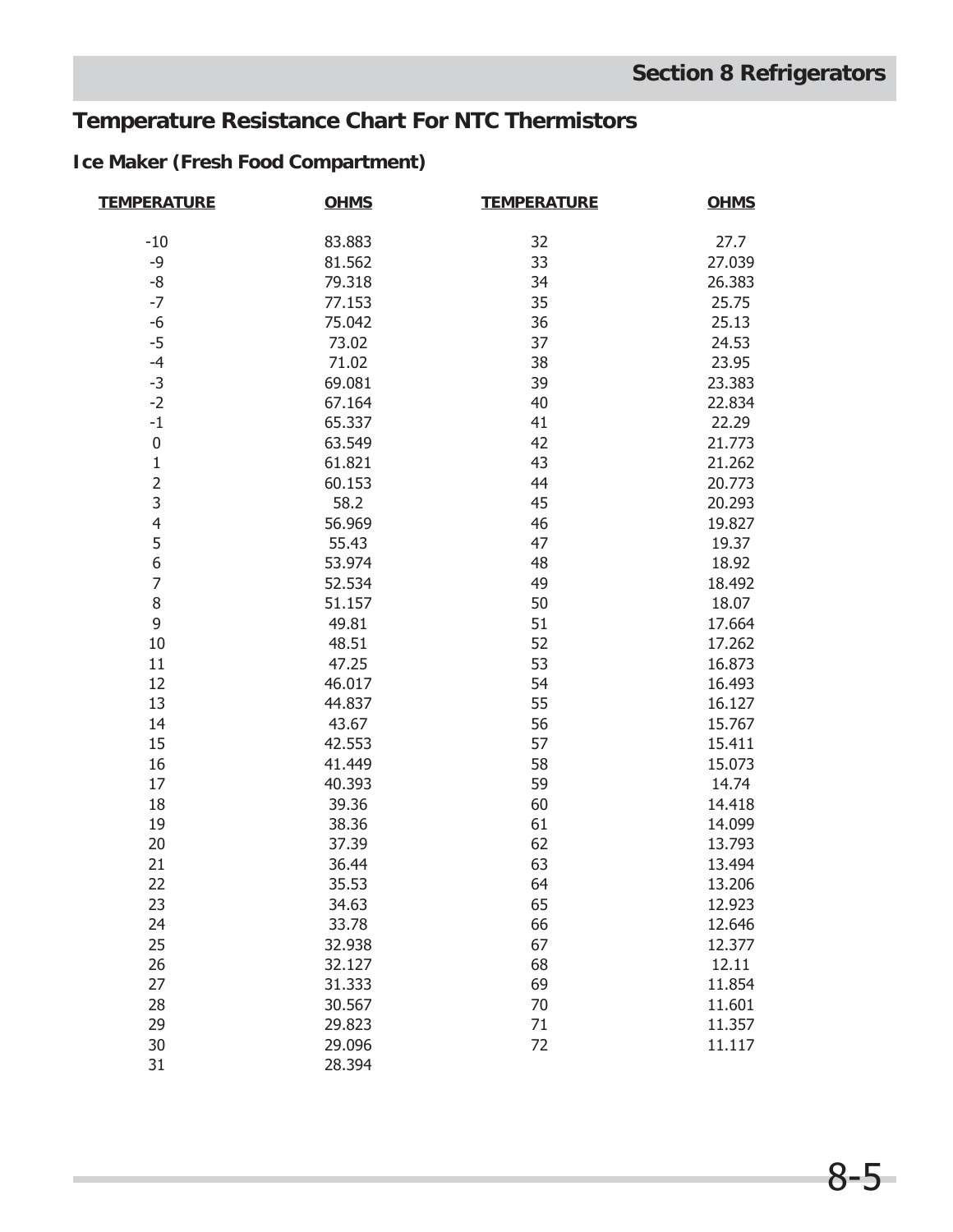### **Section 8 Refrigerators**

### **Electrolux and Iceman Service Test Mode**

#### **Service Test Mode Activation:**

Press and hold freezer (+) and (-) (Up and Down arrows on Frigidaire models) simultaneously for 6 seconds, or 10 seconds if not pressed at the same time. Lights will shut off, then all LED's will come back on.

| <b>Test</b>   |                    |                   |
|---------------|--------------------|-------------------|
| <b>Number</b> | <b>Description</b> | <b>Resolution</b> |

| 28 | Dispenser paddle test                                                 | Press dispenser paddle. Left window will display On when paddle<br>is depressed and Off when paddle is released.                                                                        |
|----|-----------------------------------------------------------------------|-----------------------------------------------------------------------------------------------------------------------------------------------------------------------------------------|
| 1  | Standard compressor test (only on<br>models with standard compressor) | Press On/Off key to activate test and turn on compressor                                                                                                                                |
| 2  | Defrost heater test                                                   | Press On/Off key to activate defrost heater                                                                                                                                             |
| 3  | Fresh food lighting test                                              | Press On/Off key to turn on fresh food lighting.                                                                                                                                        |
| 8  | Dispenser water valve test                                            | Press On/Off key to turn water valve on or off to dispenser                                                                                                                             |
| 9  | Freezer lighting test                                                 | Press On/Off key to activate freezer lighting                                                                                                                                           |
| 10 | Auger motor test                                                      | Press On/Off key to activate auger motor. Opening fresh food or<br>freezer door (depending on model) should stop auger rotation.                                                        |
| 11 | Cube/crush solenoid test                                              | Press On/Off key to activate cube/crush solenoid.                                                                                                                                       |
| 12 | VCC condensor fan test                                                | Press On/Off key to activate condenser fan.                                                                                                                                             |
| 41 | Perfect temp drawer test                                              | Press On/Off key to activate perfect temp drawer.                                                                                                                                       |
| 38 | VCC compressor test (on VCC models<br>only)                           | Press On/Off key to activate compressor.                                                                                                                                                |
| 15 | Evaporator fan test                                                   | Press On/Off key to activate evaporator fan motor.                                                                                                                                      |
| 22 | Damper test                                                           | Press On/Off key to activate damper. Op should display when<br>damper is open and c/ should display when damper is closed.                                                              |
| 36 | Ice door test                                                         | Press On/Off key to activate ice door solenoid. When door is<br>open, display should display Op. When door is closed, display<br>should display cl. Activate manually or by On/Off key. |
| 23 | Fresh food door switch test                                           | Open fresh food door(s), display will display Op. Close fresh food<br>door(s), display should display cl.                                                                               |
| 24 | Freezer door switch test                                              | Open freezer door, display will display Op. Close freezer door,<br>display should display cl.                                                                                           |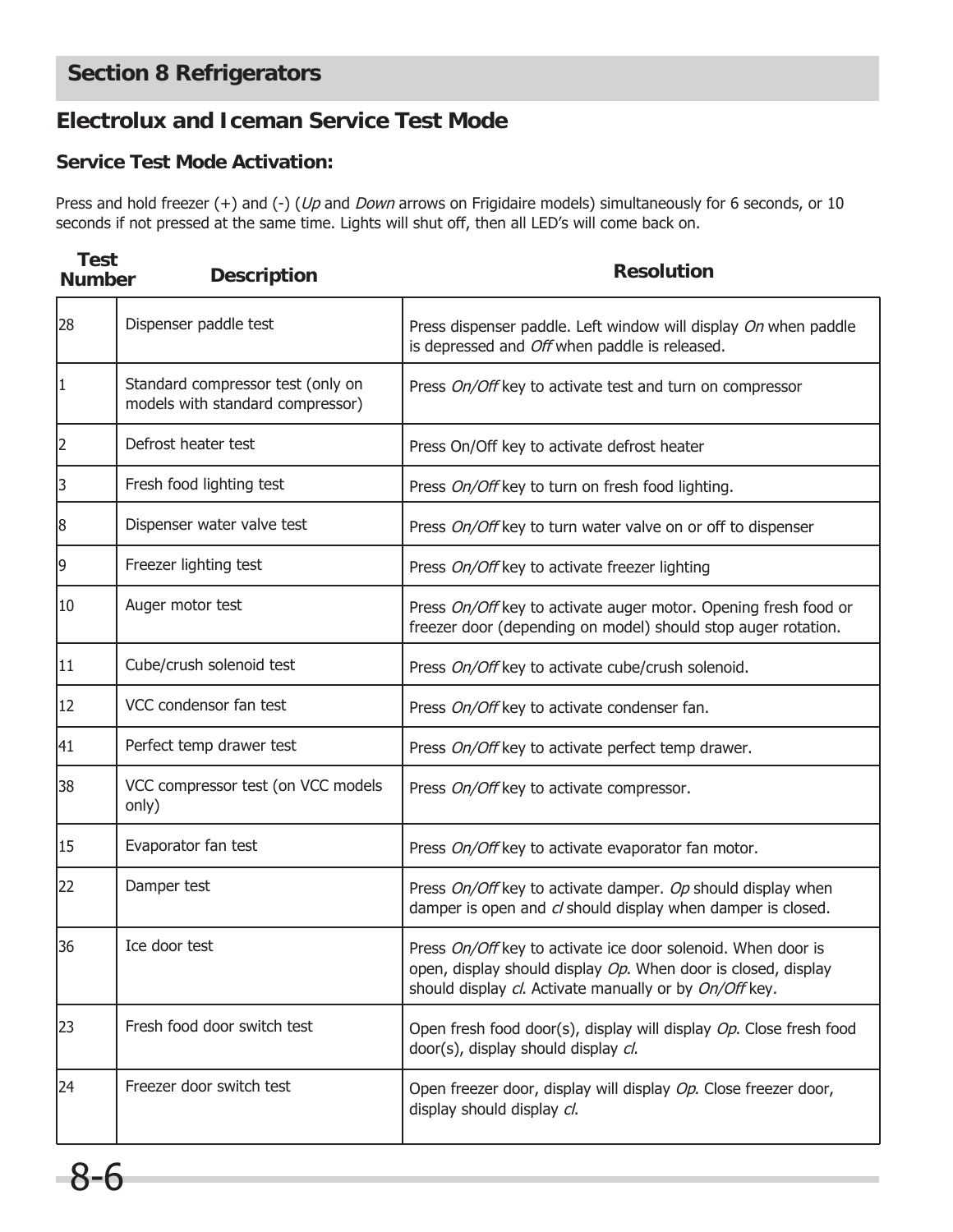### **Electrolux and Iceman Service Test Mode (continued)**

| <b>Test</b><br><b>Number</b> | <b>Description</b>                               | <b>Resolution</b>                                                                                           |
|------------------------------|--------------------------------------------------|-------------------------------------------------------------------------------------------------------------|
| 26                           | Defrost limit switch test (defrost bi-<br>metal) | When bi-metal is open, display should display $Op$ . When bi-metal<br>is closed, display should display cl. |
| 29                           | Fresh food thermistor test                       | OP= Open; $Er=$ Error; fresh food temperature should be displayed                                           |
| 30                           | Freezer thermistor test                          | OP= Open; $Er=$ Error; freezer temperature should be displayed                                              |
| 33                           | Ambient temperature test                         | OP= Open; $Er=$ Error; ambient temperature should be displayed                                              |
| $10-$                        | Software version                                 | Software version should be displayed.                                                                       |

\*Press On/Off key to activate and deactivate test mode. While in service test mode, you must turn off each component that is turned on if you do not want component to stay activated.\*

\*\*To deactivate test mode, press and hold fresh food  $(+)$  or  $(Up\,arrow\,Frigidaire\,models)$  for 5 seconds.\*\*

#### **Manual Defrost Activation:**

Press and hold fresh food  $(+)$  and  $(-)$  (Up and Down arrows on Frigidaire models only) simultaneously for 5 seconds. D and F should be displayed.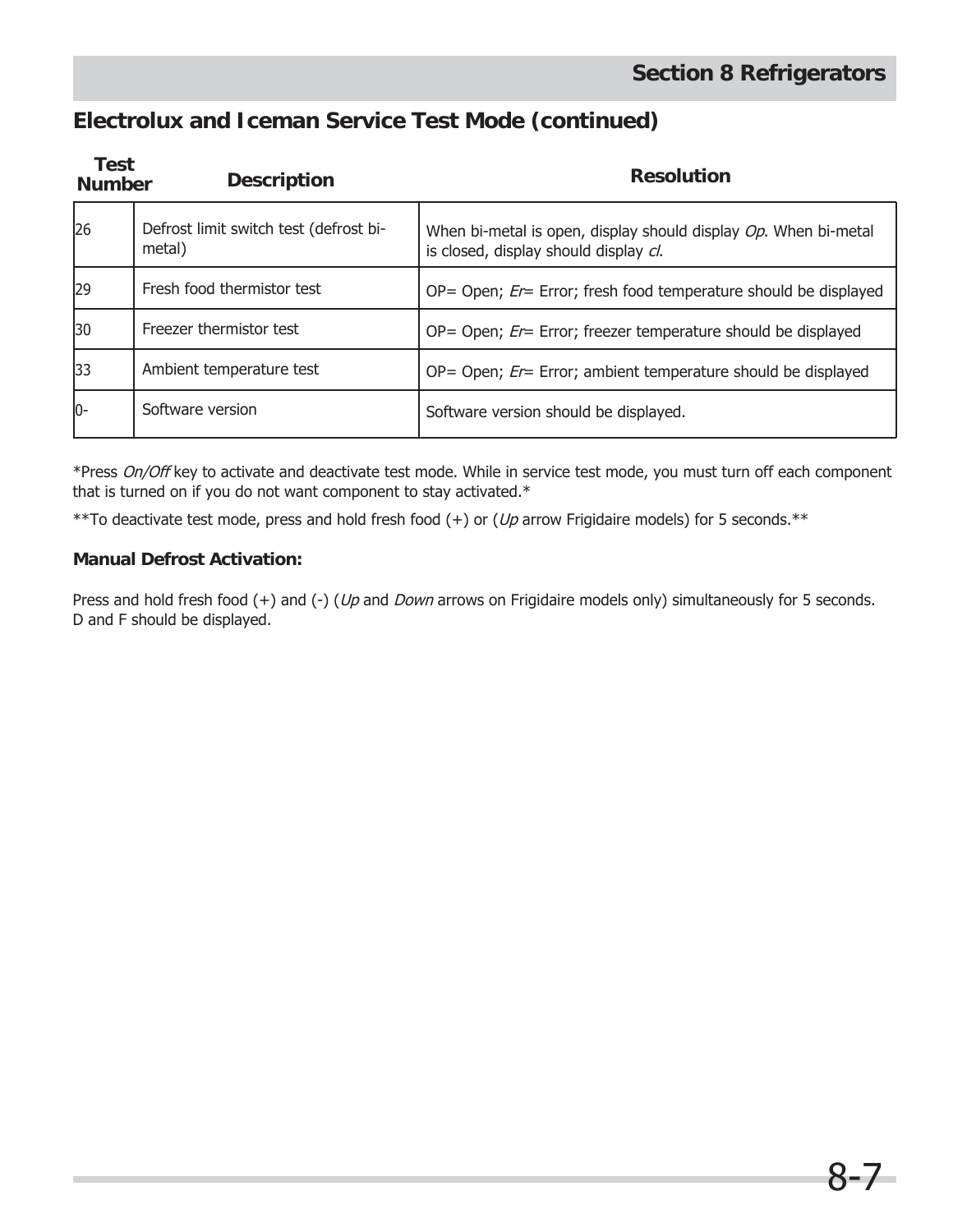# **Section 8 Refrigerators**

# **Frigidaire Side by Side Error Codes**

| <b>Error</b><br>Code       | <b>Description</b>            | <b>Resolution</b>                                                                                                                                                                                                                                                                                             |
|----------------------------|-------------------------------|---------------------------------------------------------------------------------------------------------------------------------------------------------------------------------------------------------------------------------------------------------------------------------------------------------------|
| lef                        | Evaporator fan failure        | Check wiring between evaporator fan and Main Control<br>Board, Check for 12VDC to fan between red and brown<br>wires. Check for variant voltage (depending on high or low<br>speed) between yellow and brown. If correct replace<br>evaporator fan. If error code still exist, replace Main Control<br>Board. |
| 2 In fresh<br>food window  | Fresh food thermistor open    | Check wiring between fresh food thermistor and Main<br>Control Board. If correct, replace thermistor. If problem still<br>exist, replace Main Control Board.                                                                                                                                                  |
| 3 In fresh<br>lfood window | Fresh food thermistor shorted | Check wiring between fresh food thermistor and Main<br>Control Board. If correct, replace thermistor. If problem still<br>exist, replace Main Control Board.                                                                                                                                                  |
| 12 In freezer<br>Iwindow   | Freezer thermistor open       | Check wiring between freezer thermistor and Main Control Board.<br>If correct, replace thermistor. If problem still exist, replace Main<br>Control Board.                                                                                                                                                     |
| 3 In freezer<br>lwindow    | Freezer thermistor shorted    | Check wiring between freezer thermistor and Main Control Board.<br>If correct, replace thermistor. If problem still exist, replace Main<br>Control Board.                                                                                                                                                     |
| 4 In fresh<br>food window  | Damper failure                | Check wiring between damper and Main Control Board. If correct,<br>replace damper. If problem still exist, replace Main Control Board.                                                                                                                                                                        |

### **Defrost Activation Mode**

| <b>Brand/Series</b>               | <b>Activation Sequence</b>                                                                                                                                          |  |
|-----------------------------------|---------------------------------------------------------------------------------------------------------------------------------------------------------------------|--|
| Electrolux S/S                    | Hold Fresh Food (+) And (-) For 6 Seconds. Df shows in display.                                                                                                     |  |
| French Door                       | Hold Fresh Food (+) And (-) For 6 Seconds. Df shows in display.                                                                                                     |  |
| <b>Ice Man</b>                    | Hold Fresh Food (+) And (-) For 6 Seconds. Df shows in display.                                                                                                     |  |
| Frigidaire S/S Manual Control     | Push light switch 5 times within 6 seconds.                                                                                                                         |  |
| Frigidaire S/S Electronic Control | Hold freezer $Up (+)$ while pushing fresh food <i>Down</i> $(-)$ 5 times in 6 seconds.<br>(Up and Down arrows on Frigidaire models instead of + and - respectively) |  |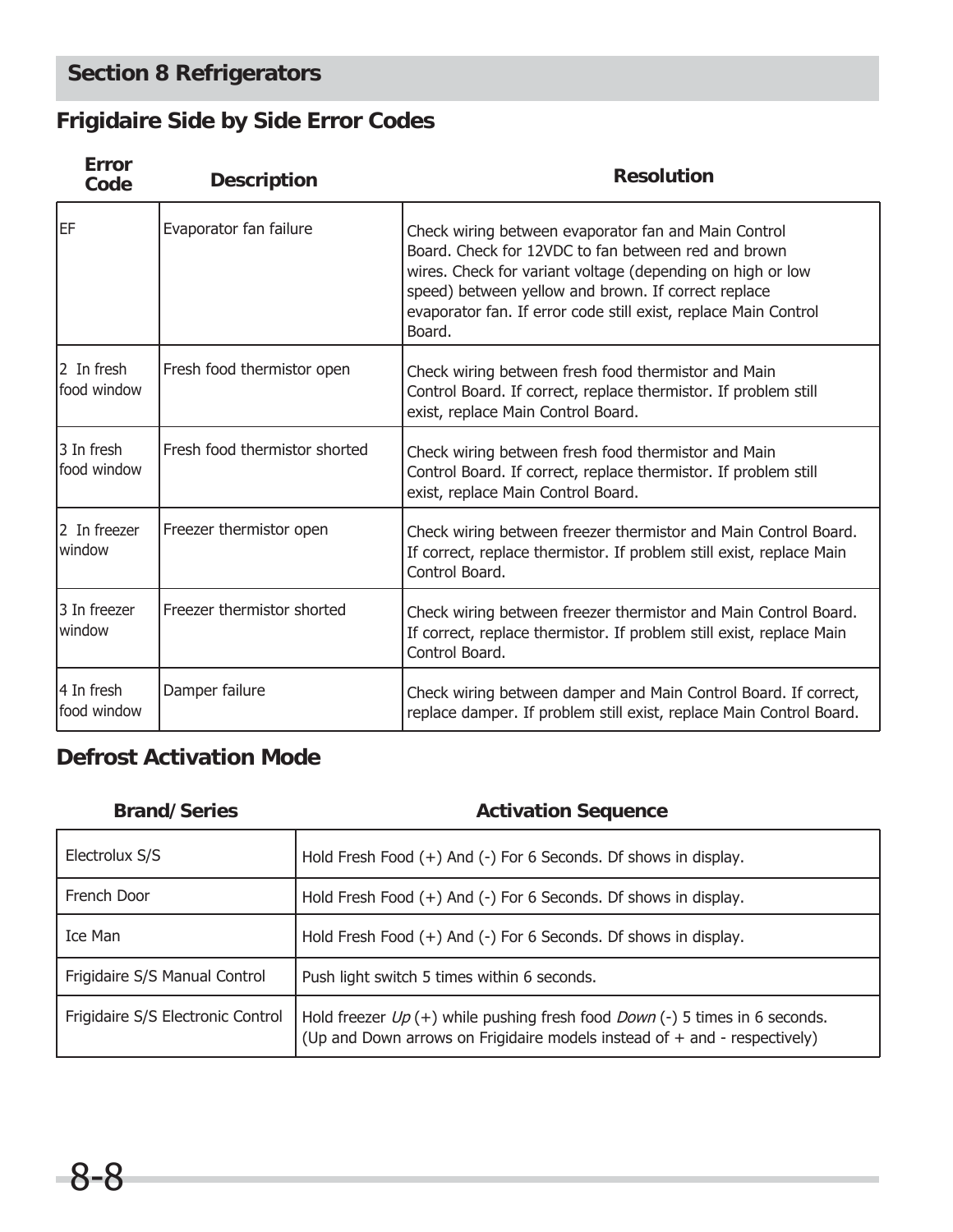### **Freezer Defrost Mode**

| <b>Brand/Series</b>                                | <b>Activation Sequence</b>                                                                                                       |
|----------------------------------------------------|----------------------------------------------------------------------------------------------------------------------------------|
| Icon $32''$                                        | Turn control to 2 and hold $Up (+)$ and $Down (-)$ buttons 5 seconds.                                                            |
| Freezer With Control On<br><b>Evaporator Cover</b> | Turn control to 2 and hold $Up (+)$ and <i>Down</i> $(-)$ buttons 5 seconds.                                                     |
| Deluxe Control (Half Moon<br>Shaped Control)       | Press and hold <i>Quick Freeze</i> and <i>Alarm Reset</i> for 5 seconds or<br>Press and hold micro switch on Main Control Board. |
| <b>Vertical Control</b><br>Board On Door           | Select 0, then press Down key 4 times within 5 seconds. Press Down key 4<br>times within 5 seconds to exit.                      |
| Square Control<br>Board On Door                    | Press and hold <i>Fast Freeze</i> and <i>Mute Sounds</i> for 5 seconds.                                                          |
| Rectangle Horizontal Control<br>Board On Door      | Press and hold <i>Extreme Freeze</i> and <i>Alarm Reset</i> for 5 seconds.                                                       |

### **Freezer Defrost Mode**

# **Error**

Thermistor error Key stuck High temperature in freezer compartment Communication failure Showroom mode Stuck key or fail safe mode initiated Shorted thermistor Open thermistor Thermistor operating correctly Replace Main Control Board. Check wiring between the Main Control Board and the User Interface Board. If correct, replace the Main Control Board. If problem still exists, replace the User Interface Board. Replace Main Control Board. Check for thermistor failure. Check the thermistor for shorts and wiring between Main Control Board to thermistor. If correct, replace thermistor. Check the thermistor for an open circuit and wiring between Main Control Board to thermistor. If correct, replace thermistor E or E1 E2 HI CE E5 E7 S or E8 O or E9 - **Code Description Solution**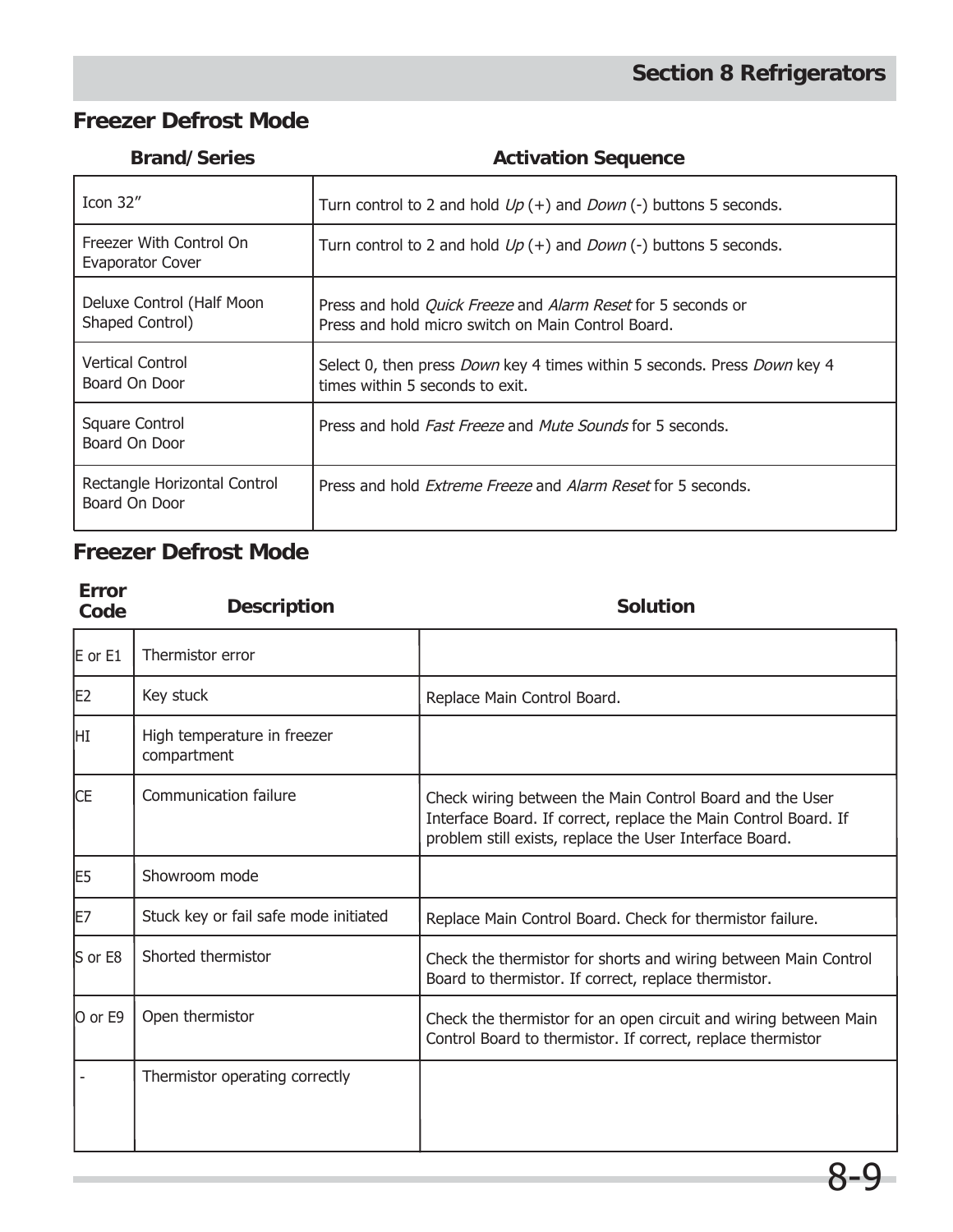### **DIAGNOSTIC MODE**

#### **(19 CUFT ALL FREEZER AND REFRIGERATOR MODELS)**

To initiate diagnostics mode, press and hold Control Lock for 3 seconds or until lo is displayed for 1 second. With the control locked, press and hold  $Up (+)$  and  $Down (-)$  keys simultaneously for 5 seconds. The control will display the following in 2-second intervals. The system will then wait for load testing for 10 seconds. If load testing is performed, a 10-second wait cycle is re-established after each key press. This is followed by defrost cycle time adjust mode. After exiting diagnostic mode the control will also exit control lock mode.

\*Three (3) short confirmation tones sound.

\*Left digit displays  $8$ , right digit is blank.

\*Left digit is blank, right digit displays  $8$ .

 $*(-)$ ,  $°C$ ,  $°F$ , hrs, door ajar, and power fail LED's are illuminated.

\*Hi temp, duration, replace air filter, and control lock LED's are illuminated.

\*Displays ID (model ID) with tone.

\*Displays model ID.

\*Displays 5F (software version) with tone.

\*Displays software version number.

\*Door switch status with tone (D0 or DC).

\*Thermistor status with tone ( $\overline{70}$  for open,  $\overline{7C}$  for closed, or -- for good thermistor).

\*Tone and enters load test mode for 10 seconds:

1. Press down (V) key. Displays he and turns on the heater.

2. Press up  $(\wedge)$  key. Displays cp and turns on the compressor.

3. Press Temp Mode key. Displays la and illuminates cabinet lamp.

\*Enters defrost cycle time adjust mode. Default is 12 hours. Time can be adjusted for 8, 10 , or 12 hours by using  $Up(N)$  / Down (V) keys. The compressor run time will also be adjusted.

\*Diagnostics mode exits at end of 10-second load test mode.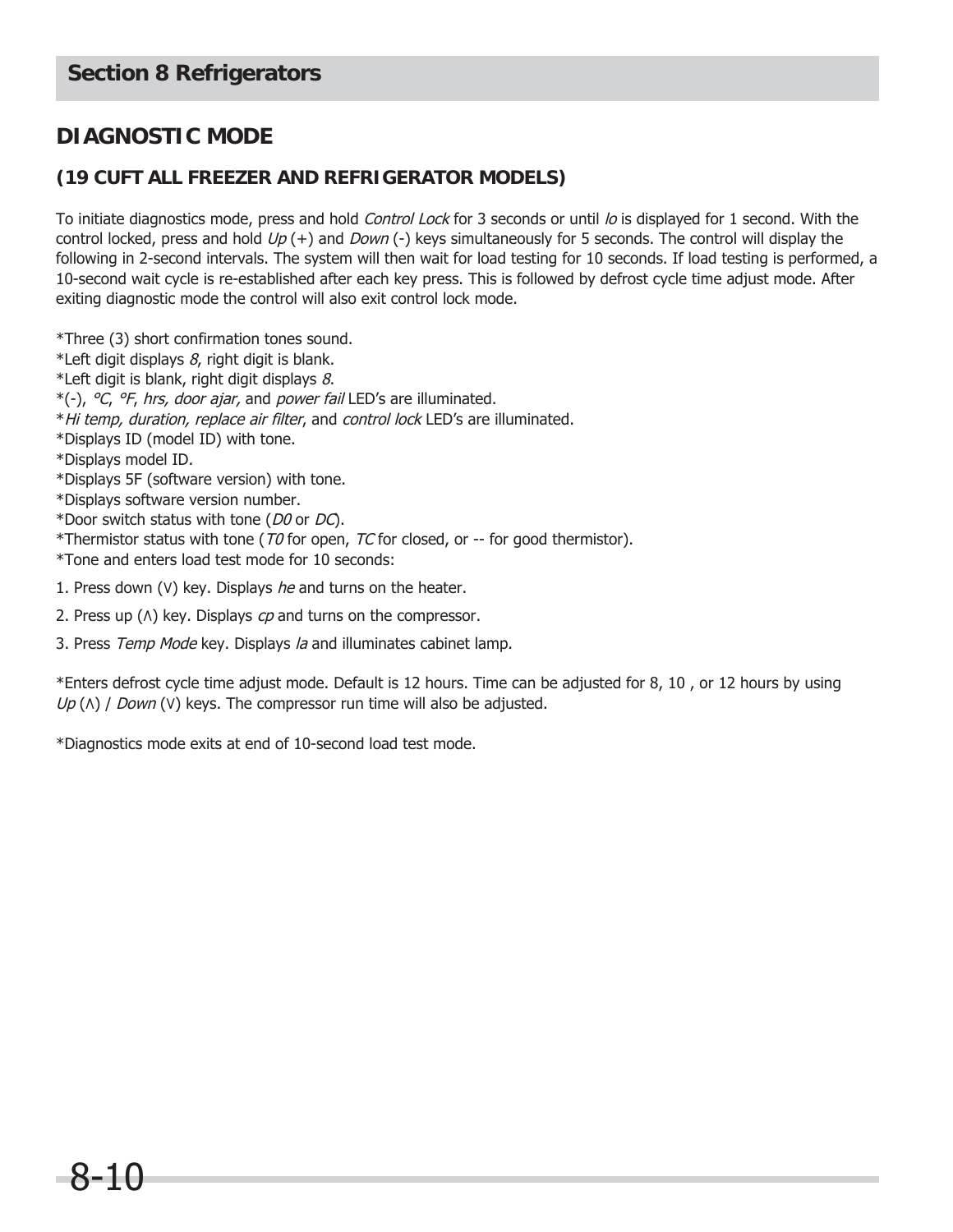8-11

### **DIAGNOSTIC MODE**

#### **(21CUFT, 17CUFT, AND 14 CUFT ALL FREEZER MODELS)**

To initiate diagnostic mode, set the temperature to 0 F, then press and hold the  $Up (+)$  and  $Down (-)$  keys simultaneously for 3 seconds.  $88$  will be displayed and a confirmation tone will sound.

\*Press the  $Up (+)$  key to display the model number. Once you have displayed the model ID, press and hold the  $Up (+)$ and Fast Freeze keys for 3 or more seconds to select the option to change the model ID. Change the model ID by pressing  $Up (+)$  or *Down*  $(-)$  keys. Save the model ID by pressing *Mute Sounds* button.

| <b>Model Description:</b>                             | Model ID:    |
|-------------------------------------------------------|--------------|
|                                                       |              |
| C <sub>20</sub> , C <sub>25</sub> , U <sub>21</sub> F | $\mathbf{0}$ |
| <b>U20F, U17F</b>                                     |              |
| C14F, U14F                                            |              |

\*Press the Fast Freeze key to display the production software for the model. (The limitation is 00-99 production software versions per model. The minus and 2 digit version number -xx is displayed.

\*Press the *Down* (-) key to display the door switch status. If the door switch is open, the letter d0 is displayed. If the door switch is close, the letter dc is displayed.

\*Press the *Mute Sounds* key to display the thermistor status. If the thermistor is operating properly, -- will be displayed. If the thermistor is open, the letter  $t0$  will be displayed. If the thermistor is shorted,  $ts$  will be displayed. The thermistor status is not updated in showroom mode. -- Is always displayed.

\*Press the Fast Freeze key while in software version is displayed to reset all EEPROM values to the factory defaults. The model ID will not be affected. The user interface will exit diagnostics mode and automatically restart in normal power up operations.

#### **Exiting Diagnostic Mode**

Press and hold the  $Up (+)$  and  $Down (-)$  keys simultaneously for 3 seconds or more. The buzzer will beep at the end of 3 seconds.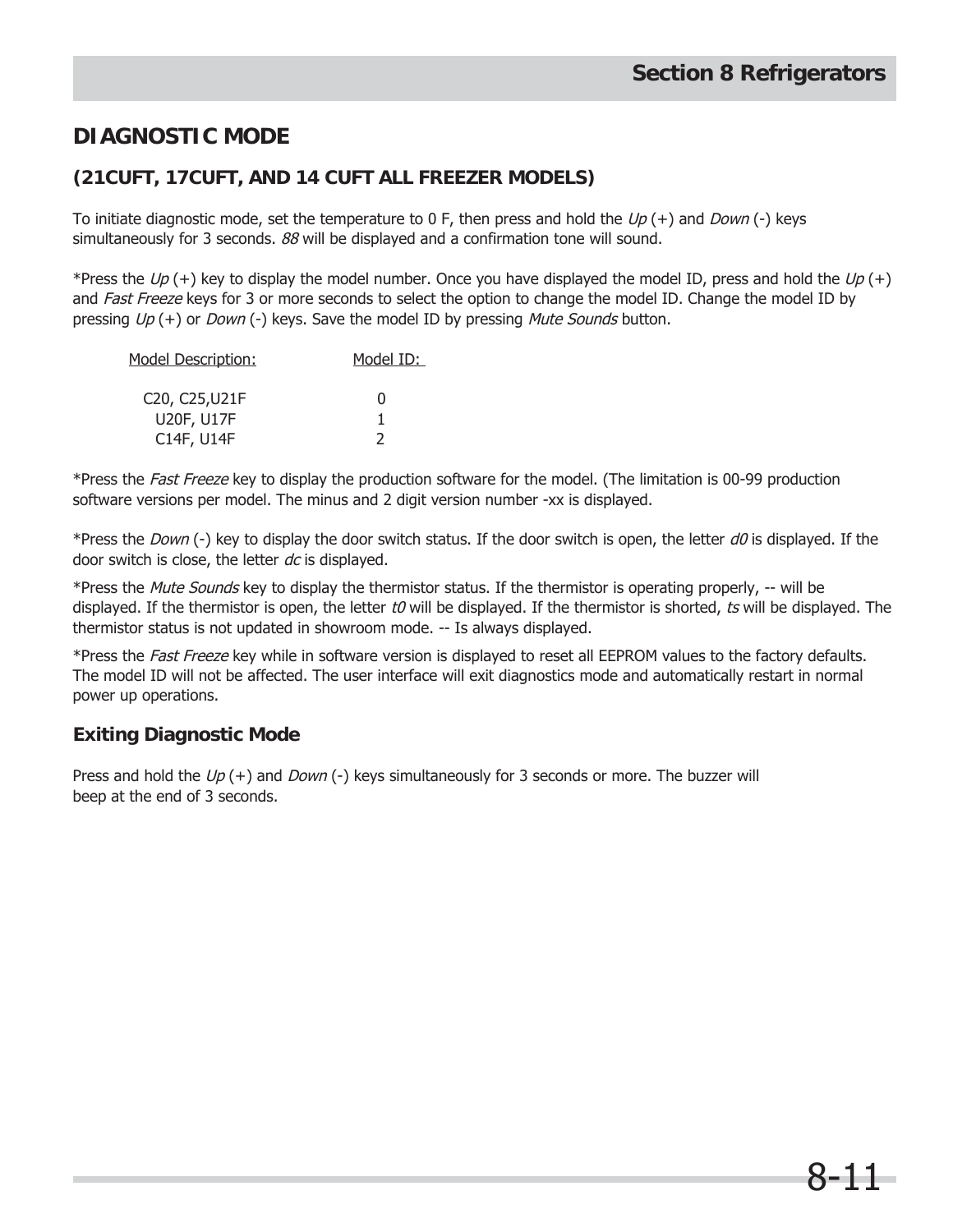### **Section 8 Refrigerators**

### **Diagnostic**

#### **(Electrolux 42" built in refrigerator)**

# **Service Diagnostics**

#### **Diagnostic Mode**

1. To enter the diagnostic mode, the temperature display must be lit up. If the temperature display is not lit, press any pad on the overlay.



2. Press the 2 **COLDER** and 2 **WARMER** pads simultaneously for three seconds. The **FREEZER** and  **REFRIGERATOR** displays will change to **0 0**.



3. To select a test mode:

a. Enter a numeric value (see *Test Mode Char*t) on the **FREEZER** display using the **COLDER** or **WARMER** pad.

**Note:** The **COLDER** pad decreases the numeric value. The **WARMER** pad increases the numeric value.

> b. Enter a numeric value (see *Test Mode Char*t) on the **REFRIGERATOR** display using the **COLDER** or **WARMER** pad.

 on the temperature board overlay, other than the  **COLDER** or **WARMER** pads, to enter that mode.

**Note:** A test mode must be selected within 30 seconds of entering the diagnostic mode or it will time out, normal refrigerator operation will resume, and the displays will turn off. Once a test mode is selected, the display will flash to confirm the mode selected.

5. At the end of a test session, to exit the diagnostic mode, do one of the following:

- Enter **1** on the **FREEZER** display and **5** on the **REFRIGERATOR** display. Press any pad other than the **COLDER** or **WARMER** pads to e xecute a system restart.
- Enter **1** on the **FREEZER** display and **6** on the **REFRIGERATOR** display. Press any pad other than the **COLDER** or **WARMER** pads to exit the service diagnostic test mode.
- Recycle power to the unit through the main switch. As a cautionary measure, the system will automatically time out of the diagnostic mode after 15 minutes of inactivity. In the diagnostics mode, the unit can be tested under different conditions.

4. Once the displays indicate a test mode, press any pad

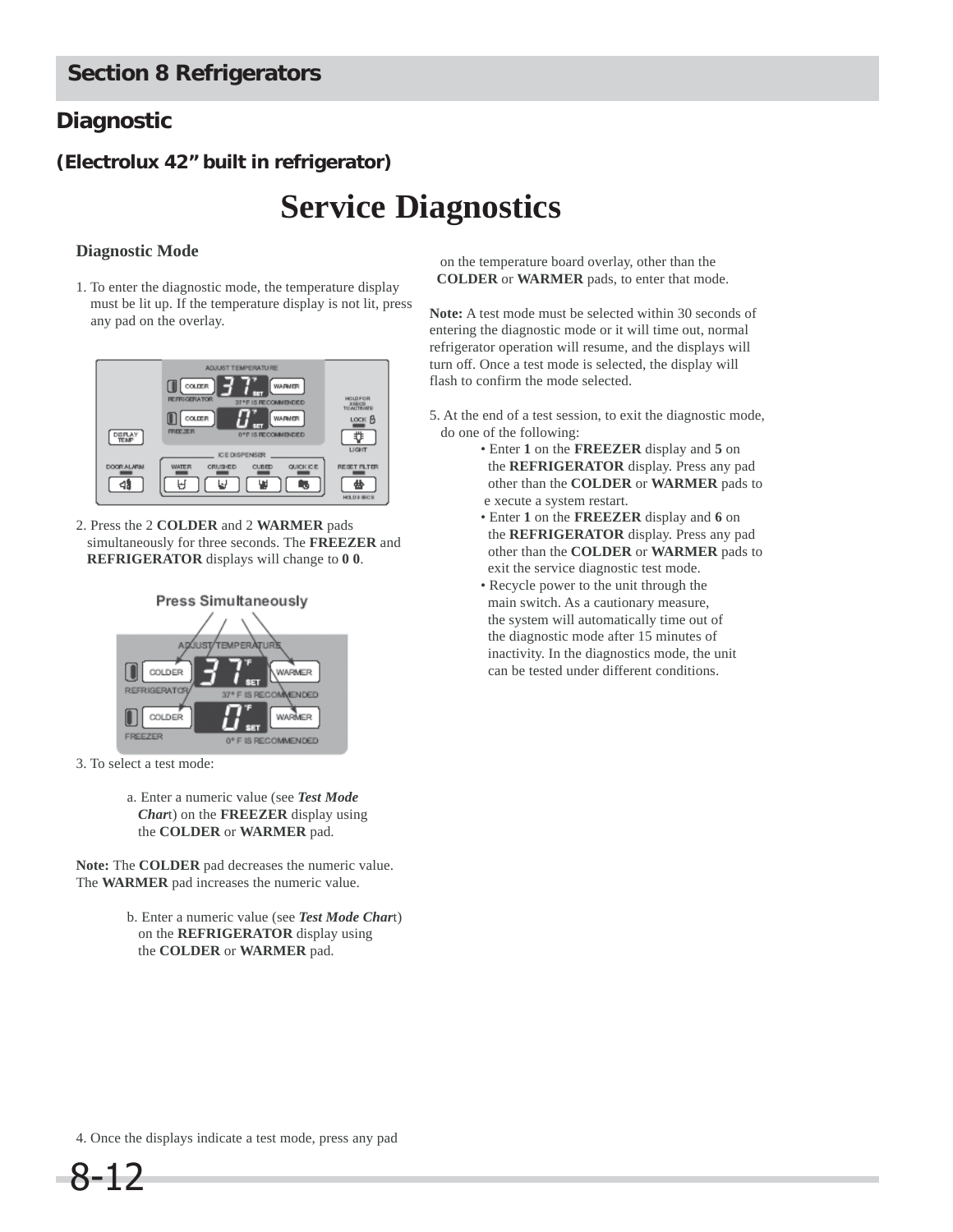### **Diagnostic**

#### **(Electrolux 42" built in refrigerator) (continued)**

#### **Test Mode Chart**

| <b>FZ Display</b> | FF Display     | Mode                         | Comments                                     |
|-------------------|----------------|------------------------------|----------------------------------------------|
| 0                 |                | Showroom Mode                | See Note #1.                                 |
| $\Omega$          | 2              | Do Not Use                   |                                              |
| $\Omega$          | 3              | Do Not Use                   |                                              |
| $\bf{0}$          | 4              | Do Not Use                   |                                              |
| $\Omega$          | 5              | Do Not Use                   |                                              |
| 0                 | 6              | HMI Self-Test                | See Note #2.                                 |
| 0                 | 7              | Control and Sensor Self-Test | See Note #3.                                 |
| 0                 | 8              | Do Not Use                   |                                              |
| $\Omega$          | 9              | Dispenser Recess Heater Test | Turn the dispenser heater ON for 30 seconds. |
| 1                 | $\Omega$       | Do Not Use                   |                                              |
| 1                 | 1              | Do Not Use                   | Each fan will run for 5 seconds.             |
| 1                 | $\overline{2}$ | 100% RunTime                 | See Note #4.                                 |
| 1                 | 3              | Do Not Use                   |                                              |
| 1                 | 4              | Toggle the State of Defrost  | See Note #5.                                 |
| 1                 | 5              | Refrigerator Reset           | Causes a system reset except for defrost.    |
| 1                 | 6              | Test Mode Exit               | Exit test mode.                              |
| 1                 | 7              | Do Not Use                   |                                              |
|                   | 8              | Do Not Use                   |                                              |

#### **Note #1 (Showroom Mode)**

In the showroom mode, the compressor and fans do not operate. The fresh food and freezer lights operate as normal (ON when door is opened). The dispenser and dispenser display operate as normal. Temperature set points can be changed. Press the **DISPLAY TEMP** pad to display the actual cabinet temperature. To exit the showroom mode, cycle power OFF or enter test mode **1 5** to reset the unit.

**Note:** The showroom mode can also be entered outside of the service mode by simultaneously pressing the **COLDER** pad on the **FREEZER** display and the **WARMER** pad on the **REFRIGERATOR** display for 3 seconds (the display must be lit before pressing the pads).



#### **Note #2 (HMI Self-Test)**

Once the HMI self-test is started, all of the LEDs and seven segment LEDs will illuminate. The **COLDER** pad turns off the seven segment LEDs and the **WARMER** pad turns off the **SET** LED for both the **FREEZER** and **REFRIGERATOR** displays.

When all the available LEDs have been turned off for that specifi c temperature board, the **COLDER** and **WARMER** pads on the **REFRIGERATOR** display must be held simultaneously for 3 seconds to exit the HMI self-test. This can be done any time during the test.

#### **Note #3 (Control and Sensor System Self-Test)**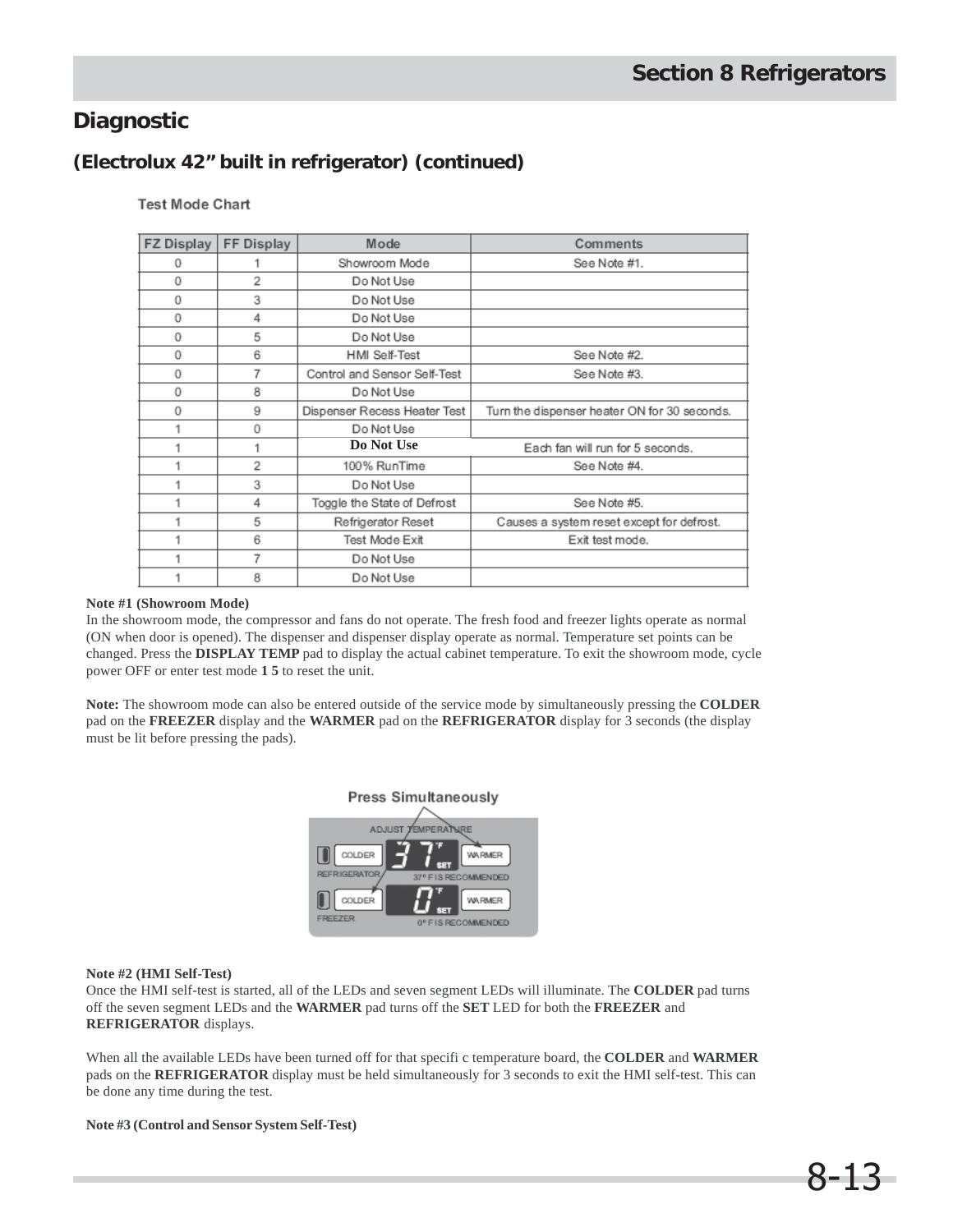### **Section 8 Refrigerators**

### **Diagnostic**

#### **(Electrolux 42" built in refrigerator) (continued)**

This test does a check on all thermistors, fans, and defrost circuits. The thermistor test will display pass, open or shorted. The fan and defrost tests will display pass or fail. Once this test is invoked, the test mode will stop flashing and the numbers from 1 to 10 (corresponding to the chart below) will appear on the HMI display.

|   | FZ Room Sensor           | ь  | FZ Fan Error        |
|---|--------------------------|----|---------------------|
|   | <b>FZ Defrost Sensor</b> |    | FF Fan Error        |
| 3 | FF Room Sensor           |    | Condenser Fan Error |
|   | FF Defrost Sensor        | 9  | FZ Defrost Error    |
| 5 | Ambient Sensor           | 10 | FF Defrost Error    |

For each test, the HM

 $P = Pass$ 

 $F = Fail$ 

O = Open Thermistor Circuit

S = Short Thermistor Circuit

The control will display a **O** if the thermistor value is greater than 149.2K &! (-58°F (-50°C)). The control will display a **S** if the thermistor value is less than 1.34K &! (149°F (65°C)).

#### **Note #4 (100% Run Time)**

This test runs the sealed system 100% of the time and will automatically time out after 1 hour. Cycle power OFF or enter test mode **1 5** to reset and exit this mode.

**Note:** The 3-way valve position during 100% run time depends on the fresh food temperature. If the fresh food temperature is satisfied, the 3-way valve opens to the freezer evaporator only. If it is not satisfi ed, the valve opens to the fresh food evaporator and refrigerant flows through both evaporators.

#### **Note #5 (Toggle the State of Defrost)**

Any time a pad on the temperature board (other than the **COLDER** and **WARMER** pads) is pressed, the status of the defrost heaters will toggle in the following sequence:

1. Fresh food heater ON.

8-14

- 2. Fresh food and freezer heaters ON.
- 3. Fresh food and freezer heaters OFF.

Pressing the pad a fourth time will cycle through the sequence again. During the sequence, heater current can be measured.

• Fresh food heater - approximately 1.2 amps when measured at the CN01 connector black wire.

• Fresh food and freezer heaters - approximately 4 amps when measured at the CN01 connector black wire.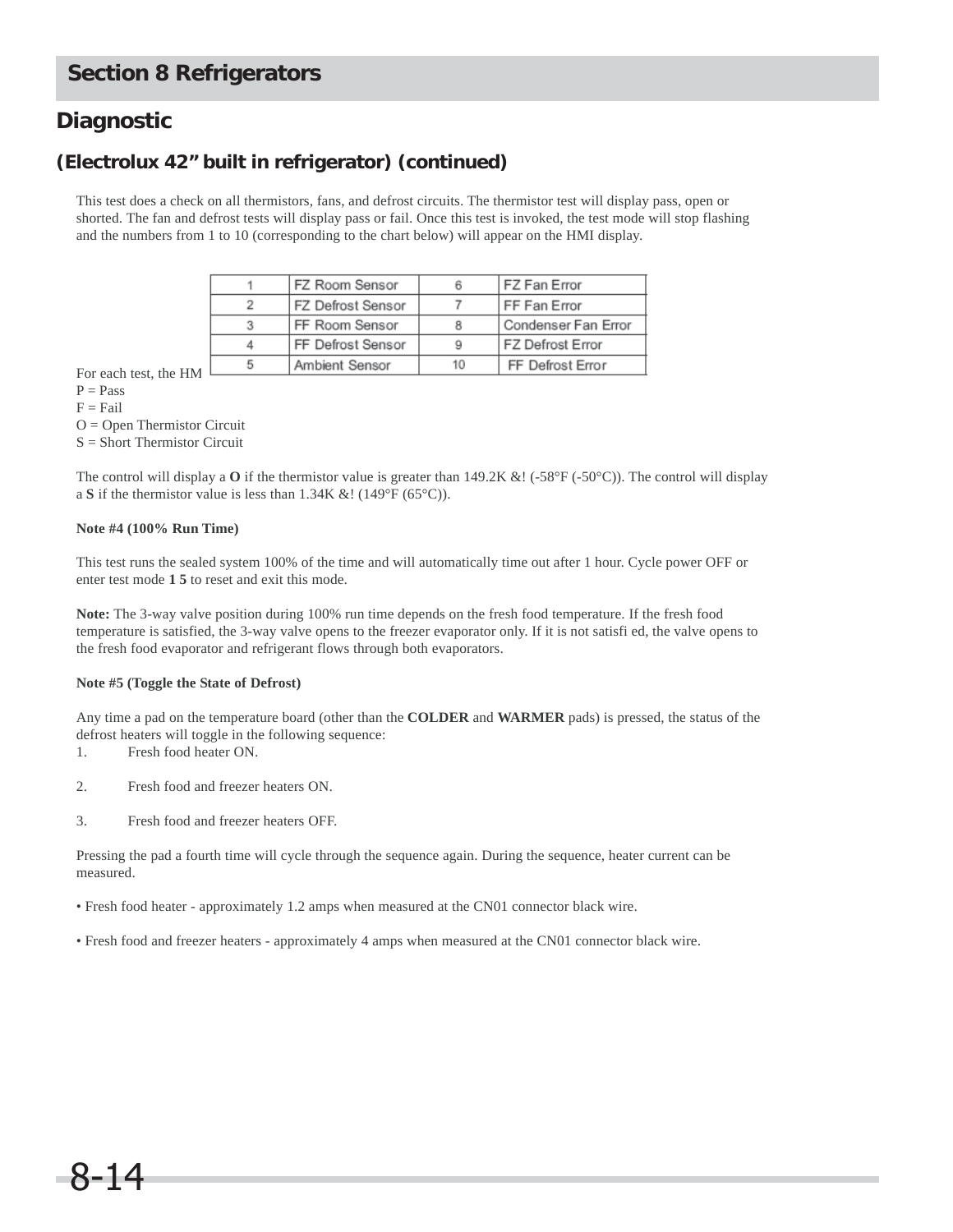8-15

### **Diagnostic**

### **(Electrolux 42" built in refrigerator) (continued)**

| No | Items                      | <b>DISPLAY LED</b>               | Trouble shooting                                                                                                                | Remarks                                                                                                 |
|----|----------------------------|----------------------------------|---------------------------------------------------------------------------------------------------------------------------------|---------------------------------------------------------------------------------------------------------|
| 1  | I/M-SENSOR                 | FRIDGE<br><b>SEGMENT</b>         | I/M Sensor Housing slip-out, Contact<br>Failure, Wire Cut, Wire Short, Defective<br>I/M-Sensor.                                 | Displaying a defect when the I/M-<br>Sensor temp is over +65 °C or<br>below -50 °C.                     |
| 2  | R-SENSOR                   | FRIDGE<br><b>SEGMENT</b>         | Sensor Housing slip-out from the<br>R-Room, Contact Failure, Wire Cut, Wire<br>Short, Defective R-Sensor.                       | Displaying a defect when the R-<br>Sensor temp is over +65 °C<br>or below -50 °C.                       |
| 3  | R-Defrost Sensor           | FRIDGE<br>SEGMENT                | Defrost Sensor Housing slip-out from the<br>evaporator of R-Room, Contact Failure, Wire<br>Cut, Wire Short, Defective Sensor.   | Displaying a defect when the R-<br>Defrost Sensor temp is over +65 °C<br>or below -50 °C.               |
| 4  | <b>R-FAN ERROR</b>         | FRIDGE<br>SEGMENT                | Errors in operation of R-FAN<br>Motor, Contact failure of feedback<br>signal wire, no motor wire.                               | Displaying a defect when F.G signals<br>generated during operation of FAN-<br>Motor are not input.      |
| 5  | I/M Function Error         | FRIDGE<br>SEGMENT                | Ejection restoration and horizontal<br>position failure more than 3 times.                                                      |                                                                                                         |
| 6  | Fresh-Sensor               | FRIDGE<br>SEGMENT                | Fresh-Sensor Housing slip-out, Contact<br>Failure, Wire Cut, Wire Short,<br>Defective Fresh-Sensor.                             | Displaying a defect when the<br>Fresh-Sensor temp is<br>over +65 °C . or below -50 °C.                  |
| 7  | R-Defrost Error            | FRIDGE<br>SEGMENT                | R-Heater Housing slip-out, Contact Failure, Wire<br>Cut, Wire Short, Defective R-Heater, Defective<br>Defrost Temp Fuse.        | Displaying a defect when the R-<br>Defrost completes automatically in<br>50 minutes.                    |
| 8  | Ambient Temperature Sensor | FREEZER<br><b>SEGMENT</b>        | Ambient Temperature Sensor Housing slip-out,<br>Contact Failure, Wire Cut, Wire Short, Defective<br>Ambient Temperature Sensor. | Displaying a defect when the Ambient<br>Temperature Sensor temp is over +65 °C<br>or below -50 °C.      |
| 9  | <b>F-SENSOR</b>            | <b>SEGMENT</b><br>FREEZER        | Sensor Housing slip-out from the F-<br>Room, Contact Failure, Wire Cut, Wire<br>Short, Defective F-Sensor.                      | Displaying a defect when the F-<br>Sensor temp is over +65 °C<br>or below -50 °C.                       |
| 10 | F-Defrost Sensor           | FREEZER SEGMENT                  | F-Defrost Sensor slip-out from the evaporator of<br>the F-Room, Contact Failure, Wire Cut, Wire<br>Short, Defective Sensor.     | Displaying a defect when the temp<br>sensing of the F-Defrost Sensor is<br>over +6 5 °C or below -50 °C |
| 11 | <b>F-FAN ERROR</b>         | FREEZER SEGMENT                  | Errors in operation of F-FAN<br>Motor, Contact failure of feedback<br>signal line,no motor wire,etc.                            | Displaying a defect when the F.G<br>signals generated during operation<br>of FAN-Motor are not input.   |
| 12 | C-FAN ERROR                | <b>SEGMENT</b><br><b>FREEZER</b> | Errors in operation of C-FAN<br>Motor, Contact failure of feedback<br>signal line, no motor wire.                               | Displaying a defect when the F.G<br>signals generated during operation<br>of FAN-Motor are not input.   |
| 13 | F-Defrost Error            | FREEZER SEGMENT                  | F-Heater Housing slip-out, contact<br>failure, wire cut, wire short, Defective<br>F-Heater, Defective Defrost Temp Fuse.        | Displaying a defect when<br>F-Defrost completes automatically<br>in 50 minutes.                         |
| 14 | MAIN LOAD ERROR            | FREEZER SEGMENT                  | Defective Main PCB Pattern and<br>MICOM                                                                                         | Displaying a defect when errors<br>occur between main MICOM and<br>load MICOM                           |
| 15 | MAIN_PANEL ERROR           | FREEZER SEGMENT                  | Defective PCB, Housingslip-out, Contact<br>Failure, Wire Cut, Wire Short, Defective<br>MICOM.                                   | Displaying a defect when errors<br>occur between main MICOM and<br>panel MICOM                          |
|    | Uart Communication         | FREEZER SEGMENT                  | Communication error with PLC modem                                                                                              | When it is not connected with PLC modem                                                                 |
| 16 | Error (PLC)                |                                  | Note) PLC Communication modem will be applied optionally.                                                                       | So even if the appliance which does not apply PLC displays this error digit, It is not defect.          |

### Details of Self-Diagnosis Light Display by Position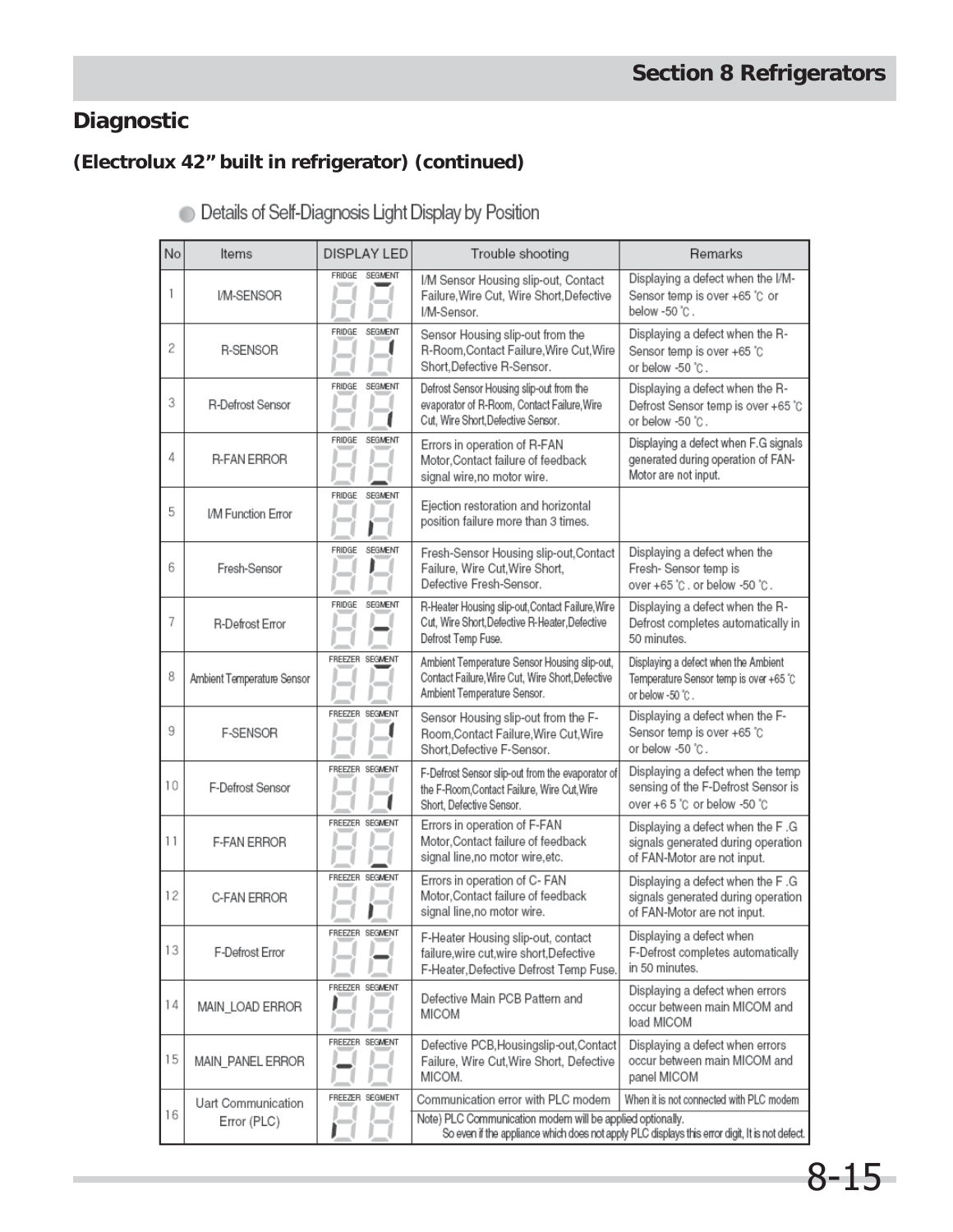# **Section 8 Refrigerators**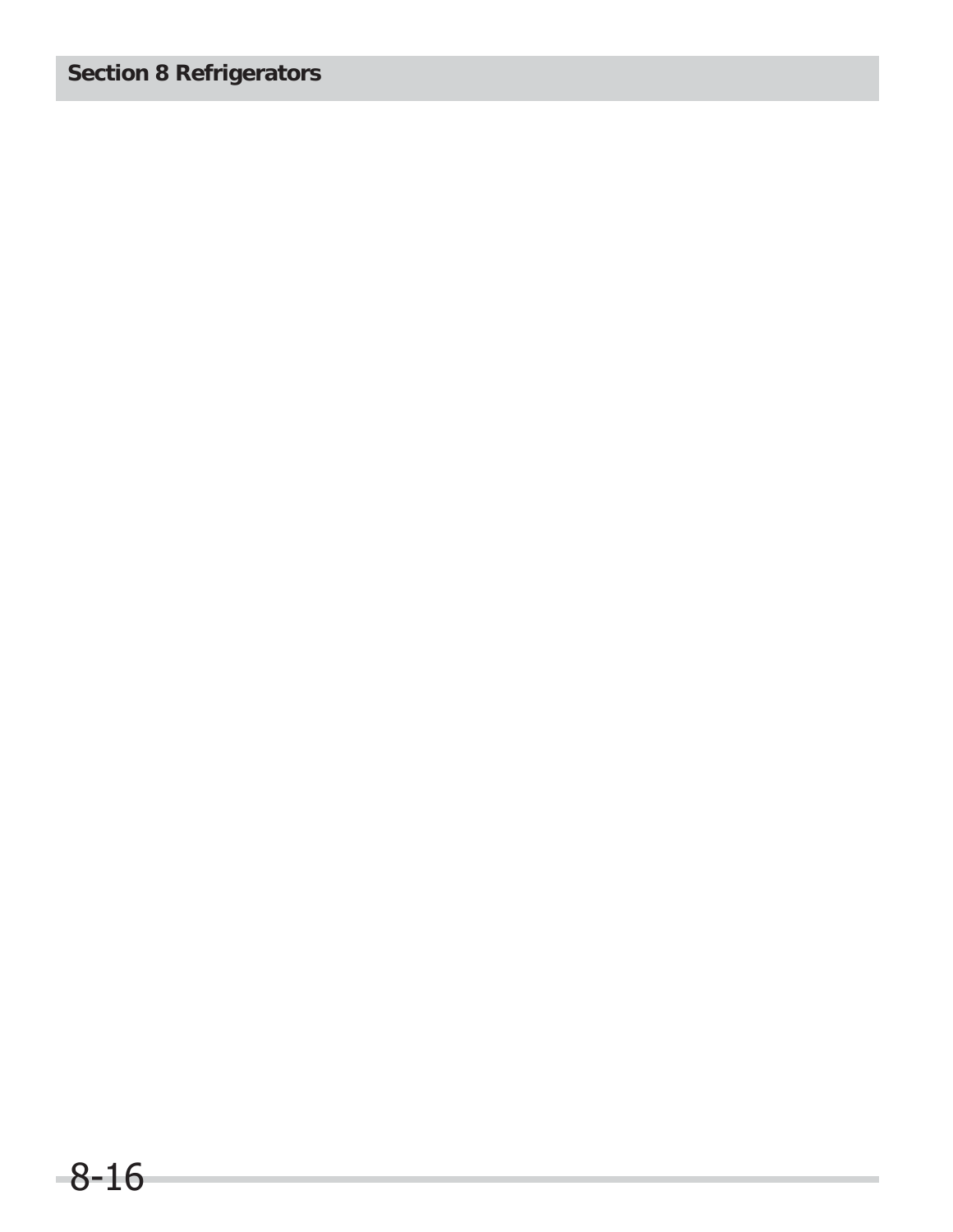$9 - 1$ 

| <b>Error</b><br>Code | <b>Description</b>        | <b>Solution</b>                                                                                                                                                 |  |
|----------------------|---------------------------|-----------------------------------------------------------------------------------------------------------------------------------------------------------------|--|
| P2                   | Primary sensor open       | Check wiring to primary sensor. If correct, replace sensor.                                                                                                     |  |
| P3                   | Primary sensor shorted    | Check wiring to primary sensor. If correct, replace sensor.                                                                                                     |  |
| E <sub>2</sub>       | Evaporator sensor open    | Check wiring to evaporator sensor. If correct, replace sensor                                                                                                   |  |
| E <sub>3</sub>       | Evaporator sensor shorted | Check wiring to evaporator sensor. If correct, replace sensor.                                                                                                  |  |
| ICL                  | Communication error       | Check wiring between the User Interface and the Main Control<br>Board. If correct, replace User Interface. If error still exist, replace<br>Main Control Board. |  |
| luі                  | Incorrect user interface  | Check if correct User Interface and Main Control Board have<br>been installed. Replace the User Interface or Main Control Board<br>accordingly.                 |  |

### **Wine Cooler, Beverage Center Error Codes**

#### **Diagnostic Mode**

To enter the service mode, press and hold the Vacation Mode key, while pressing the On/Off key 3 times in 5 seconds. Temperature digit display will show (1). Each press of the left hand temperature  $Up (+)$  or the left hand temperature Down (-) key will step through the service tests, (1) through (6). Press the Mute Sounds button to access the test selected. Once the test is accessed the display will show  $\degree$  and each press of the temperature Up (+) key will cycle forward through the test features (a-e) and display the test information in the display. Each press of the temperature Down (-) key will cycle back through the test features. Pressing the Mute Sounds key will exit from the test and display the current service test number.

| <b>Test Number</b> | <b>Description</b>                                                                           |  |
|--------------------|----------------------------------------------------------------------------------------------|--|
|                    | Firmware version: displays firmware version User Interface and Main Control<br>Board.        |  |
| 2                  | Evaporator fan: toggles the evaporator fan(s) on and off.                                    |  |
| 3                  | Primary sensor: will display:<br>$P1 = Normal$<br>$P2 = Open$<br>$P3 = Shorted$              |  |
| 4                  | Evaporator sensor: will display: E1= Normal<br>$E2 =$ Open<br>$E3 = Shorted$                 |  |
| 5                  | Compressor: toggles the compressor on and off.                                               |  |
| 6                  | LED display test: illuminates display LED's                                                  |  |
|                    | Exit service mode: hold left temperature Up $(+)$ key<br>for 5 seconds to exit service mode. |  |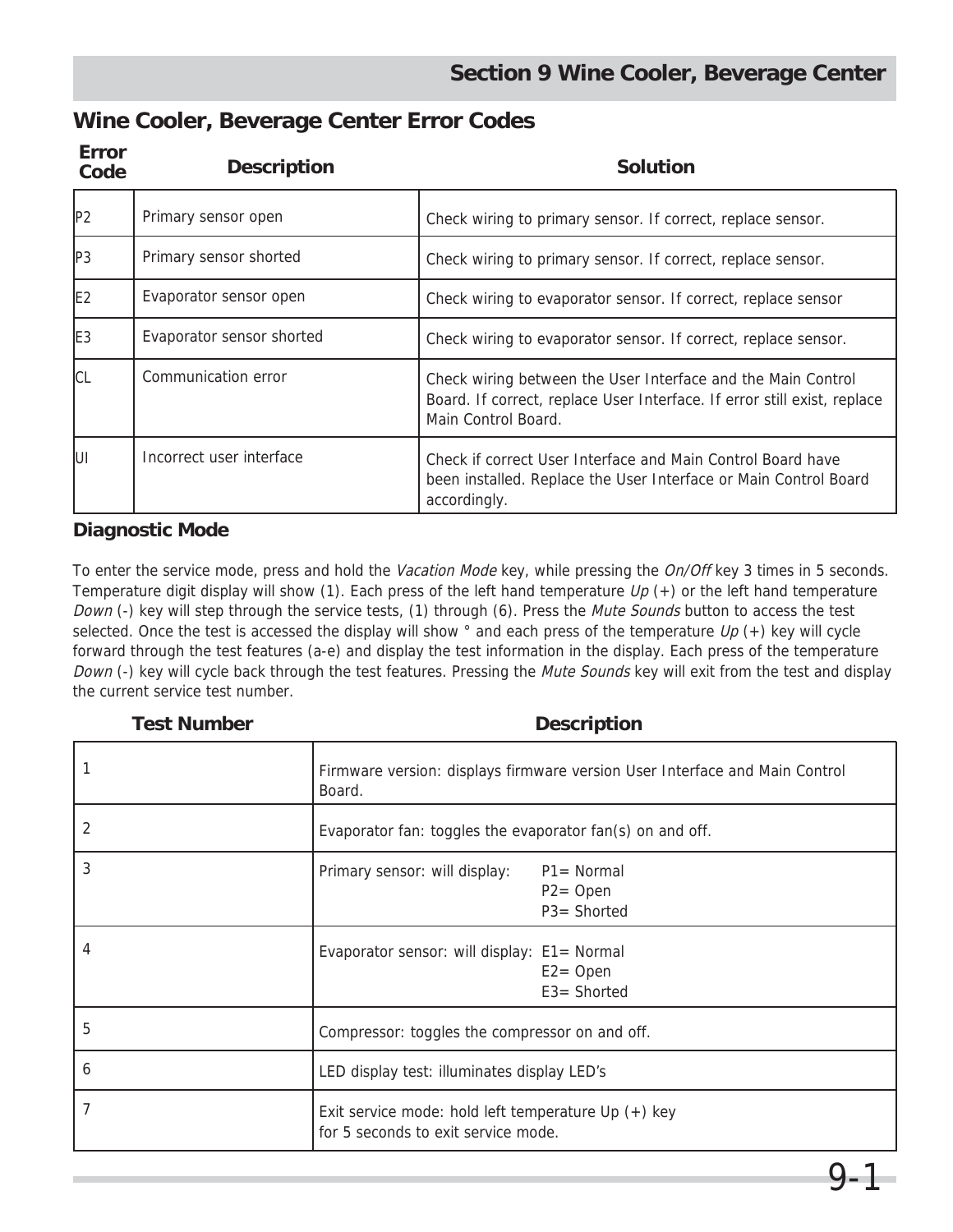#### **Sabbath Mode**

Press and hold the Vacation Mode key for 5 seconds. The temperature display will show SB. While in Sabbath mode, the alarm lights will illuminate, but will not be accompanied by audible tones.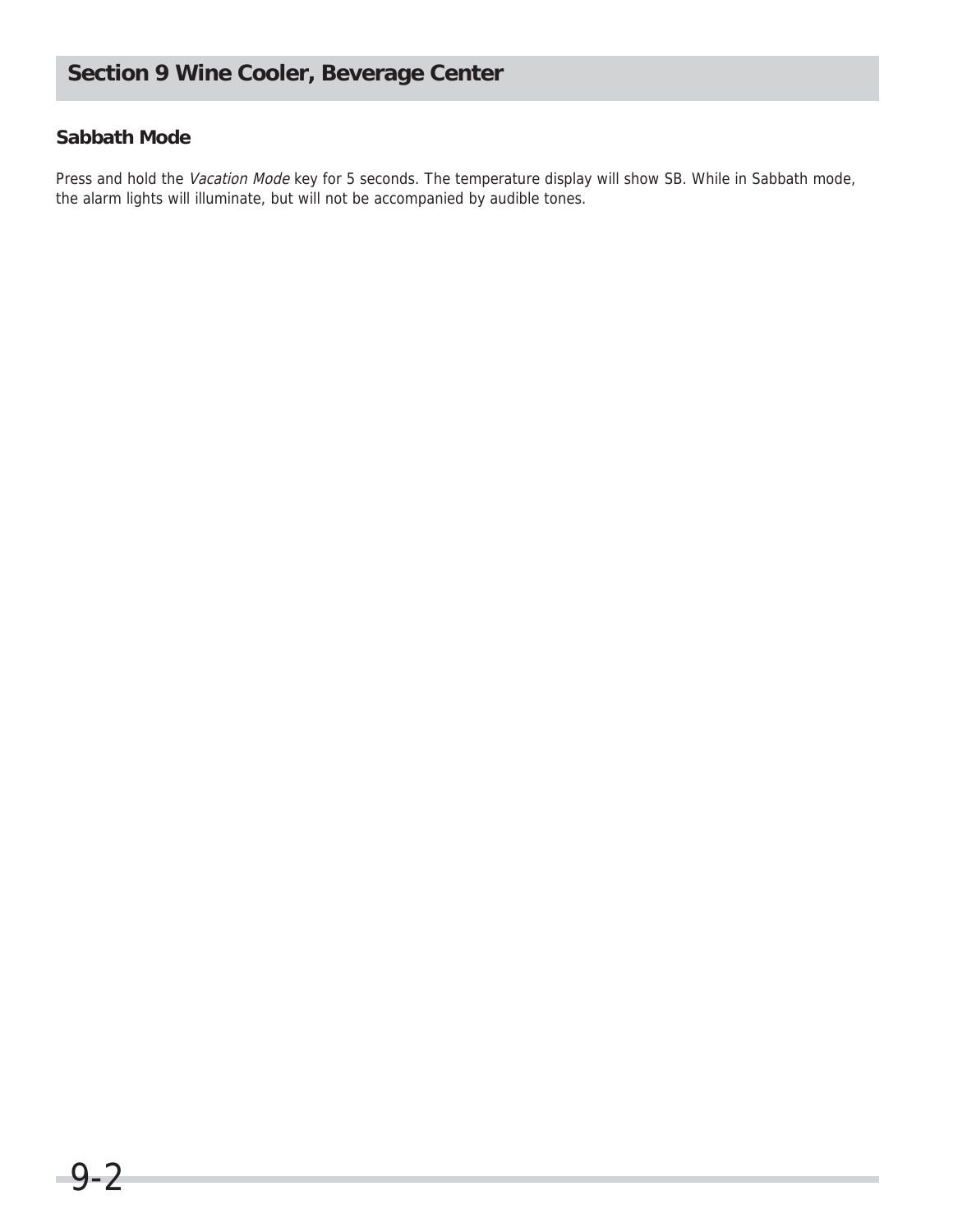## **Air Conditioner Error Codes**

| <b>Error</b><br>Code | <b>Description</b>          | <b>Solution</b>                                                                                                                                  |
|----------------------|-----------------------------|--------------------------------------------------------------------------------------------------------------------------------------------------|
| <b>JAS</b>           | Ambient Thermistor error    | Check wiring between Main Control Board and Thermistor. If<br>correct, replace Thermistor. If error still exists, replace Main<br>Control Board. |
| <b>IES</b>           | Evaporator Thermistor error | Check wiring between Main Control Board and Thermistor. If<br>correct, replace Thermistor. If error still exists, replace Main<br>Control Board. |
| <b>IHS</b>           | Heater Thermistor error     | Check wiring between Main Control Board and Thermistor. If<br>correct, replace Thermistor. If error still exists, replace Main<br>Control Board. |